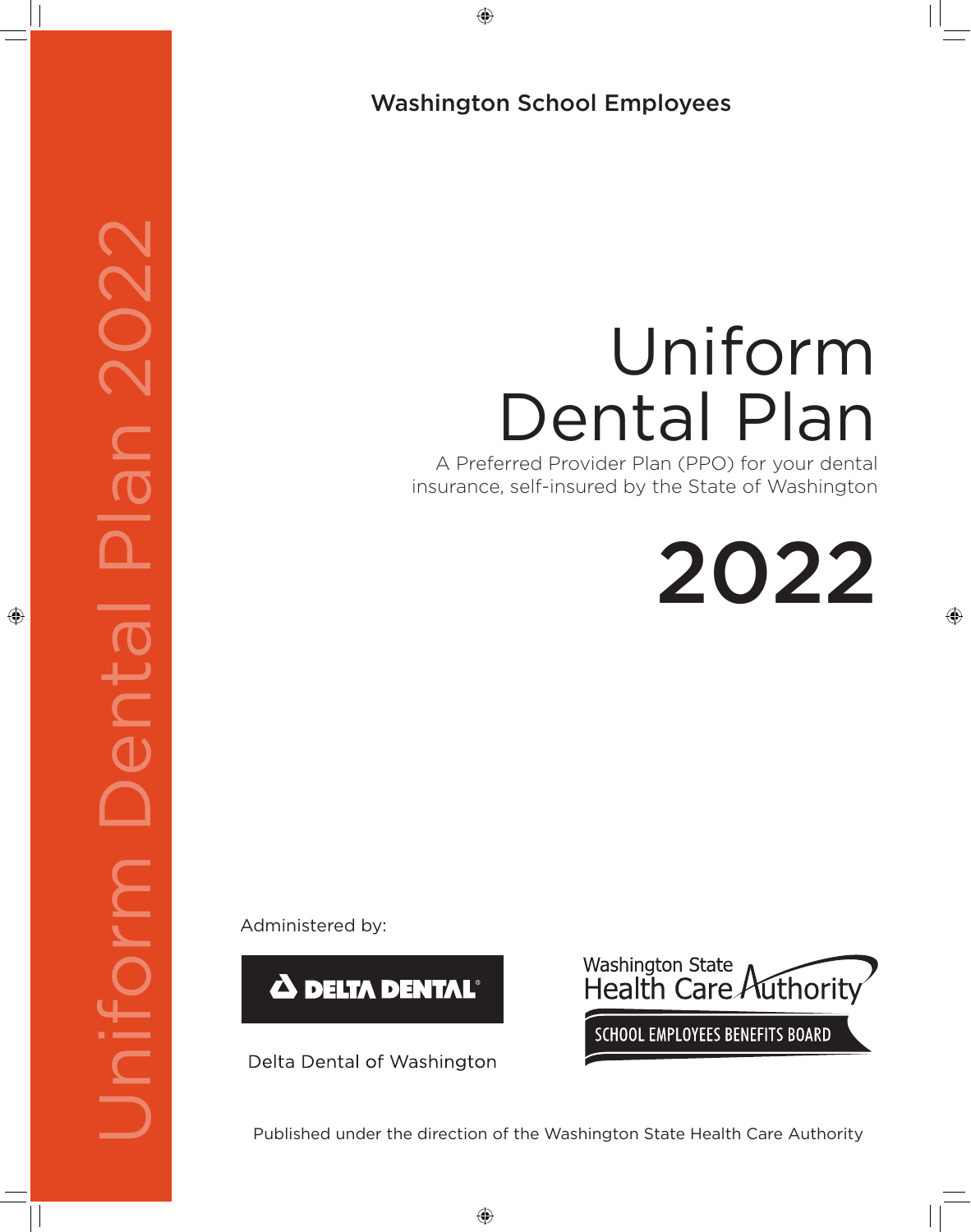# **SAVE THIS BOOKLET FOR REFERENCE**

This booklet explains benefit provisions that are specific to a dental plan administered by the Washington State Health Care Authority. The booklet, which explains program eligibility and general provisions, constitutes the certificate of coverage for enrollees in this dental plan. This certificate of coverage replaces and supersedes any and all previous certificates.

It is your responsibility to be informed about your benefits. To avoid penalty or loss of benefits, please note all plan Confirmation of Treatment and Cost requirements, service area restrictions and benefit limitations. If provisions within this booklet are inconsistent with any federal or state statute or rules, the language of the statute or rule will have precedence over that contained in this publication.

This booklet was compiled by the Washington State Health Care Authority, P.O. Box 42684, Olympia, Washington 98504-2684. If you have questions on the provisions contained in this booklet, please contact the dental plan.

.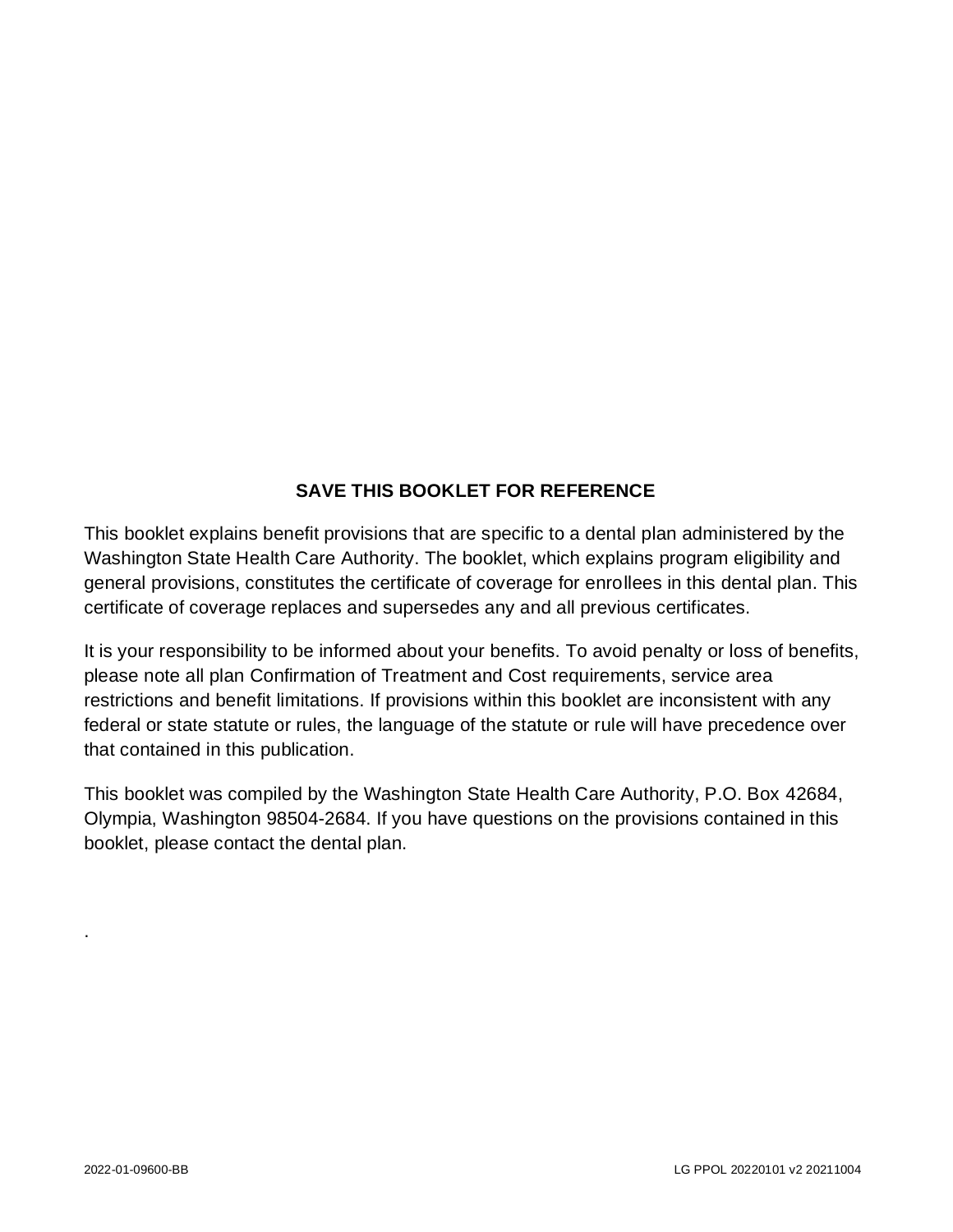# **UNIFORM DENTAL PLAN**

# **Self-Insured by the State of Washington**

# FOR BENEFITS AVAILABLE BEGINNING JANUARY 1, 2022

**Administered by Delta Dental of Washington** P.O. Box 75983 Seattle, Washington 98175-0983 1-800-537-3406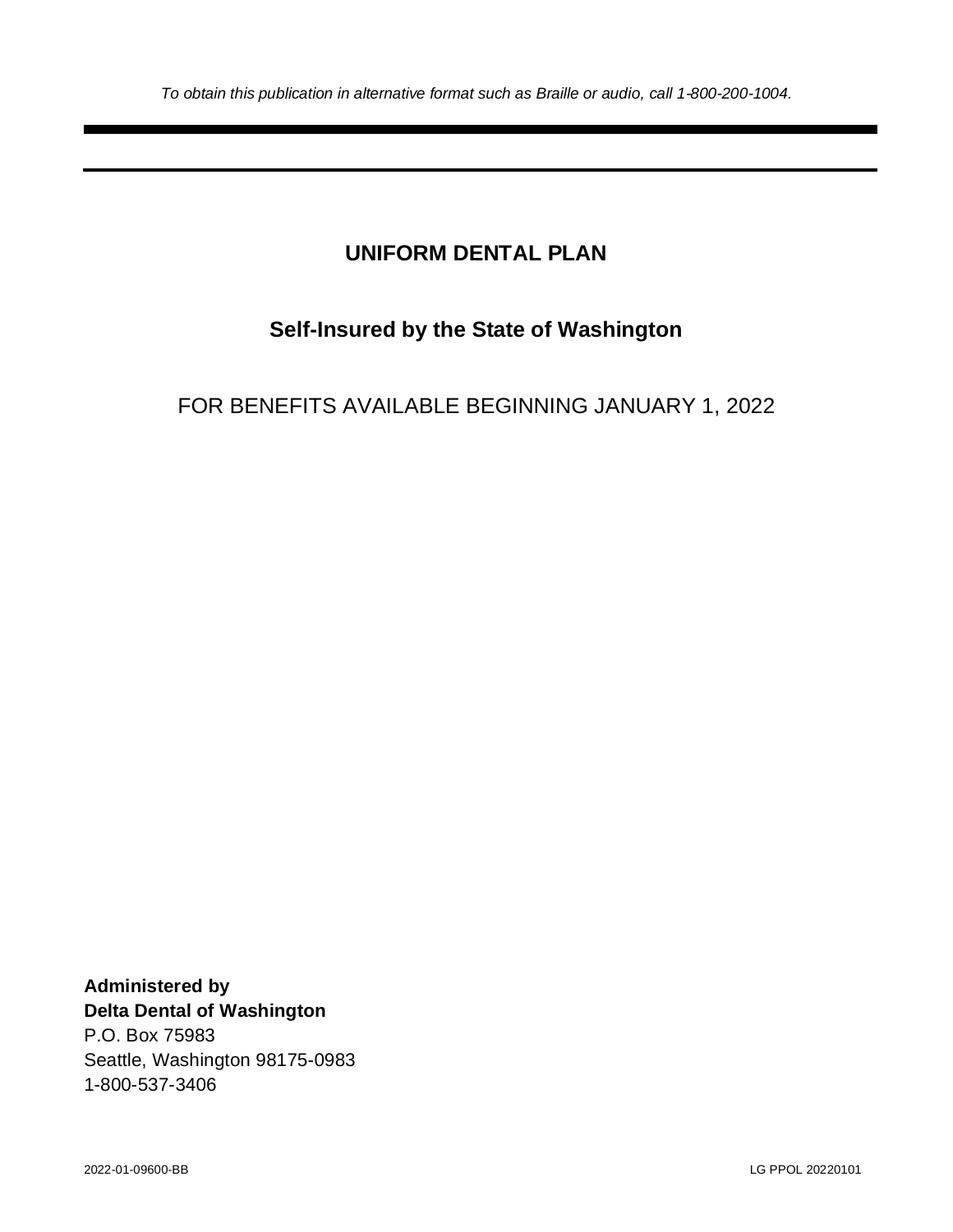# **Questions Regarding Your Plan**

If you have questions regarding your dental benefits plan, you may call:

Delta Dental of Washington Customer Service 1-800-537-3406

Written inquiries may be sent to:

Delta Dental of Washington Customer Service Department P.O. Box 75983 Seattle, WA 98175-0983

You can also email us at [CService@DeltaDentalWA.com](mailto:CService@DeltaDentalWA.com) .

# **Finding a Delta Dental PPO Network Dentist**

You can find the most current listing of participating PPO dentists by going online to DeltaDentalWA.com.

When you use the online directory, please be sure to search using the Delta Dental PPO network. If you call your dentist's office to check if they are in network, please tell them you are a Delta Dental PPO plan member.

With the Uniform Dental Plan (UDP), you get the best coverage and financial protection when you see a dentist who is part of the Delta Dental PPO network. Participating PPO network dentists can also save you time and money. That's because they submit claim forms directly to Delta Dental and agree to provide care at discounted fees.

If you choose to get care out-of-network, you're covered. You may get care from Delta Dental Premier® dentists, or from other non-network dentists. Plan benefits are usually lower compared to in-network PPO dentists and you may need to have your dentist complete and sign a claim form. Please remember, non-contracted, out-of-network dentists may bill you for charges in excess of the Uniform Dental Plan's allowed payments.

## **Manage your benefits online**

Healthy smiles start by getting the most of your dental benefits and we've got the tools to help you. The MySmile® Personal Benefits Center and Delta Dental Mobile App give you the information you need to understand and manage dental benefits for you and your family.

Both tools allow you to securely check your coverage, view claim status, monitor dental activity, find a dentist, and get ID cards. MySmile is our most comprehensive tool. It also helps you compare dental costs and choose personal profile features like earth-friendly, paperless Explanations of Benefits. The Delta Dental mobile app puts key information at your fingertips when you're on the go.

Your online account allows you to access MySmile with a single username and password. Register for MySmile at DeltaDentalWA.com.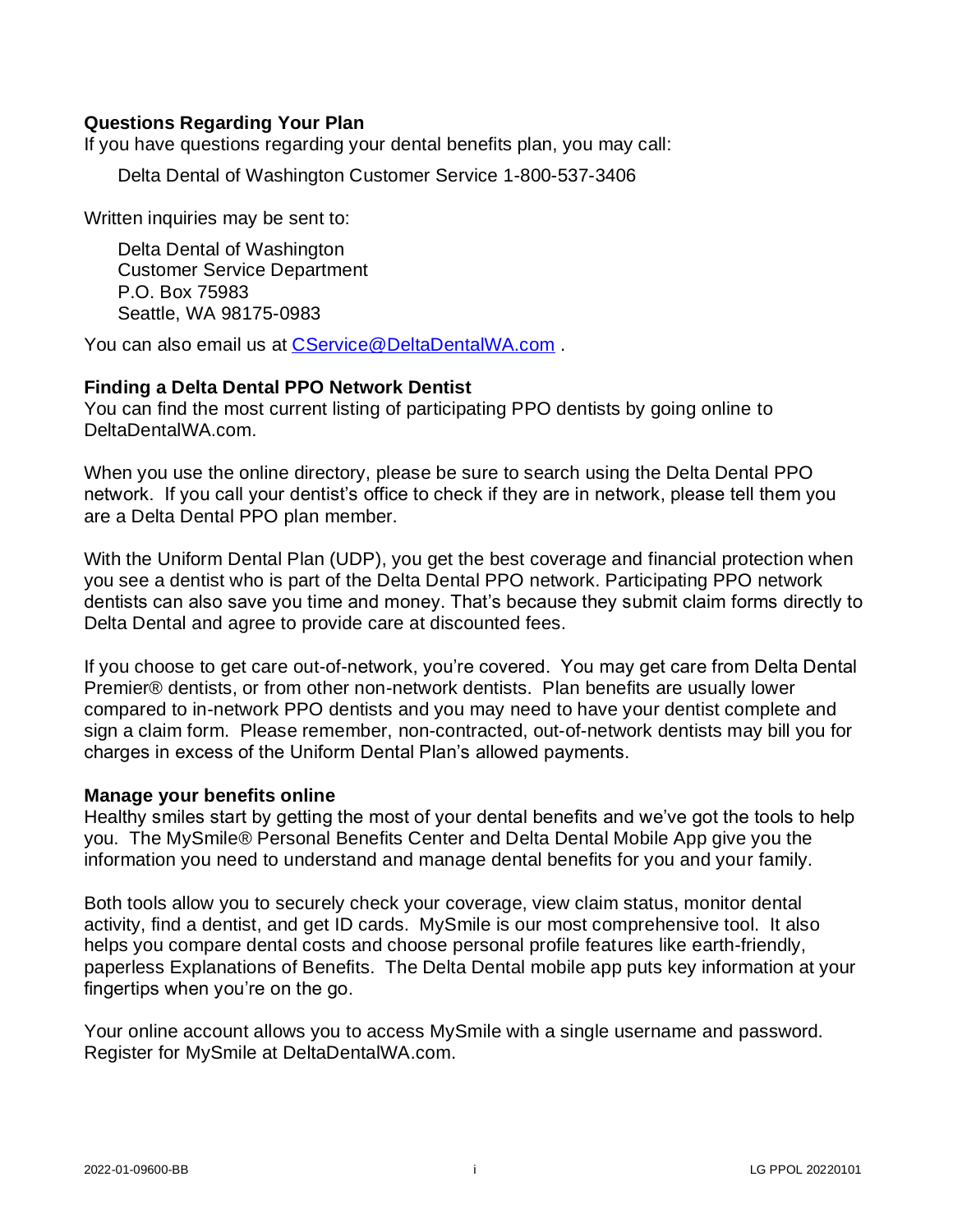# **Certificate of Coverage**

# **Table of Contents**

| Welcome to the Uniform Dental Plan and Delta Dental of Washington (DDWA)1 |  |
|---------------------------------------------------------------------------|--|
|                                                                           |  |
|                                                                           |  |
|                                                                           |  |
|                                                                           |  |
|                                                                           |  |
|                                                                           |  |
|                                                                           |  |
|                                                                           |  |
|                                                                           |  |
|                                                                           |  |
|                                                                           |  |
|                                                                           |  |
|                                                                           |  |
|                                                                           |  |
|                                                                           |  |
|                                                                           |  |
|                                                                           |  |
|                                                                           |  |
|                                                                           |  |
|                                                                           |  |
|                                                                           |  |
|                                                                           |  |
|                                                                           |  |
|                                                                           |  |
|                                                                           |  |
|                                                                           |  |
|                                                                           |  |
|                                                                           |  |
|                                                                           |  |
|                                                                           |  |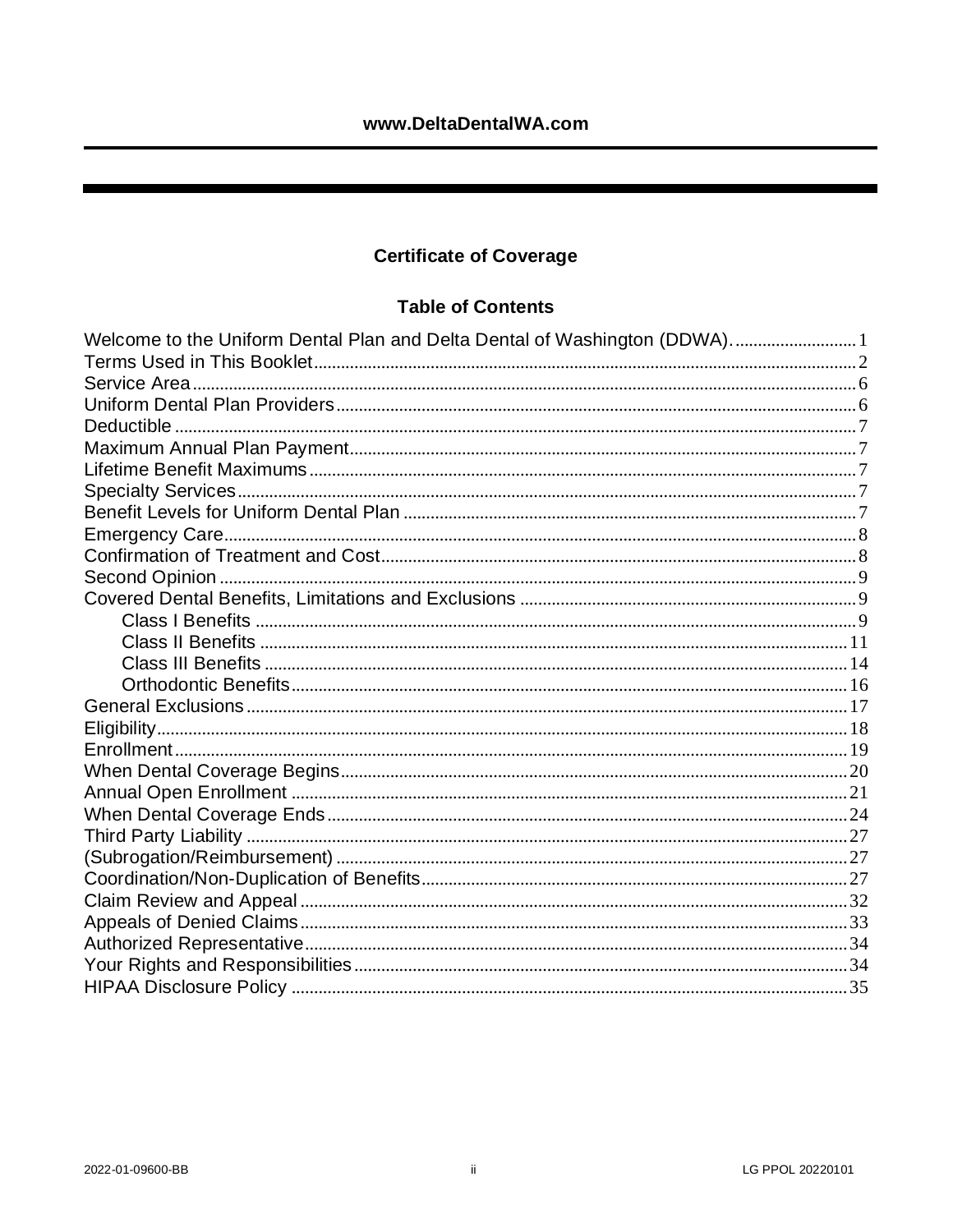# <span id="page-5-0"></span>**Welcome to the Uniform Dental Plan and Delta Dental of Washington (DDWA).**

Delta Dental of Washington began providing dental benefits coverage in 1954 and has been providing coverage to state of Washington employees through the Uniform Dental Plan since 1988. DDWA is now the largest dental benefits provider in Washington State, serving approximately 2 million people nationwide.

In 1994, the Uniform Dental Plan introduced the DDWA preferred provider (PPO) program. This program continues to provide enrollees with the freedom to choose any dentist, and it gives subscribers the opportunity to receive a higher level of coverage by receiving treatment from those dentists who participate in the Uniform Dental Plan (DDWA's Delta Dental PPO plan). Today, more than 60 percent of the dentists in Washington participate in the Delta Dental PPO program.

Delta Dental of Washington works closely with the dental profession to design dental plans that promote high-quality treatment along the most cost-effective path. As any dental care professional will attest, the key to having good oral health and avoiding dental problems is prevention. The Uniform Dental Plan and all DDWA programs are structured to encourage regular dental visits and early treatment of dental problems before they become more costly.

Delta Dental of Washington is committed to providing the highest quality customer service to all enrollees. DDWA's dedicated customer service representatives are available toll-free to enrollees from 7 a.m. to 5 p.m., Monday through Friday. You can also access information through our automated inquiry system with a touch-tone phone by entering your Social Security number or Member ID number, as applicable.

Thank you for enrolling in the Uniform Dental Plan. We are happy to be serving 283,000 enrollees.

To obtain services, inform your dentist that you are covered by the Uniform Dental Plan, DDWA program number **09600**.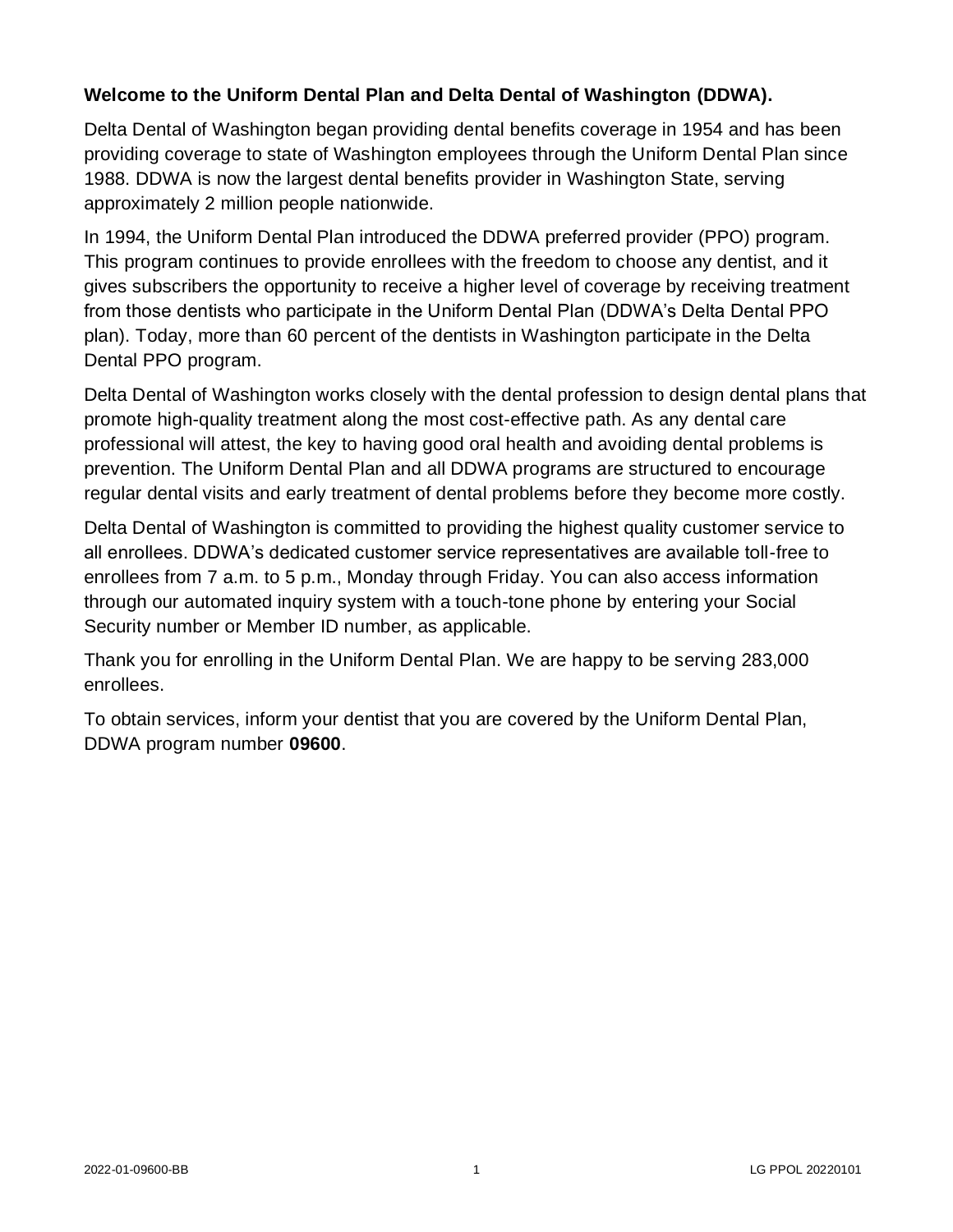# <span id="page-6-0"></span>**Terms Used in This Booklet**

**Amalgam** — A mostly silver filling often used to restore decayed teeth.

**Annual open enrollment:** A period of time defined by HCA when a Subscriber may change to another health plan offered by the SEBB Program and make certain other account changes for an effective date beginning January 1 of the following year.

**Appeal** — An appeal is a written or oral request from an enrollee or, if authorized by the enrollee, the enrollee's representative to change a previous decision made by DDWA concerning: a) access to dental care benefits, including an adverse determination made pursuant to utilization review; b) claims handling, payment, or reimbursement for dental care and services; c) matters pertaining to the contractual relationship between an enrollee and DDWA or d) other matters as specifically required by state law or regulation.

**Caries** — Decay. A disease process initiated by bacterially produced acids on the tooth surface.

**Coinsurance** — DDWA will pay a predetermined percentage of the cost of your treatment (see Reimbursement Levels for Allowable Benefits under the Benefit Levels for Uniform Dental Plan) and you are responsible for paying the balance. What you pay is called the coinsurance. It is paid even after a deductible is reached.

**Continuation coverage:** The temporary continuation of SEBB benefits available to enrollees under the Consolidated Omnibus Budget Reconciliation Act (COBRA), the Uniformed Services Employment and Reemployment Rights Act (USERRA), or SEBB policies.

**DDWA** — Delta Dental of Washington, a not-for-profit dental service corporation.

**Dental Emergency** — The emergent and acute onset of a symptom or symptoms, including severe pain, that would lead a prudent layperson acting reasonably to believe that a dental condition exists that requires immediate dental attention, if failure to provide dental attention would result in serious impairment to oral functions or serious dysfunction of the mouth or teeth, or would place the person's oral health in serious jeopardy.

**Dental Necessity** — A service is "dentally necessary" if it is recommended by your treating provider and if all of the following conditions are met.

**Dentist** — A licensed dentist legally authorized to practice dentistry at the time, and in the place, services are performed. This Plan provides for covered services only if those services are performed by or under direction of a licensed dentist or other DDWA-approved licensed professional. A "licensed dentist" does not mean a dental mechanic or any other type of dental technician.

**Dependent** — Eligible dependent as described in the eligibility section of this certificate who is covered under the subscriber.

**Eligible Dependent** — Any dependent of an Eligible Employee who meets the conditions of eligibility established by Group.

**Employing agency** — A division, department, or separate agency of state government, including an institution of higher education; a county, municipality, or other political subdivision; and a tribal government covered by HCA statute.

**Endodontics** — The diagnosis and treatment of dental diseases, including root canal treatment, affecting dental nerves and blood vessels.

**Enrollee** — The subscriber or dependent enrolled in this plan.

**Experimental or Investigative** — A service or supply that is determined by the Uniform Dental Plan to meet any one of the following criteria. If any of these situations are met, the service or supply is considered experimental and/or investigative, and benefits will not be provided.

1. It cannot be lawfully marketed without the approval of the U.S. Food and Drug Administration (FDA), and such approval has not been granted on the date it is furnished.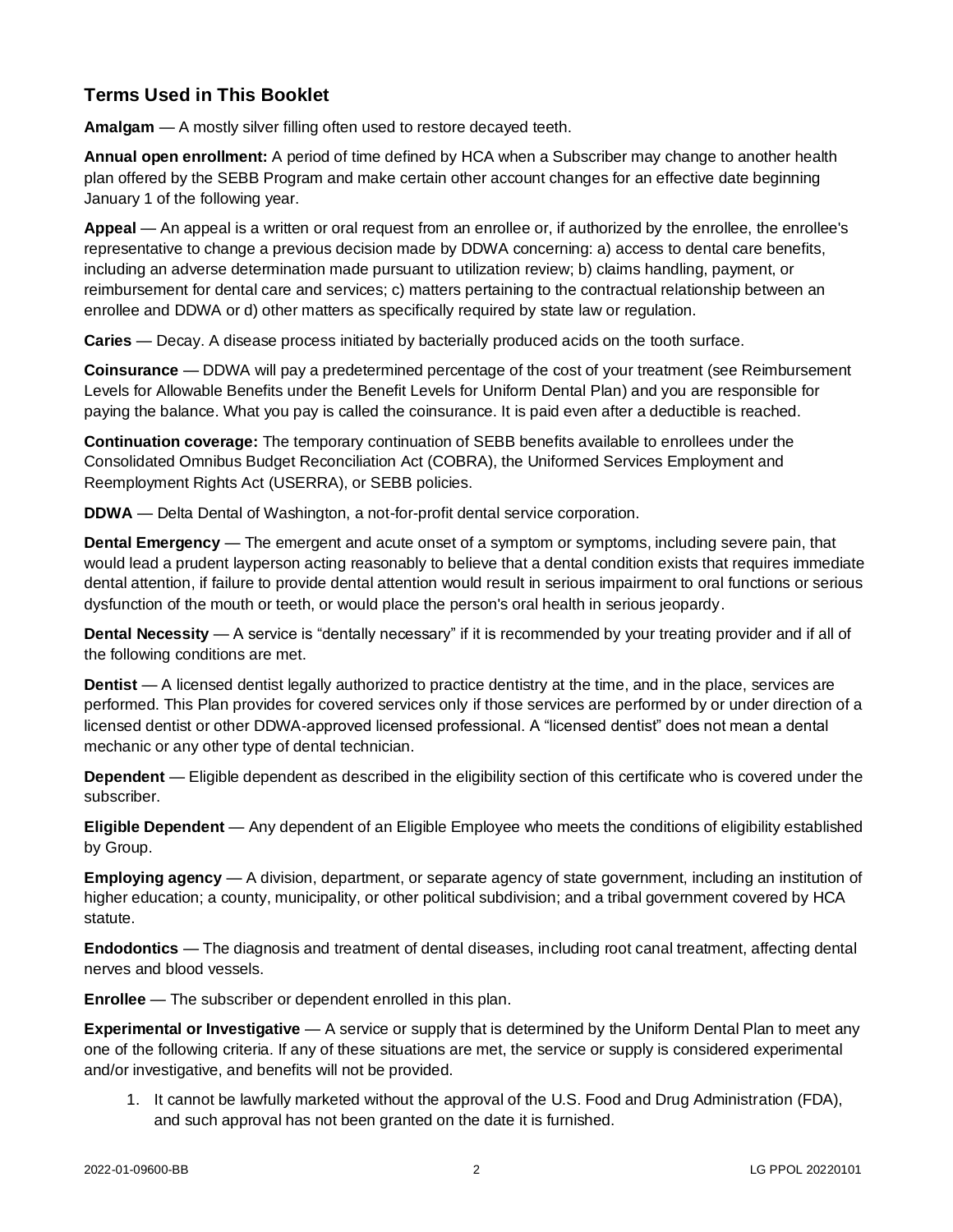- 2. The provider has not demonstrated proficiency in the service, based on knowledge, training, experience, and treatment outcomes.
- 3. Reliable evidence shows the service is the subject of ongoing clinical trials to determine its safety or effectiveness.
- 4. Reliable evidence has shown the service is not as safe or effective for a particular dental condition compared to other generally available services and that it poses a significant risk to the enrollee's health or safety.

Reliable evidence means only published reports and articles in authoritative dental and scientific literature, scientific results of the provider's written protocols or scientific data from another provider studying the same service.

The documentation used to establish the plan criteria will be made available for enrollees to examine at the office of the Uniform Dental Plan, if enrollees send a written request.

If DDWA determines that a service is experimental or investigative, and therefore not covered, the enrollee may appeal the decision. Uniform Dental Plan will respond in writing within 20 working days after receipt of a claim or other fully documented request for benefits, or a fully documented appeal. The 20-day period may be extended only with the enrollee's informed written consent.

**Group** — The employer or entity that is contracting for dental benefits for its subscribers and their dependents.

**HCA** — The Health Care Authority is the Washington state agency that administers the PEBB and SEBB Programs.

**Licensed Professional** — An individual legally authorized to perform services as defined in his or her license. Licensed professional includes, but is not limited to, denturist, hygienist and radiology technician.

**Necessary vs. Not Covered Treatment** — Your dentist may recommend a treatment plan that includes services which may not be covered by this Plan. DDWA does not specify which treatment should be performed, only which treatment will be paid for under your Plan. While a treatment may be appropriate for managing a specific condition of oral health, it must still meet the provisions of the dental Plan in order to be a paid covered benefit. Prior to treatment, you and your dentist should discuss which services may not be covered as well as any fees that are your responsibility. For further information see the "Confirmation of Treatment and Cost" section.

- 1. The purpose of the service, supply or intervention is to treat a dental condition;
- 2. It is the appropriate level of service, supply or intervention considering the potential benefits and harm to the patient;
- 3. The level of service, supply or intervention is known to be effective in improving health outcomes;
- 4. The level of service, supply or intervention recommended for this condition is cost-effective compared to alternative interventions, including no intervention; and
- 5. For new interventions, effectiveness is determined by scientific evidence. For existing interventions, effectiveness is determined first by scientific evidence, then by professional standards, then by expert opinion.
	- A health "intervention" is an item or service delivered or undertaken primarily to treat (i.e., prevent, diagnose, detect, treat, or palliate) a dental condition (i.e., disease, illness, injury, genetic or congenital defect or a biological condition that lies outside the range of normal, age-appropriate human variation) or to maintain or restore functional ability. For purposes of this definition of "dental necessity," a health intervention means not only the intervention itself, but also the dental condition and patient indications for which it is being applied.
	- "Effective" means that the intervention, supply or level of service can reasonably be expected to produce the intended results and to have expected benefits that outweigh potential harmful effects.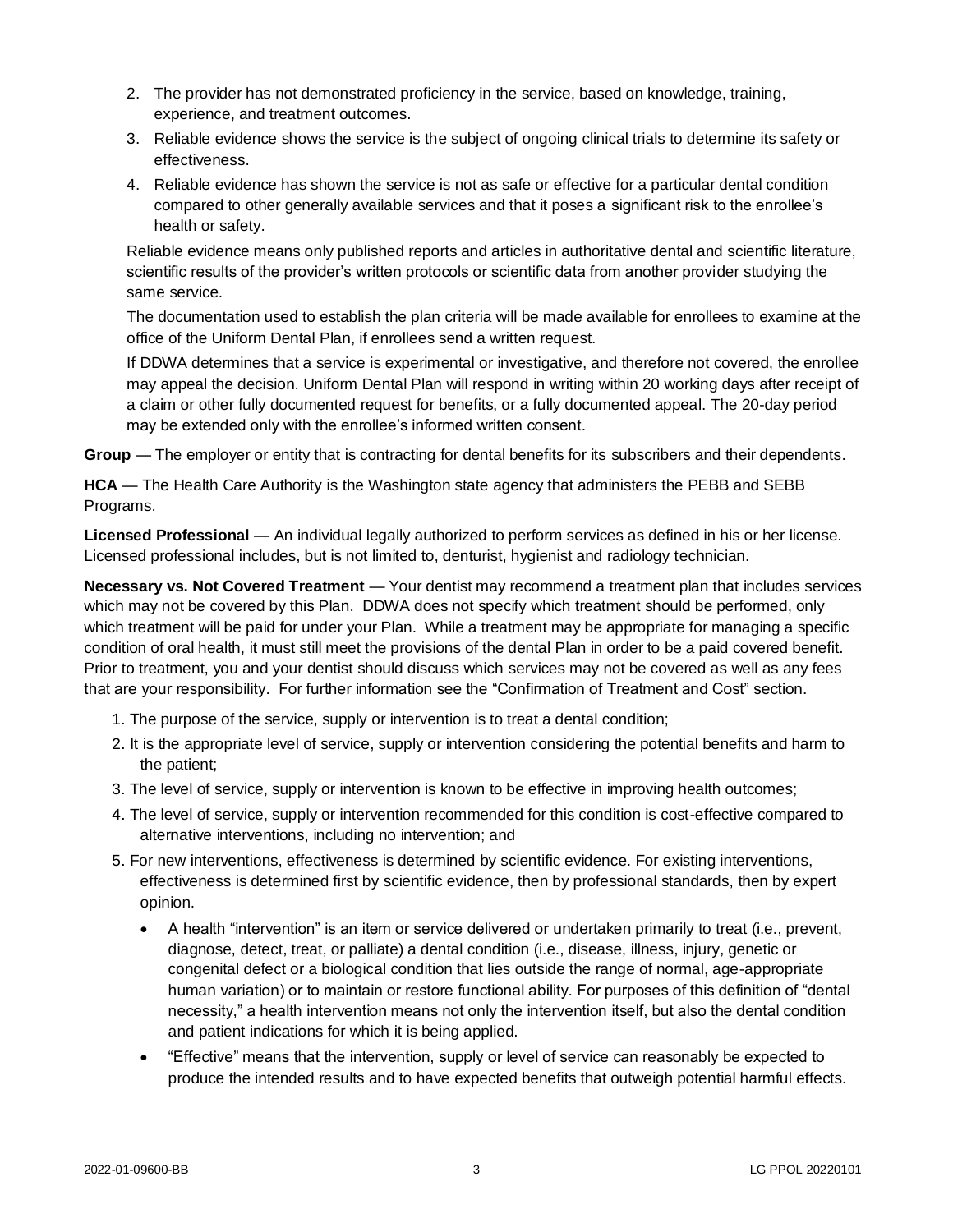- An intervention, supply or level of service may be dentally indicated, yet not be a covered benefit or meet the standards of this definition of "dental necessity." UDP may choose to cover interventions, supplies, or services that do not meet this definition of "dental necessity"; however, UDP is not required to do so.
- "Treating provider" means a health care provider who has personally evaluated the patient.
- "Health outcomes" are results that affect health status as measured by the length or quality (primarily as perceived by the patient) of a person's life.
- An intervention is considered to be new if it is not yet in widespread use for the dental condition and patient indications being considered.
- "New interventions" for which clinical trials have not been conducted because of epidemiological reasons (i.e., rare or new diseases or orphan populations) shall be evaluated on the basis of professional standards of care or expert opinion. (See "existing interventions" below.)
- "Scientific evidence" consists primarily of controlled clinical trials that either directly or indirectly demonstrate the effect of the intervention on health outcomes. If controlled clinical trials are not available, observational studies that demonstrate a causal relationship between the intervention and health outcomes can be used. Partially controlled observational studies and uncontrolled clinical series may be suggestive, but do not by themselves demonstrate a causal relationship unless the magnitude of the effect observed exceeds anything that could be explained either by the natural history of the medical condition or potential experimental biases.
- For "existing interventions," the scientific evidence should be considered first and, to the greatest extent possible, should be the basis for determinations of "dental necessity." If no scientific evidence is available, professional standards of care should be considered. If professional standards of care do not exist, or are outdated or contradictory, decisions about existing interventions should be based on expert opinion. Giving priority to scientific evidence does not mean that coverage of existing interventions should be denied in the absence of conclusive scientific evidence.

Existing interventions can meet UDP's definition of "dental necessity" in the absence of scientific evidence if there is a strong conviction of effectiveness and benefit expressed through up-to-date and consistent professional standards of care or, in the absence of such standards, convincing expert opinion.

• A level of service, supply or intervention is considered "cost effective" if the benefits and harms relative to costs represent an economically efficient use of resources for patients with this condition. In the application of this criterion to an individual case, the characteristics of the individual patient shall be determinative. Cost-effective does not necessarily mean lowest price.

**Not a paid covered benefit** — Any dental procedure which, under some circumstances, would be covered by DDWA but is not covered under other conditions, examples of which are listed in Benefits Covered by Your Plan.

**Occlusal Guard** — A removable dental appliance — sometimes called a nightguard — that is designed to minimize the effects of gnashing or grinding of the teeth (bruxism). An occlusal guard (nightguard) is typically used at night.

**Orthodontics** — Diagnosis, prevention and treatment of irregularities in tooth and jaw alignment and function, frequently involving braces.

**Periodontics** — The diagnosis, prevention and treatment of diseases of gums and the bone that supports teeth.

**Plan or UDP** — The Uniform Dental Plan.

**Plan Designated Facility or Provider** — Administered by Delta Dental of Washington.

**Prosthodontics** — The replacement of missing teeth by artificial means such as bridges and dentures.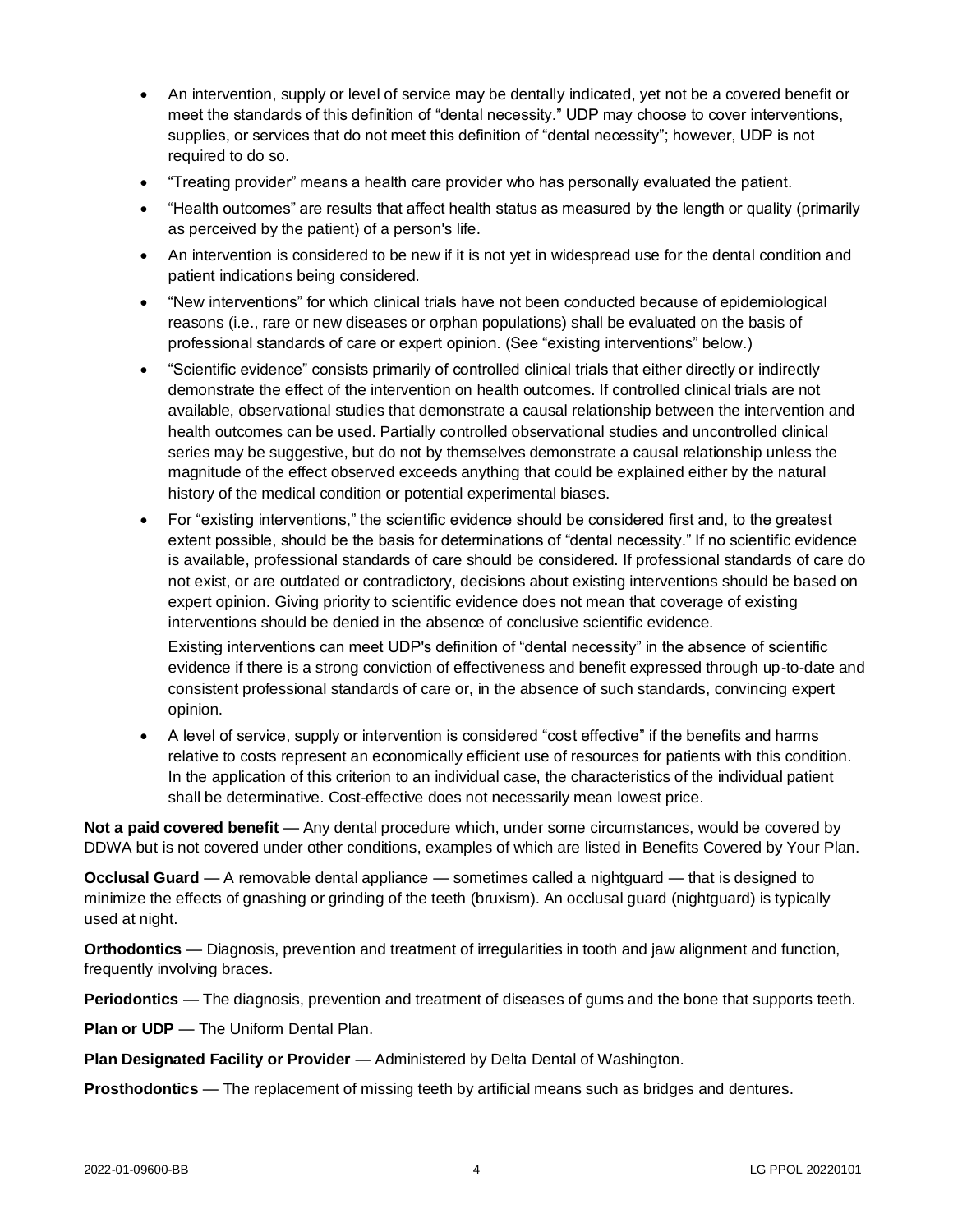**Public Employees Benefits Board (PEBB)** — A group of representatives, appointed by the governor, who approves insurance benefit plans for employees and their dependents, and establishes eligibility criteria for participation in insurance benefit plans.

**Public Employees Benefits Board (PEBB) Program** — The HCA program that administers PEBB benefit eligibility and enrollment.

**Resin-based Composite** — Tooth-colored filling, made of a combination of materials, used to restore teeth.

**School Employees Benefits Board (SEBB)** — A group of representatives, appointed by the governor, who designs and approves insurance benefit plans for school employees and their dependents, and establishes eligibility criteria for participation in insurance benefit plans.

**School Employees Benefits Board (SEBB) Organization** — A public school district or educational service district or charter school established under Washington State statute that is required to participate in benefit plans provided by the School Employees Benefits Board (SEBB).

**School Employees Benefits Board (SEBB) Program** — The program within HCA that administers insurance and other benefits for eligible school employees and eligible dependents.

**Specialist** — A licensed dentist who has successfully completed an educational program accredited by the Commission of Dental Accreditation, two or more years in length, as specified by the Council on Dental Education or holds a diploma from an American Dental Association-recognized certifying board.

**Subscriber** — Eligible school employee, or continuation coverage subscriber who has been determined eligible and is enrolled in this dental plan, and is the individual to whom the SEBB Program or this Plan will issue notices, information, requests, and premium bills on behalf of an Enrollee.

# **Choosing a Dentist**

Once you choose a dentist, tell them that you are covered by a DDWA dental plan and provide them the name and number of your group and your member identification number. You may obtain your group information and your member identification number by calling our customer service number at 800-554-1907 or through our website at [www.DeltaDentalWA.com.](http://www.deltadentalwa.com/) Delta Dental of Washington uses a randomly selected identification number or universal identifiers to ensure the privacy of your information and to help protect against identify theft. Please note that ID cards are not required to see your dentist, but are provided for your convenience.

# **Delta Dental Participating Dentists**

Delta Dental Participating Dentists have agreed to provide treatment for enrolled persons covered by DDWA plans. Just tell your dentist that you are covered by a DDWA dental Plan and provide your identification number, the Plan name and the group number. You will not have to hassle with sending in claim forms. Participating dentists complete claim forms and submit them directly to DDWA. They receive payment directly from DDWA.

You will be responsible only for stated coinsurances, deductibles, any amount over the Plan maximum, and for any elective care you choose to receive outside the covered dental benefits. You will not be charged more than the participating dentist's approved fee or the fee that the Delta Dental dentist has filed with us.

There are two categories of Participating Dentists that you may choose: a Delta Dental Premier**®** Dentist or a Delta Dental PPO Dentist. If you select a dentist who is a Delta Dental PPO Dentist, your benefits will likely be paid at the highest level and your out-of-pocket expenses may be lower.

# **Delta Dental Premier® Dentists**

Delta Dental Premier**®** dentists have contracted with DDWA to provide you with covered dental benefits at an agreed upon maximum allowable fee.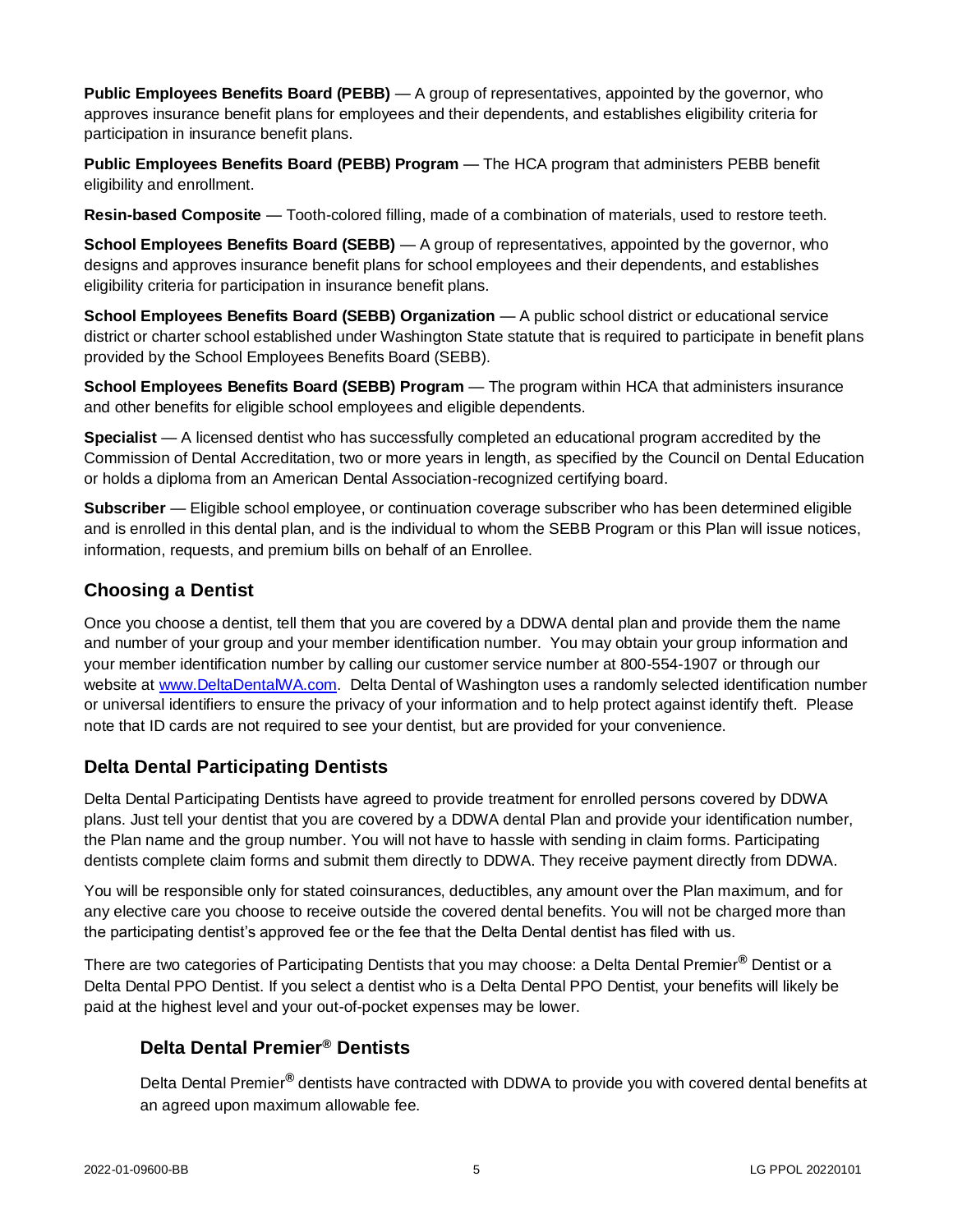# **Delta Dental PPO Dentists**

PPO dentists have contracted to receive payment based on their PPO-filed fees at the percentage levels listed on your Plan for PPO dentists, which are often lower than the Delta Dental Premier**®** maximum allowable fees. Patients are responsible only for percentage coinsurance up to the PPO filed fees.

# **Nonparticipating Dentists**

If you select a dentist who is not a Delta Dental Participating Dentist, you are responsible for ensuring either you or your dentist completes and submit a claim form. We accept any American Dental Association-approved claim form that you or your dentist may provide. You may also download a claim form from our website at [www.DeltaDentalWA.com](http://www.deltadentalwa.com/) or obtain a form by calling us at 800-554-1907.

Payment by DDWA to nonparticipating dentist for services will be based on the dentist's actual charges or DDWA's maximum allowable fees for nonparticipating dentists, whichever is less. You will be responsible for paying any balance remaining to the dentist. Please be aware that DDWA has no control over nonparticipating dentists' charges or billing practices.

# **Out-of-State Dentists**

If you receive treatment from a Non-Participating Dentist outside of the state Washington your coinsurance amounts will be based on the coinsurance percentage established for a Delta Dental PPO Dentist. Allowable amounts paid for covered services will be based on the maximum allowable fee for a Participating Dentist in that state, or their actual fee, whichever is less.

# <span id="page-10-0"></span>**Service Area**

The Uniform Dental Plan preferred provider organization (PPO) service area is all of Washington state. If enrollees need assistance in locating PPO providers in their areas, they should contact the plan.

The out-of-PPO service area is any location outside of Washington state. If enrollees are treated by out-of-state dentists, they will be responsible for having the dentists complete and sign claim forms. It will also be up to them to ensure that the claims are sent to DDWA. For covered services, the plan will pay either the dentists' actual charges or the maximum allowable fee normally paid to Delta Dental participating dentists for the same services, whichever is less.

# <span id="page-10-1"></span>**Uniform Dental Plan Providers**

Delta Dental of Washington has participating dentist contracts with nearly 3,400 licensed dentists in the state of Washington.

Under the Uniform Dental Plan, enrollees have the option of seeking care from any licensed dentist, whether or not the dentist is a member of Delta Dental. However, their benefits may be paid at a higher level and their out-ofpocket costs will likely be lower if they see Delta Dental participating PPO dentists. This is because participating PPO dentists agree to provide care based on a lower average fee schedule.

Participating dentists submit claim forms to DDWA and receive payments directly from DDWA. Enrollees are responsible only for stated deductibles, copayments and/or amounts in excess of the program maximum.

More than 60% of Delta Dental participating dentists participate in the Uniform Dental Plan/Delta Dental PPO network. Enrollees are not required to choose a dentist at enrollment and are free to choose a different dentist each time they seek treatment.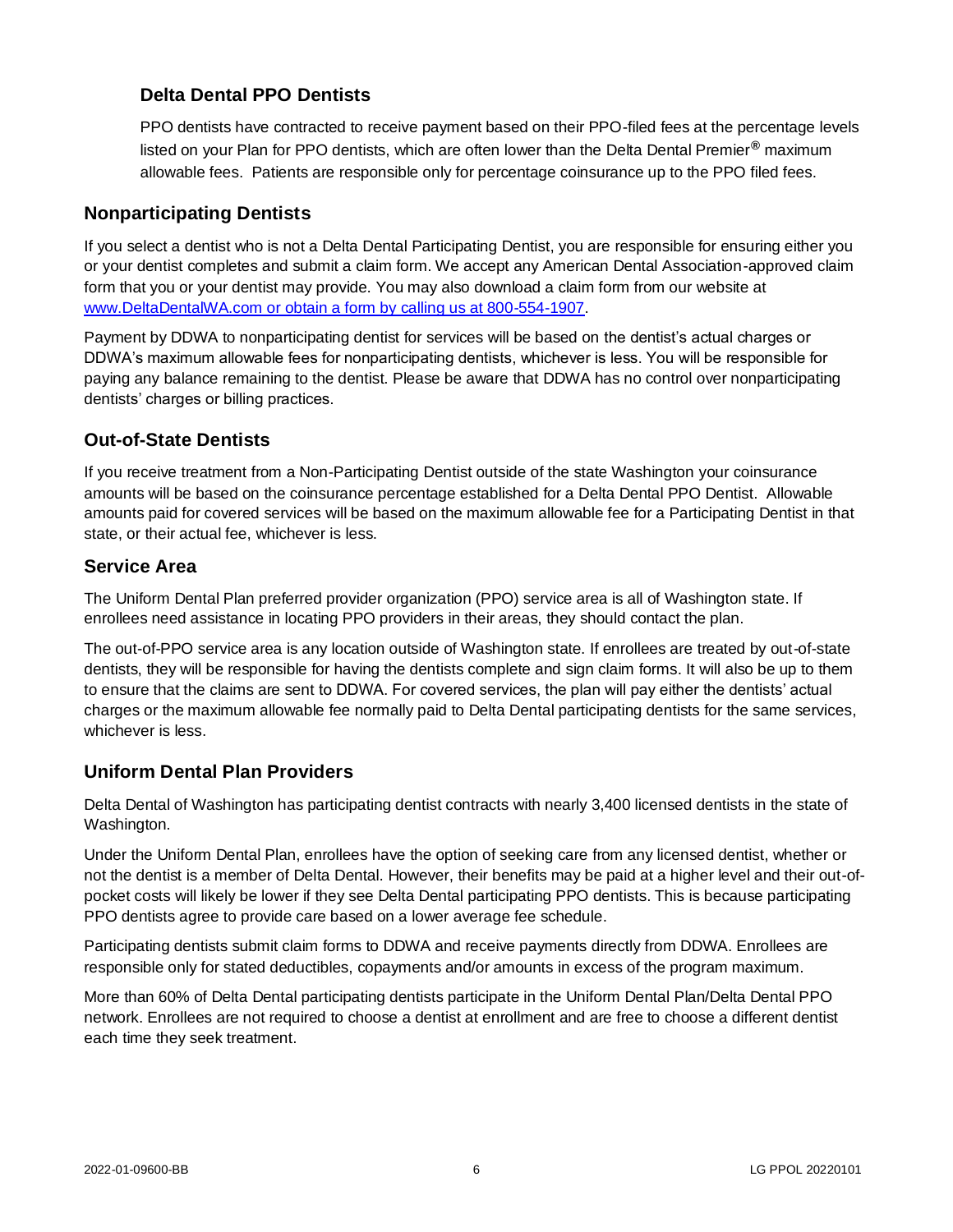If enrollees need assistance locating PPO dentists in their areas, or have questions about benefits or payment of claims, they should call the Uniform Dental Plan customer service team at (800) 537-3406. Customer service representatives are available weekdays from 8 a.m. to 5 p.m., Monday through Friday. In addition you can obtain a current list of Delta Dental dentists by going to our website at [www.DeltaDentalWa.com.](http://www.ddpwa.com/) This will bring up the DDWA Find a Dentist directory. Be sure to click on the Delta Dental PPO plan and follow the prompts.

Enrollees may also seek treatment from Delta Dental Premier® dentists, who are members of Delta Dental's traditional fee-for-service plan. Their payments, however, are likely to be higher than if they see PPO dentists. Delta Dental Premier® dentists also submit claims forms and receive payments directly from DDWA. Enrollees are responsible only for stated deductibles, copayments and/or amounts in excess of the program maximum.

Nonparticipating dentists have not contracted with Delta Dental. Payment for services performed by a nonparticipating dentist is based upon enrollees' dentist's actual charges or Delta Dental's maximum allowable fees for nonparticipating dentists, whichever is less. If the enrollee sees a nonparticipating dentist, they will be responsible for having the dentist complete and sign claim forms. It will also be up to the enrollee to ensure that the claims are sent to DDWA.

# <span id="page-11-0"></span>**Deductible**

Your program has a \$50 deductible per eligible person each benefit period. This means that from the first payment or payments DDWA makes for covered dental benefits, a deduction of \$50 is made. This deduction is owed to the provider by you. Once each eligible person has satisfied the deductible during the benefit period, no further deduction will be taken for that eligible person until the next benefit period. The maximum deductible for all members of a family (Enrolled Subscriber and one or more Enrolled Dependents) each benefit period is three times the individual deductible, or \$150. This means that the maximum amount that will be deducted for all members of a family during a benefit period, regardless of the number of eligible persons, will not exceed \$150. Once a family has satisfied the maximum deductible amount during the benefit period, no further deduction will apply to any member of that family until the next benefit period. The deductible does not apply to Class I covered dental benefits or Orthodontic Benefits.

# <span id="page-11-1"></span>**Maximum Annual Plan Payment**

For your program, the maximum amount payable by DDWA/Delta Dental for Class I, II and III covered dental benefits per eligible person is \$1,750 each benefit period. Charges for dental procedures requiring multiple treatment dates are considered incurred on the date the services are completed. Amounts paid for such procedures will be applied to the program maximum based on the incurred date.

# <span id="page-11-2"></span>**Lifetime Benefit Maximums**

The lifetime maximum amounts payable per eligible person for covered dental benefits are:

- 1. Orthodontia: \$1,750
- 2. Temporomandibular joint (TMJ) treatment: \$500
- 3. Orthognathic surgery: \$5,000

# <span id="page-11-3"></span>**Specialty Services**

Specialty treatment is a covered benefit under the Uniform Dental Plan. As with all dental treatment, enrollees will receive a higher level of benefits if they obtain treatment from a PPO dentist. Enrollees may want to ask their dentists to refer them to PPO specialists in the event they need specialty care. PPO specialists are listed in the Uniform Dental Plan provider directory, or enrollees may contact the Uniform Dental Plan customer service team at (800) 537-3406.

# <span id="page-11-4"></span>**Benefit Levels for Uniform Dental Plan**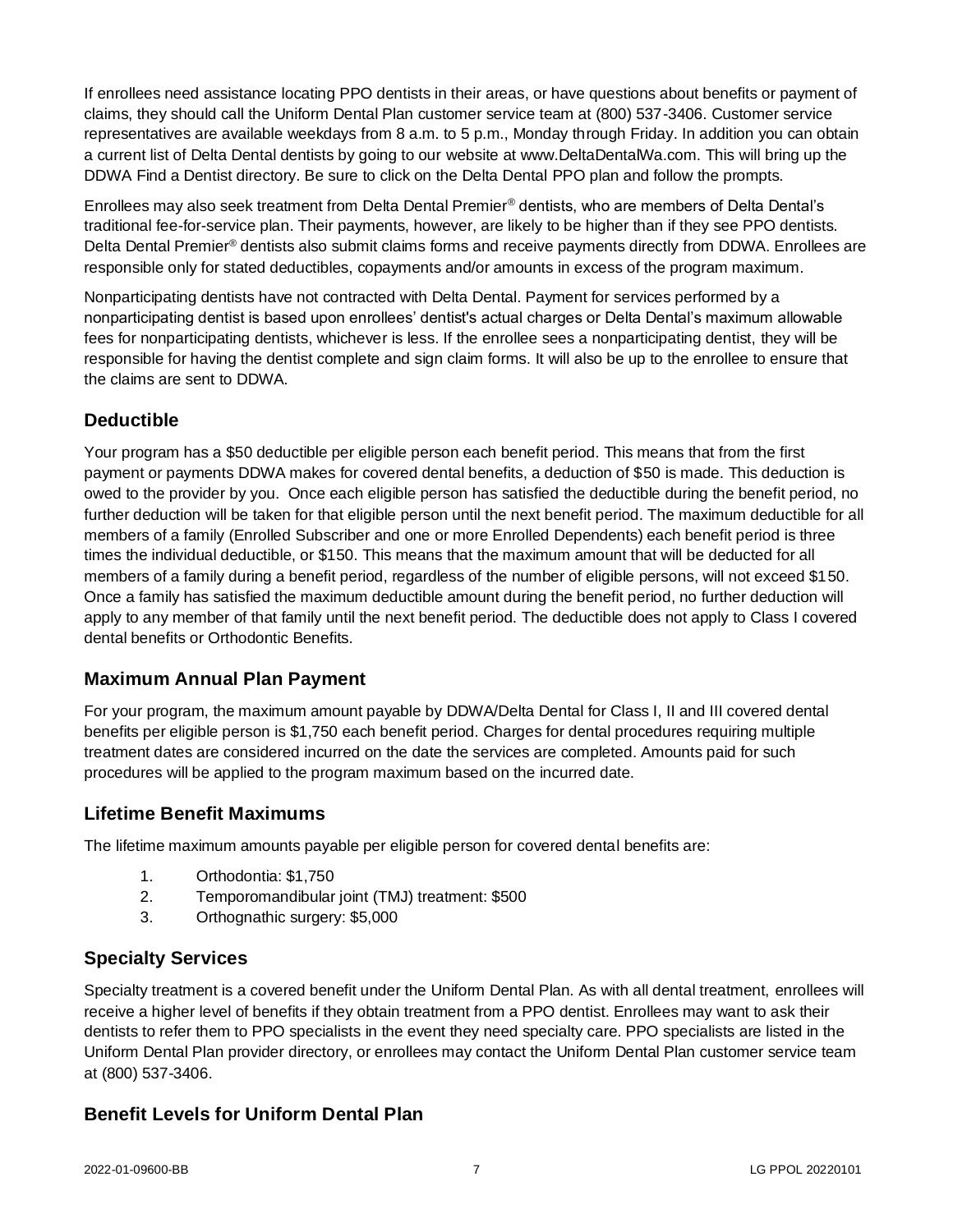| <b>Services</b>                                                 | <b>PPO Dentists in</b>  | Out of       | <b>Non-PPO Dentist in</b> |
|-----------------------------------------------------------------|-------------------------|--------------|---------------------------|
|                                                                 | <b>Washington State</b> | <b>State</b> | <b>Washington State</b>   |
| Diagnostic/preventive                                           | 100%                    | 90%          | 80%                       |
| <b>Restorative fillings</b>                                     | 80%                     | 80%          | 70%                       |
| <b>Oral surgery</b>                                             | 80%                     | 80%          | 70%                       |
| <b>Periodontic services</b>                                     | 80%                     | 80%          | 70%                       |
| <b>Endodontic services</b>                                      | 80%                     | 80%          | 70%                       |
| <b>Restorative crowns</b>                                       | 50%                     | 50%          | 40%                       |
| Prosthodontic (dentures and bridges)                            | 50%                     | 50%          | 40%                       |
| Orthodontic (to lifetime maximum plan<br>payment of \$1,750)    | 50%                     | 50%          | 50%                       |
| Non-surgical TMJ (to lifetime maximum<br>plan payment of \$500) | 70%                     | 70%          | 70%                       |
| Orthognathic (to lifetime maximum plan<br>payment of \$5,000)   | 70%                     | 70%          | 70%                       |

# <span id="page-12-0"></span>**Emergency Care**

Emergency care is defined as treatment for relief of pain resulting from an unexpected condition that requires immediate dental treatment. Enrollees should first contact their dentists. If the enrollee's PPO dentist is not available, they should call the Uniform Dental Plan customer service team at (800) 537-3406. DDWA will find a PPO dentist who can treat the enrollee or will approve treatment from a non-PPO dentist and will pay benefits at the PPO benefit level. If an emergency occurs after regular office hours, enrollees should first contact their PPO dentists. If the enrollee's dentist is not available, enrollees may seek treatment from any dentist for pain relief. If a PPO dentist is not available, the enrollee's claim from a non-PPO dentist will be paid at the PPO benefit level. Emergency care treatment involving Restorative Fillings are not subject to the frequency limitations stated in the "Class II Restoration" section of this booklet.

Claims for emergency treatment received by a non-PPO dentist when the enrollee's regular PPO dentist is not available must be sent with a written explanation to:

Send your claim to:

Delta Dental of Washington Customer Service Post Office Box 75983 Seattle, WA 98175-0983

Emergencies outside the PPO service area are paid as any other treatment received outside the service area.

# <span id="page-12-1"></span>**Confirmation of Treatment and Cost**

If your dental care will be extensive, you may ask your dentist to complete and submit a request for an estimate, sometimes called a "Confirmation of Treatment and Cost." This will allow you to know in advance what procedures may be covered, the amount DDWA may pay and your expected financial responsibility.

A Confirmation of Treatment and Cost is not an authorization for services but a notification of Covered Dental Benefits available at the time the request is made and is not a guarantee of payment.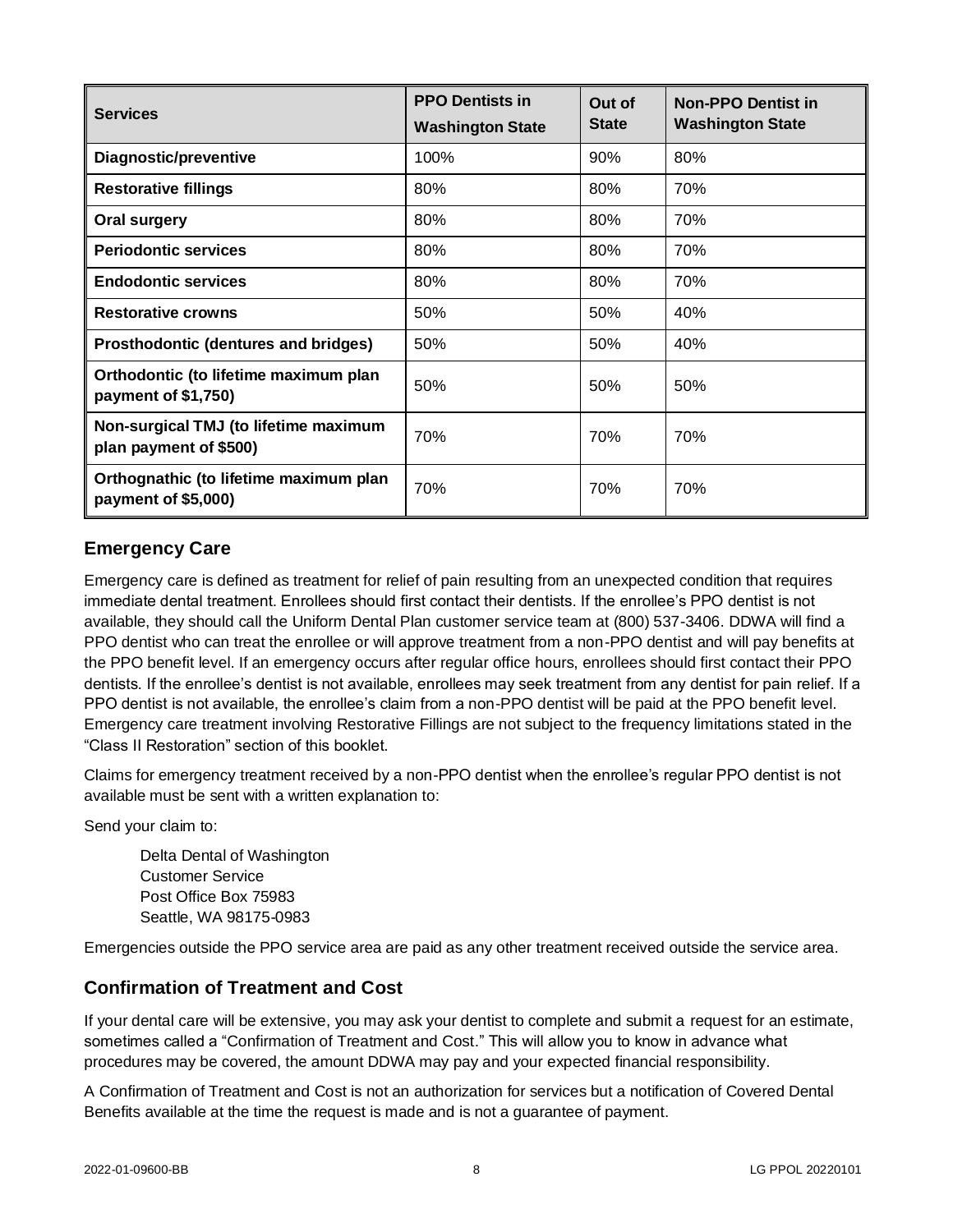A Confirmation of Treatment and Cost is valid for 6 months but in the event your benefits are terminated and you are no longer eligible, the Confirmation of Treatment and Cost is voided. DDWA will make payments based on your available benefits (maximum, deductible and other limitations as described in your benefits booklet) and the current plan provisions when the treatment is provided.

# <span id="page-13-0"></span>**Second Opinion**

To determine covered benefits for certain treatments, the Uniform Dental Plan may require a patient to obtain a second opinion from a DDWA-appointed consultant. The Uniform Dental Plan will pay 100% of the charges incurred for the second opinion.

# <span id="page-13-1"></span>**Covered Dental Benefits, Limitations and Exclusions**

The following covered dental benefits are subject to the limitations and exclusions contained in this booklet. Such benefits (as defined) are available only when rendered by a licensed dentist or other DDWA-approved licensed professional when appropriate and necessary as determined by the standards of generally accepted dental practice and DDWA. Claims for services must be submitted within 12 months of the completion of treatment.

**Note:** Please be sure to consult your provider before treatment begins regarding any charges that may be your responsibility.

<span id="page-13-2"></span>The amounts payable by DDWA for covered dental benefits are described in the Benefit Levels for Uniform Dental Plan section of this benefit booklet.

# **Class I Benefits**

# **Class I Diagnostic Services**

## **Covered Dental Benefits**

- Comprehensive, or detailed and extensive oral evaluation
- Diagnostic evaluation for routine or emergency purposes
- X-rays

## **Limitations**

- Comprehensive or detailed and extensive oral evaluation is covered once in the patient's lifetime by the same dentist. Subsequent comprehensive or detailed and extensive oral evaluations from the same dentist is paid as a periodic oral evaluation.
- Routine evaluation is covered twice in a benefit period. Routine evaluation includes all evaluations except limited, problem-focused evaluations.
- Limited problem-focused evaluations are covered twice in a benefit period.
- A complete series or a panoramic X-ray is covered once in a five-year period from the date of service.
	- $\circ$  Any number or combination of X-rays, billed for the same date of service, where the combined fees are equal to or exceed the allowed fee for a complete series, will be considered a complete series for payment and benefit limitation purposes.
- Bitewing X-rays are covered once in a benefit period from the date of service.

#### **Exclusions**

- Consultations diagnostic service provided by a dentist other than the requesting dentist
- Study models
- Diagnostic services and X-rays related to temporomandibular joints (jaw joints) are not a Class I paid covered benefit.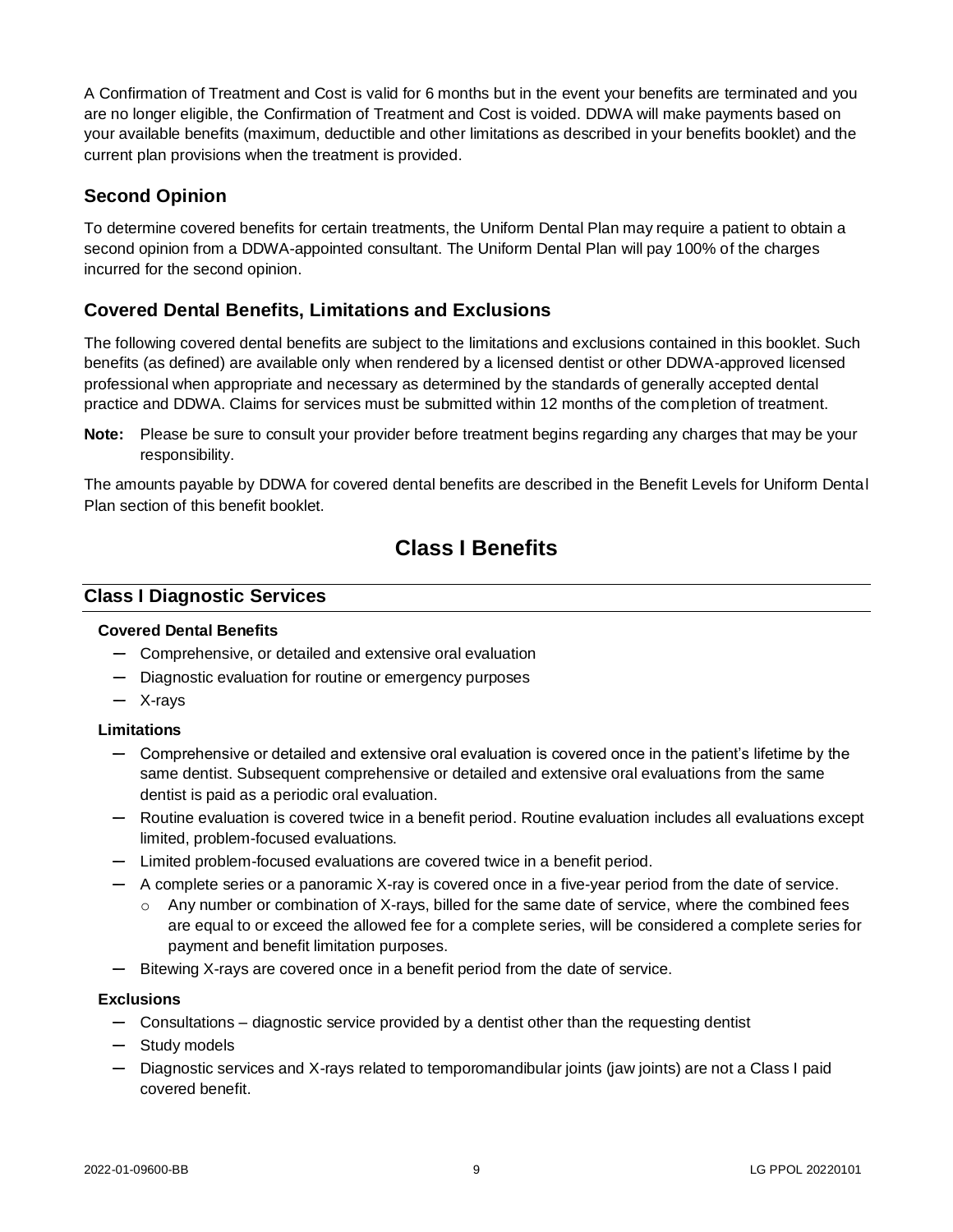# **Class I Preventive Services**

#### **Covered Dental Benefits**

- Prophylaxis (cleaning)
- Periodontal maintenance
- Sealants
- Topical application of fluoride including fluoridated varnishes
- Space maintainers
- Preventive resin restoration

#### **Limitations**

- Any combination of prophylaxis and periodontal maintenance is covered twice in a calendar year (refer to Class II Periodontics for additional limitation information).
	- $\circ$  Periodontal maintenance procedures are covered only if a patient has completed active periodontal treatment.
- For any combination of adult prophylaxis (cleaning) and periodontal maintenance, third and fourth occurrences may be covered if your gums have Pocket depth readings of 5mm or greater.\*
- **\*Note**: *These benefits are available only under certain conditions of oral health. It is strongly recommended that you have your dentist submit a Confirmation of Treatment and Cost request to determine if the treatment is a covered dental benefit. A Confirmation of Treatment and Cost is not a guarantee of payment. See the "Confirmation of Treatment and Cost" section for additional information.*
	- Topical application of fluoride is limited to two covered procedures in a benefit period.
	- Sealants:
		- $\circ$  Benefit coverage for application of sealants is limited to permanent molars that have no restorations (includes preventive resin restorations) on the occlusal (biting) surface.
		- $\circ$  The application of a sealant is a covered dental benefit once in a three-year period per tooth from the date of service.
	- Space maintainers are covered once in a patient's lifetime for the same missing tooth or teeth through age 17.
	- Preventive resin restorations:
		- $\circ$  Benefit coverage for application of sealants is limited to permanent molars that have no restorations on the occlusal (biting) surface.
		- $\circ$  The application of a preventive resin restoration is a covered dental benefit once in a three-year period per tooth from the date of service.
		- $\circ$  The application of a preventive resin restoration is not a paid covered benefit for three years after a sealant or preventive resin restoration on the same tooth from the date of service.

#### **Exclusions**

— Plaque control program (oral hygiene instruction, dietary instruction and home fluoride kits)

## **Class I Periodontics**

#### **Covered Dental Benefits**

- Prescription-strength fluoride toothpaste
- Prescription-strength antimicrobial rinses.

#### **Limitations**

— Prescription-strength fluoride toothpaste and antimicrobial rinse are covered dental benefits following periodontal surgery or other covered periodontal procedures when dispensed in a dental office.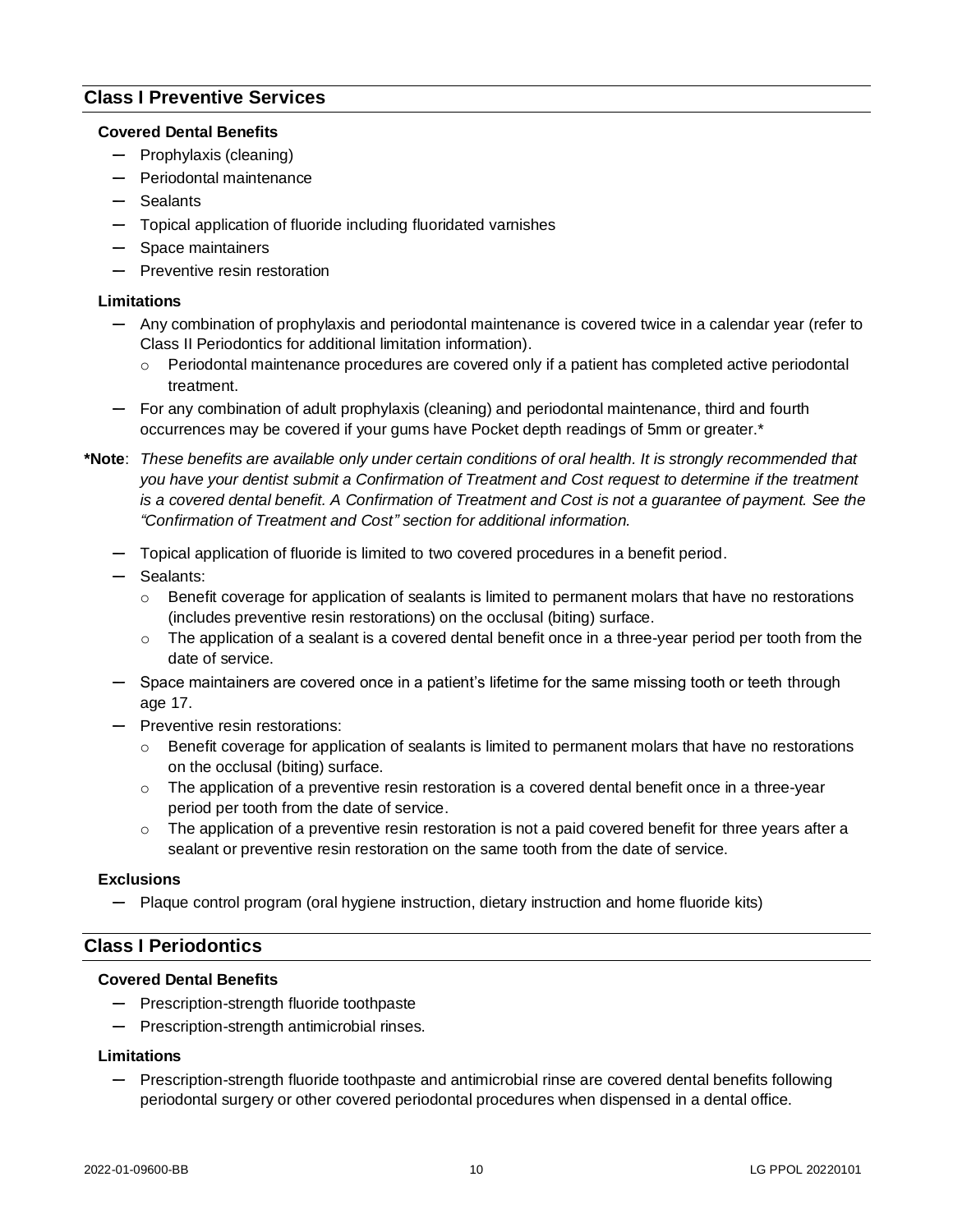- Proof of a periodontal procedure must accompany the claim or the patient's history with DDWA must show a periodontal procedure within the previous 180 days.
- Prescription-strength antimicrobial rinse may be dispensed once per course of periodontal treatment, which may include several visits.
- Prescription-strength antimicrobial rinse is available for women during pregnancy without any periodontal procedure.

*\*\*\*Refer Also To General Limitations and Exclusions\*\*\**

# **Class II Benefits**

- <span id="page-15-0"></span>**Note:** The subscriber should consult the provider regarding any charges that may be the patient's responsibility before treatment begins.
- **Note:** Some benefits are available only under certain conditions of oral health. It is strongly recommended that you have your dentist submit a Confirmation of Treatment and Cost request to determine if the treatment will be covered. See the "Confirmation of Treatment and Cost" section for additional information

# **Class II Sedation**

#### **Covered Dental Benefits**

- General anesthesia
- Intravenous sedation

#### **Limitations**

- General anesthesia is a Covered Dental Benefit only in conjunction with certain covered endodontic, periodontic and oral surgery procedures, as determined by DDWA, or when medically necessary, for children through age six, or a physically or developmentally disabled person, when in conjunction with Class I, II, III, TMJ or Orthodontic Covered Dental Benefits.**\***
- Intravenous sedation is covered in conjunction with covered endodontic, periodontic and oral surgery procedures, as determined by DDWA.
- Either general anesthesia or intravenous sedation (*but not both*) are covered when performed on the same day.
- Sedation, which is either general anesthesia or intravenous sedation, is a Covered Dental Benefit only once per day.

#### **Exclusions**

— General anesthesia or intravenous sedation for routine post-operative procedures is not a paid covered benefit except as described above for children through the age of six or physically or developmentally disabled person.

## **Class II Palliative Treatment**

#### **Covered Dental Benefits**

— Palliative treatment for pain

#### **Limitations**

- Postoperative care and treatment of routine post-surgical complications are included in the initial cost for surgical treatment if performed within 30 days.
- Palliative treatment is not a paid covered benefit when the same provider performs any other definitive treatment on the same date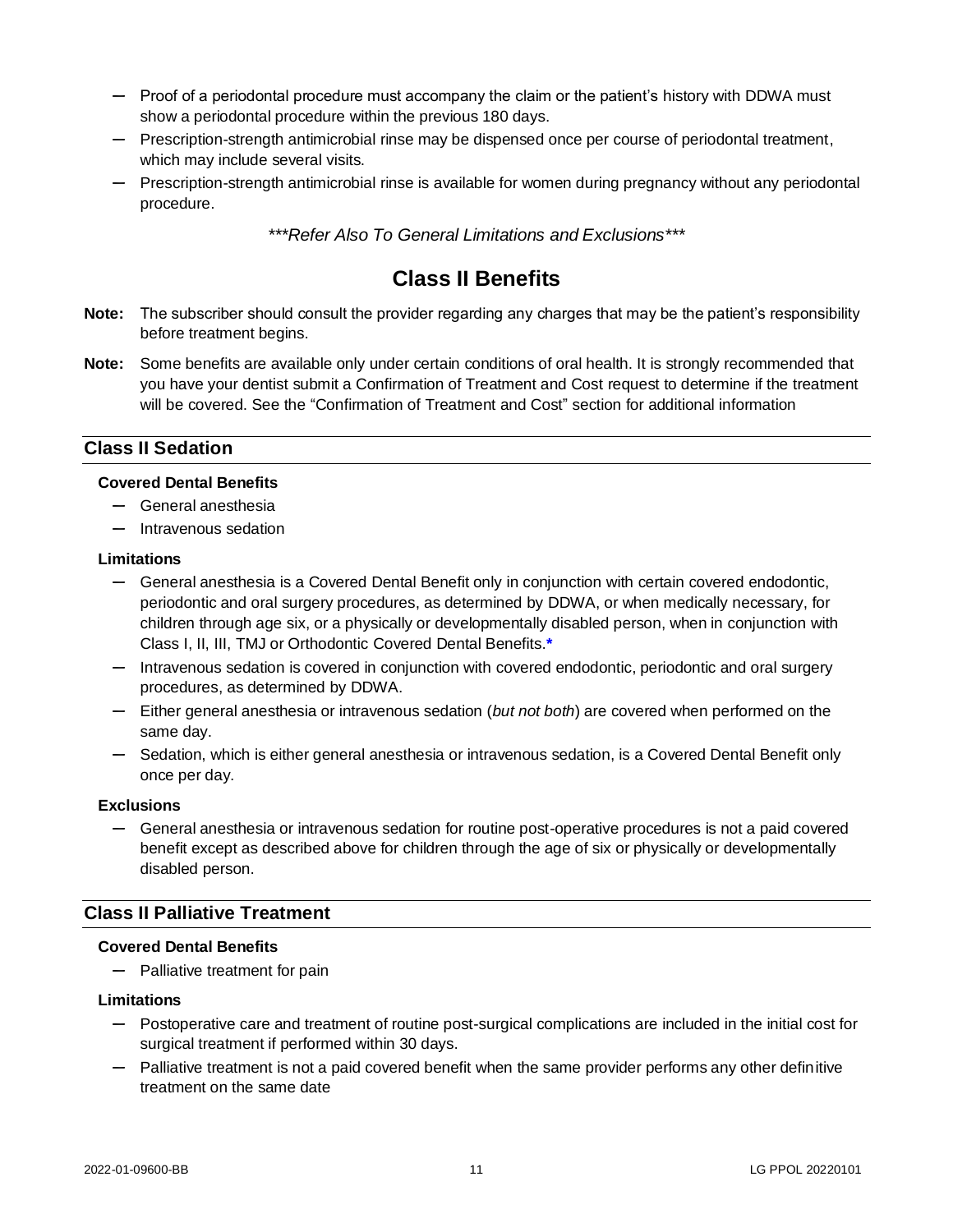## **Class II Restorative**

#### **Covered Dental Benefits**

- Restorations (fillings)
- Stainless steel crowns or prefabricated crowns
- Refer to "*Class III Restorative"* if teeth are restored with crowns, inlays, veneers, or onlays.

#### **Limitations**

- Restorations on the same surface(s) of the same tooth are covered once in a two-year period from the date of service for the following reasons:
	- $\circ$  Treatment of carious lesions (visible destruction of hard tooth structure resulting from the process of dental decay)
	- o Fracture resulting in significant loss of tooth structure (missing cusp)
	- o Fracture resulting in significant damage to an existing restoration
- If a resin-based composite or glass ionomer restoration is placed in a posterior tooth (except those placed in the buccal (facial) surface of bicuspids), it will be considered an elective procedure and an amalgam allowance will be made, with any difference in cost being the responsibility of the patient.
- Stainless steel crowns or prefabricated crowns are covered once in a two-year period from the seat date.

#### **Exclusions**

- Overhang removal
- Copings
- Re-contouring or polishing of restoration
- Restorations necessary to correct vertical dimension or to alter the morphology (shape) or occlusion

#### **Please also see:**

— Refer to "Class III Restorative" for more information regarding coverage for crowns (other than stainless steel), inlays, veneers or onlays.

*\*Limitations for Restorative fillings do not apply to treatment received due to an emergent care situation. Please refer to the "Emergency Care" section for more information.*

# **Class II Oral Surgery**

#### **Covered Dental Benefits**

- **Major and minor oral surgery which includes the following general categories:**
	- o Removal of teeth
	- o Preprosthetic surgery
	- o Treatment of pathological conditions
	- o Traumatic facial injuries
	- o Ridge extension for insertion of dentures (vestibuloplasty)
- Refer to *"Class II Sedation"* for Sedation information.

#### **Exclusions**

- Iliac crest or rib grafts to alveolar ridges
- Tooth transplants
- Materials placed in tooth extraction sockets for the purpose of generating osseous filling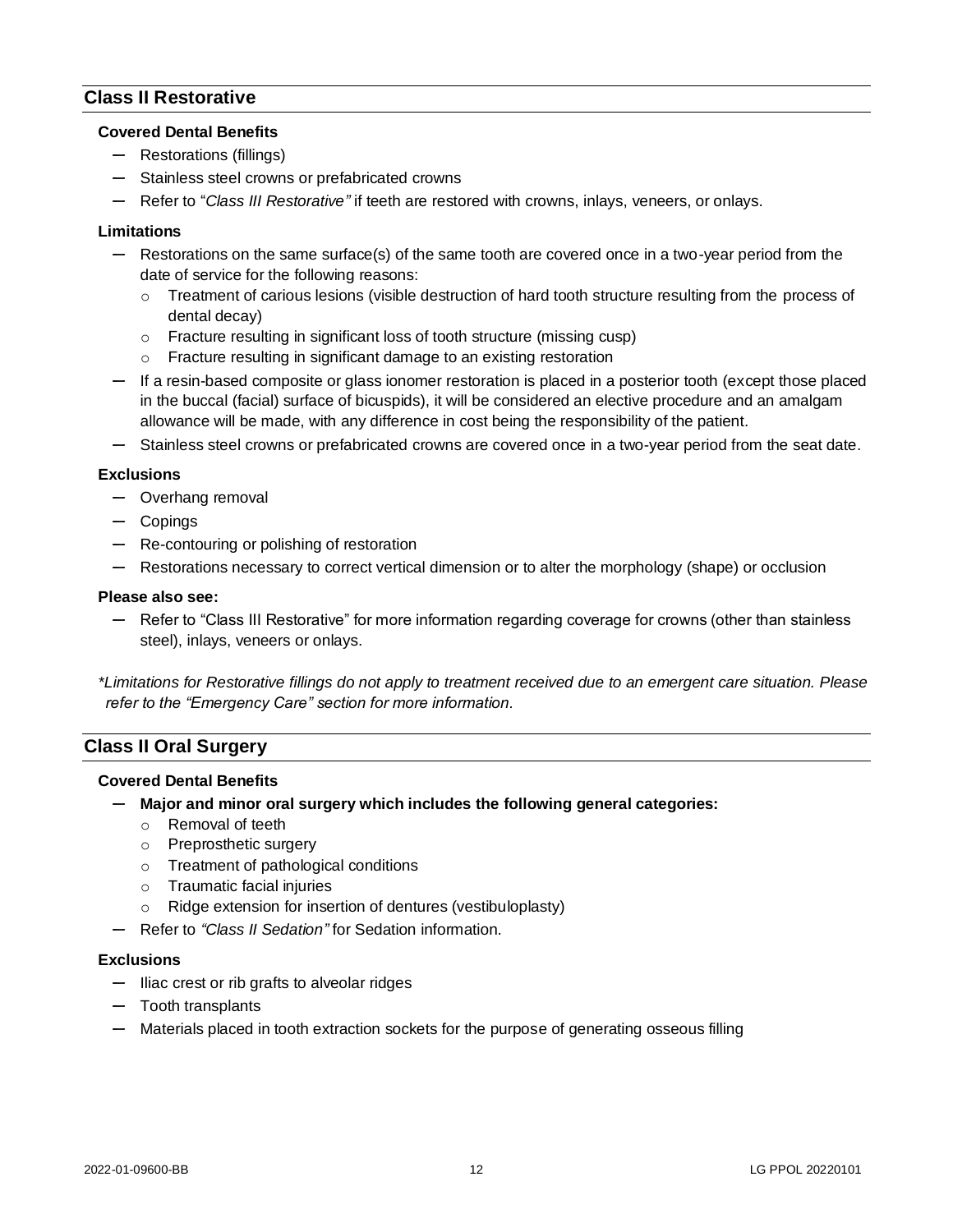# **Class II Periodontics**

#### **Covered Dental Benefits**

- Surgical and nonsurgical procedures for treatment of the tissues supporting the teeth
- Services covered include:
	- o Periodontal scaling/root planing
	- o Periodontal surgery
	- o Limited adjustments to occlusion (eight teeth or fewer)
	- o Localized delivery of antimicrobial agents
	- o Gingivectomy
- **\*Note***: Some benefits are available only under certain conditions of oral health. It is strongly recommended that you have your dentist submit a Confirmation of Treatment and Cost request to determine if the treatment is a covered dental benefit. A Confirmation of Treatment and Cost is not a guarantee of payment. See the "Confirmation of Treatment and Cost" section for additional information.*

#### **Limitations**

- Periodontal scaling/root planing is covered once per quadrant in a 36-month period from the date of service.
- Limited occlusal adjustments are covered once in a 12-month period from the date of service.
- Periodontal surgery (per site) is covered once in a three-year period from the date of service.
	- $\circ$  Periodontal surgery must be preceded by scaling and root planing done a minimum of six weeks and a maximum of six months prior to treatment, or the patient must have been in active supportive periodontal therapy.
- Soft tissue grafts (per site) are covered once in a three-year period from the date of service.
- Localized delivery of antimicrobial agents is a Covered Dental Benefit under certain conditions of oral health, such as periodontal Pocket depth readings of 5mm or greater.\*
	- o When covered, localized delivery of antimicrobial agents is limited to two teeth per quadrant and up to two times (per tooth) in a benefit period.
	- o When covered, localized delivery of antimicrobial agents must be preceded by scaling and root planing done a minimum of six weeks and a maximum of six months prior to treatment, or the patient must have been in active supportive periodontal therapy.

Note: Some benefits are available only under certain conditions of oral health. It is strongly recommended that you have your dentist submit a Confirmation of Treatment and Cost request to determine if the treatment is a covered dental benefit. A Confirmation of Treatment and Cost is not a guarantee of payment. See the "Confirmation of Treatment and Cost" section for additional information.

## **Class II Endodontics**

#### **Covered Dental Benefits**

- Procedures for pulpal and root canal treatment, services covered include:
	- o Pulp exposure treatment
	- o Pulpotomy
	- o Apicoectomy
- Refer to *"Class II Sedation"* for Sedation information.

#### **Limitations**

— Re-treatment of the same tooth is allowed when performed by a dentist other than the dentist who performed the original treatment and if the re-treatment is performed in a dental office other than the office where the original treatment was performed.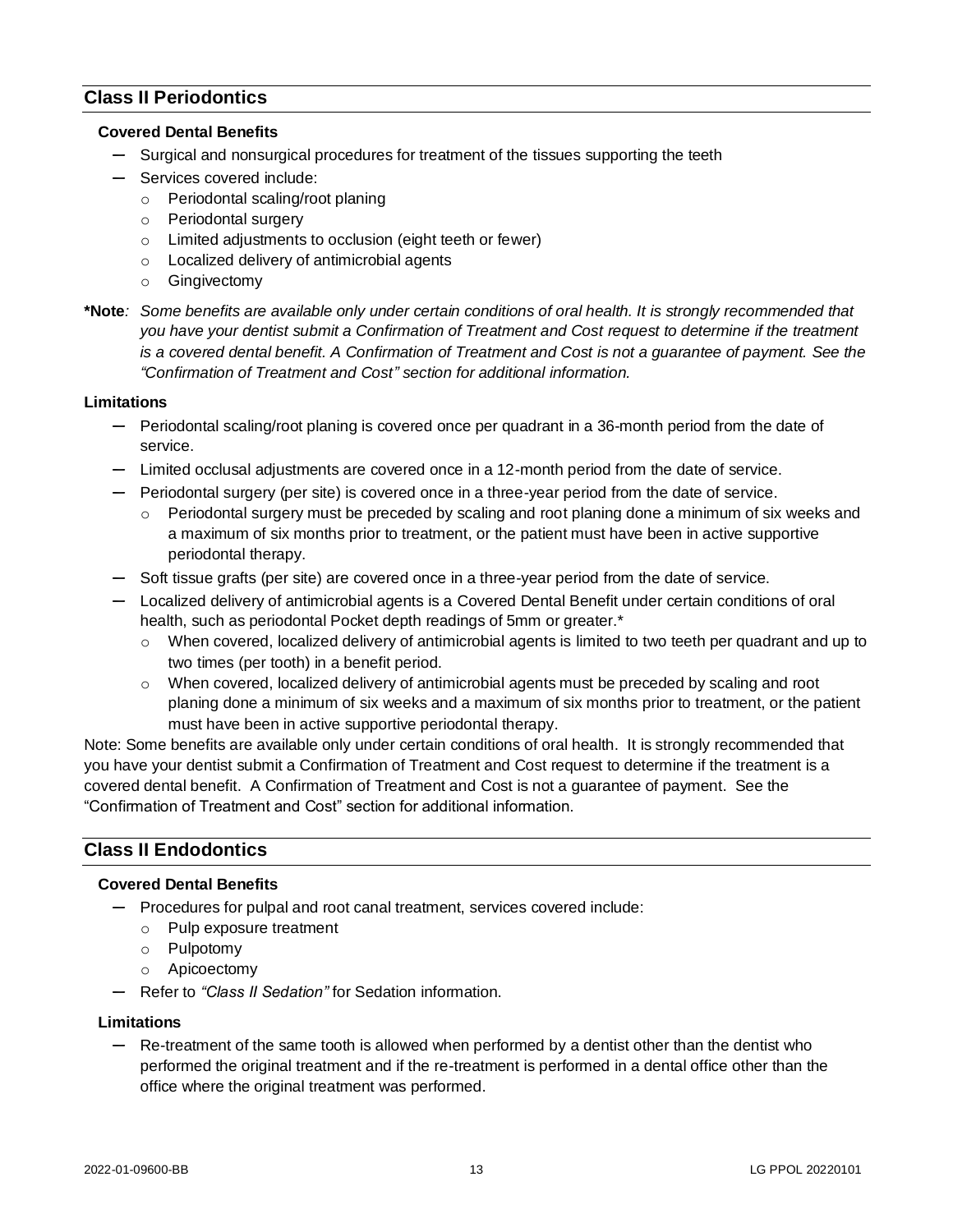- Re-treatment of the same tooth is not a paid Covered Dental Benefit when performed by the same Dentist or in the same dental office where the original treatment was performed, within two years of the previous root canal treatment.
- Refer to Class III Prosthodontics if the root canals are placed in conjunction with a prosthetic appliance.

#### **Exclusions**

— Bleaching of teeth

*\*\*\*Refer Also To General Limitations and Exclusions\*\*\**

# **Class III Benefits**

- <span id="page-18-0"></span>**Note***: The subscriber should consult the provider regarding any charges that may be the patient's responsibility before treatment begins.*
- **Note***: Some benefits are available only under certain conditions of oral health. It is strongly recommended that you have your dentist submit a Confirmation of Treatment and Cost request to determine if the treatment will be covered.*

## **Class III Periodontic Services**

#### **Covered Dental Benefits**

- Under certain conditions of oral health, services covered are:
	- o Occlusal guard (nightguard)
	- o Repair and relines of occlusal guard
	- o Complete occlusal equilibration
- **Note**: *These benefits are available only under certain conditions of oral health. It is strongly recommended that you have your dentist submit a Confirmation of Treatment and Cost request to determine if the treatment is a covered dental benefit. A Confirmation of Treatment and Cost is not a guarantee of payment. See the "*Confirmation of Treatment and Cost*" section for additional information.*

#### **Limitations**

- Occlusal guard (nightguard) is covered once in a three-year period from the date of service.
- Repair and relines done more than six months after the date of initial placement are covered.
- Complete occlusal equilibration is covered once in a lifetime.

## **Class III Restorative Services**

#### **Covered Dental Benefits**

- Crowns, veneers, inlays (as a single tooth restoration with limitations) or onlays for treatment of carious lesions (visible destruction of hard tooth structure resulting from the process of removing dental decay) or fracture resulting in significant loss of tooth structure (e.g., missing cusps or broken incisal edge).
- Crown buildups
- Post and core on endodontically treated teeth
- Implant-supported crown

#### **Limitations**

- A crown, veneer or onlay on the same tooth is covered once in a five-year period from the seat date.
- An implant-supported crown on the same tooth is covered once in a five-year period from the original seat date of a previous crown on that same tooth.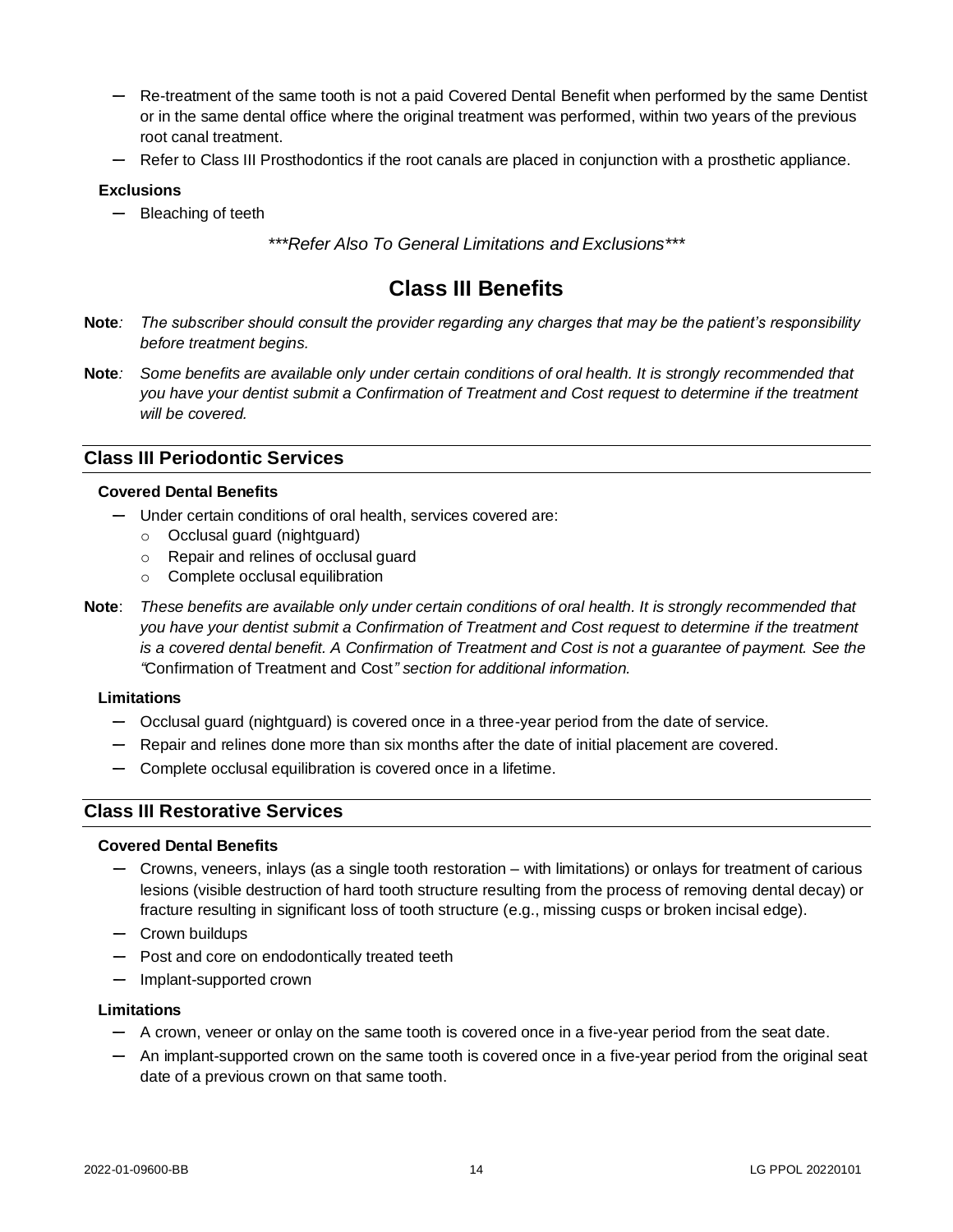- An inlay (as a single tooth restoration) will be considered as elective treatment and an amalgam allowance will be made, with any cost difference in cost being the responsibility of the enrolled person, once in a two-year period from the seat date.
- Payment for a crown, veneer, inlay, or onlay shall be paid based upon the date that the treatment or procedure is completed.
- A crown buildup is covered for a non-endodontically treated posterior (back) tooth only when one cusp is missing down to, or closer than, 2mm from the gum tissue in preparation for a restorative crown.
- A crown buildup is covered for an endodontically or a non-endodontically treated anterior (front) tooth only when more than 1/2 of the mesial-distal width of the incisal edge is missing down past the junction of the incisal and middle third of the tooth in preparation for a restorative crown.
- A crown buildup or a post and core are covered once in a five-year period on the same tooth from the date of service.
- Crown buildups or post and cores are not a paid covered benefit within two years of a restoration on the same tooth from the date of service.
- A crown used for purposes of re-contouring or repositioning a tooth to provide additional retention for a removable partial denture is not a paid covered benefit unless the tooth is decayed to the extent that a crown would be required to restore the tooth whether or not a removable partial denture is part of the treatment.

#### **Exclusions**

- Copings
- A core buildup is not billable with placement of an onlay, 3/4 crown, or veneer.
- A crown or onlay is not a paid covered benefit when used to repair micro-fractures of tooth structure when the tooth is asymptomatic (displays no symptoms) or there is an existing restoration with no evidence of decay or other significant pathology.
- A crown or onlay placed because of weakened cusps or existing large restorations.

# **Class III Prosthodontics**

#### **Covered Dental Benefits**

- Dentures
- Fixed partial dentures (fixed bridges)
- Removable partial dentures
- Inlays when used as a retainer for a fixed partial denture (fixed bridge)
- Adjustment or repair of an existing prosthetic appliance
- Surgical placement or removal of implants or attachments to implants

#### **Limitations**

- Replacement of an existing fixed or removable partial denture is covered once every five years from the delivery date and only then if it is unserviceable and cannot be made serviceable.
- Payment for dentures, fixed partial dentures (fixed bridges); inlays (only when used as a retainer for a fixed bridge) and removable partial dentures shall be paid upon the delivery date.
- Implants and superstructures are covered once every five years.
- **Temporary dentures** DDWA will allow the amount of a reline toward the cost of an interim partial or full denture. After placement of the permanent prosthesis, an initial reline will be a benefit after six months.
- **Denture adjustments and relines —** Denture adjustments and relines, done more than six months after the initial placement are covered.
	- $\circ$  Subsequent relines or rebases (but not both) will be covered once in a 12-month period from the date of service.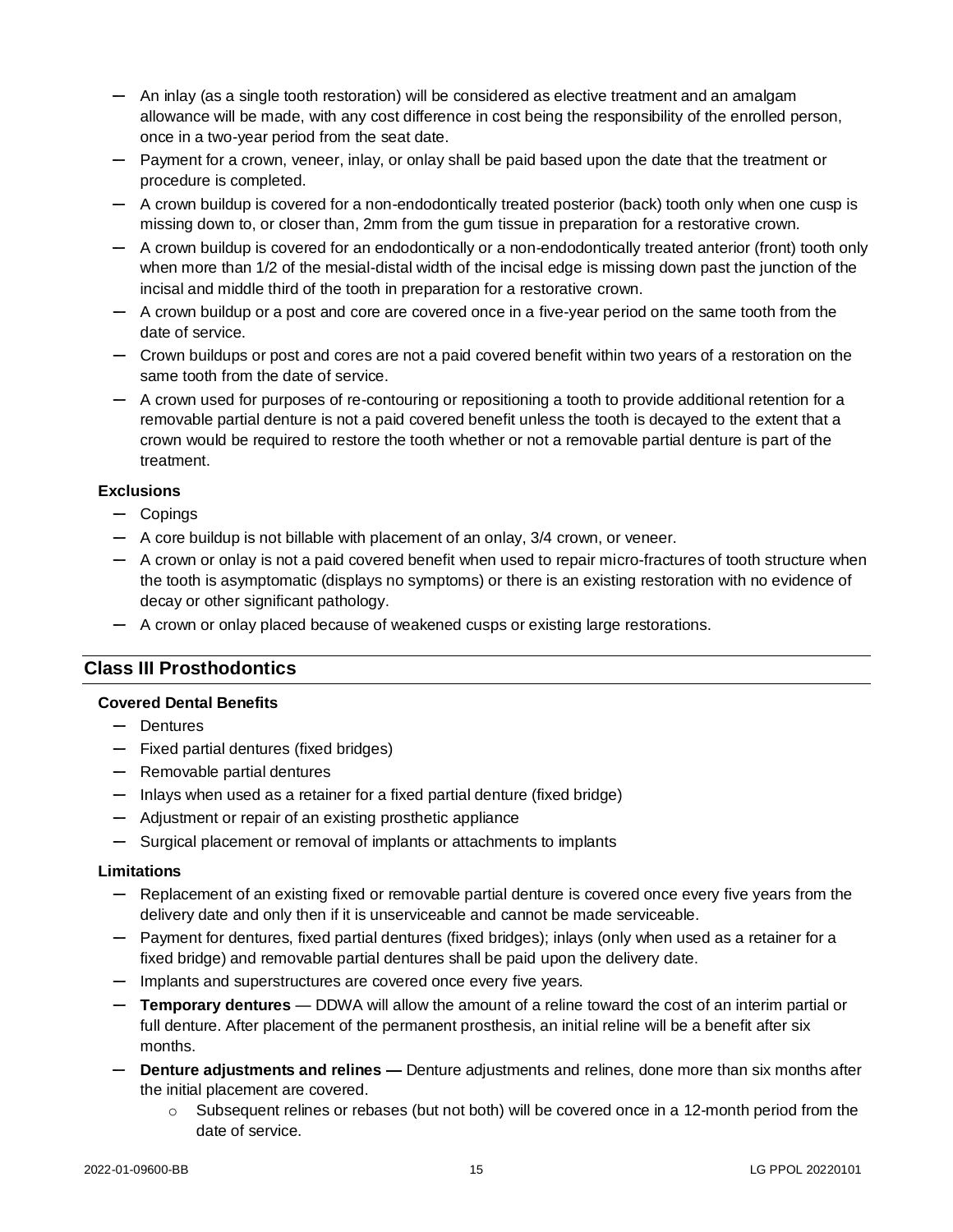## **Exclusions**

- Duplicate dentures
- Personalized dentures
- Maintenance or cleaning of a prosthetic appliance
- Copings
- Crowns in conjunction with overdentures

# <span id="page-20-0"></span>**Orthodontic Benefits**

*It is strongly suggested that orthodontic treatment plan be submitted to, and a Confirmation of Treatment and Cost request be made by, DDWA prior to commencement of treatment. This will allow you to know in advance*  what procedures may be covered, the amount DDWA may pay toward the treatment and your expected financial *responsibility. A Confirmation of Treatment and Cost is not a guarantee of payment. See the "Confirmation of Treatment and Cost" section for additional information. Additionally, payment for orthodontia is based upon eligibility. If individuals terminate coverage prior to the subsequent payment of benefits, subsequent payment is not covered.*

Orthodontic treatment is the appliance therapy necessary for the correction of teeth or jaws that are positioned improperly.

The lifetime maximum amount payable for orthodontic benefits rendered to an eligible person is \$1,750. Not more than \$875 of the maximum, or one-half of the plan's total responsibility, shall be payable for treatment during the "construction phase."

The remaining plan payments shall be made in monthly increments until completion, up to the plan maximum, providing the employee is eligible and the dependent meets eligibility requirements. The plan will not pay for treatment if claim forms are submitted more than 12 months after banding date.

The amount payable for orthodontic treatment shall be 50 percent of the lesser of the maximum allowable fees or the fees actually charged.

## **Covered Dental Benefits**

- Fixed or removable appliance therapy for the treatment of teeth or jaws.
- Orthodontic records: exams (initial, periodic, comprehensive, detailed and extensive), X-rays (intraoral, extraoral, diagnostic radiographs, panoramic), diagnostic photographs, diagnostic casts (study models) or cephalometric films.

## **Limitations**

- Payment is limited to:
	- $\circ$  Completion of the treatment plan, or any treatment that is completed through the plan's limiting age for Orthodontics (refer to *"Dependent Eligibility and Termination*"), whichever occur first.
	- $\circ$  Treatment received after coverage begins (claims must be submitted to DDWA within the time limitation stated in the Claim Forms Section of the start of coverage). For orthodontia claims, the initial banding date, which is the date the treatment date considered in the timely filing.
- Treatment that began prior to the start of coverage will be prorated. Allowable payment will be calculated based on the balance of treatment costs remaining on the date of eligibility.
- In the event of termination of the treatment Plan prior to completion of the case or termination of this plan, no subsequent payments will be made for treatment incurred after such termination date.

## **Exclusions**

- Charges for replacement or repair of an appliance
- Self-Administered Orthodontics
- No benefits shall be provided for services considered inappropriate and unnecessary, as determined by DDWA.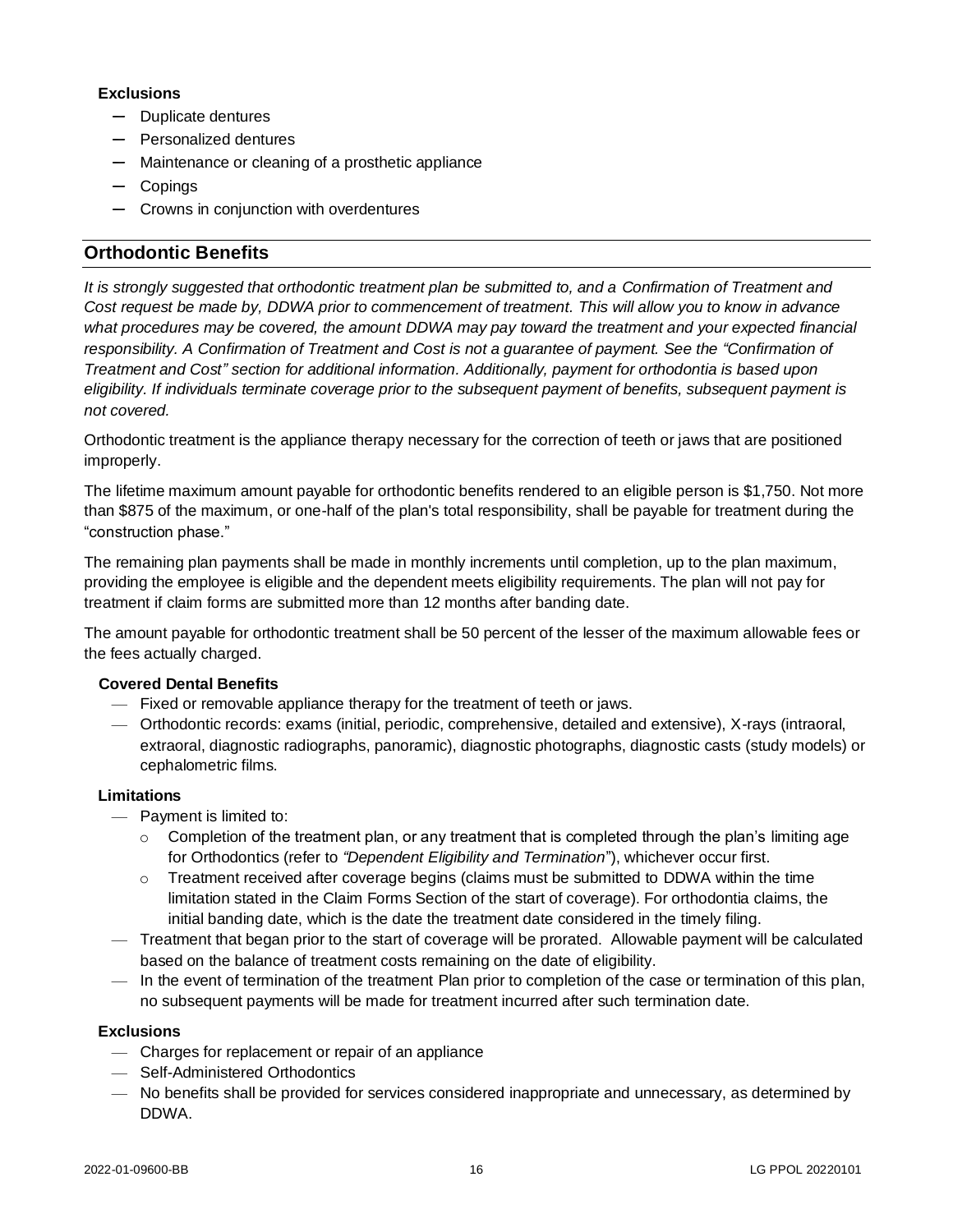# *\*\*\*Refer Also To General Limitations and Exclusions\*\*\**

# <span id="page-21-0"></span>**General Exclusions**

In addition to the specific exclusions and limitations stated elsewhere in this booklet, Uniform Dental Plan (UDP) does not provide benefits for:

- 1. Dentistry for cosmetic reasons.
- 2. Restorations or appliances necessary to correct vertical dimension or to restore the occlusion, which include restoration of tooth structure lost from attrition, abrasion or erosion, and restorations for malalignment of teeth.
- 3. Services or supplies that the Uniform Dental Plan determines are experimental or investigative. Experimental services or supplies are those whose use and acceptance as a course of dental treatment for a specific condition is still under investigation/observation.
- 4. Any drugs or medicines, even if they are prescribed. This includes analgesics (medications to relieve pain) and patient management drugs, such as premedication and nitrous oxide.
- 5. Laboratory tests and laboratory exams.
- 6. Hospital or other facility care for dental procedures, including physician services and additional fees charged by the dentist for hospital treatment. However, this exclusion will not apply and benefits will be provided for services rendered during such hospital care, including outpatient charges, if all these requirements are met:
	- a. A hospital setting for the dental care must be medically necessary.
	- b. Expenses for such care are not covered under the enrollee's employer-sponsored medical plan.
	- c. Prior to hospitalization, a request for a Confirmation of Treatment and Cost of dental treatment performed at a hospital is submitted to and approved by DDWA. Such request for Confirmation of Treatment and Costs must be accompanied by a physician's statement of medical necessity.

If hospital or facility care is approved, available benefits will be provided at the same percentage rate as those performed by a participating dental provider, up to the available benefit maximum.

- 7. Dental services started prior to the date the person became eligible for services under this plan, except as provided for orthodontic benefits.
- 8. Services for accidental injury to natural teeth when evaluation of treatment and development of a written plan is performed more than 30 days from the date of injury. Treatment must be completed within the time frame established in the treatment plan unless delay is medically indicated and the written treatment plan is modified.
- 9. Expenses incurred after termination of coverage, except expenses for:
	- a. Prosthetic devices that are fitted and ordered prior to termination and delivered within 30 days after termination.
	- b. Crowns, if the tooth is prepared prior to termination and the crown is seated on the tooth within 30 days after termination.
	- c. Root canal treatment, if the tooth canal is opened prior to termination and treatment is completed within 30 days after termination.
- 10. Missed appointments.
- 11. Completing insurance forms or reports, or for providing records.
- 12. Habit-breaking appliances which are, fixed or removable device(s) fabricated to help prevent potentially harmful oral health habits (e.g., chronic thumb sucking appliance, tongue thrusting appliance etc.), except as specified under the orthodontia benefit.
- 13. Full-mouth restoration or replacement of sound fillings. (Replacement of sound fillings will not be covered unless at the recommendation of a licensed dentist, and a Confirmation of Treatment and Cost is required.)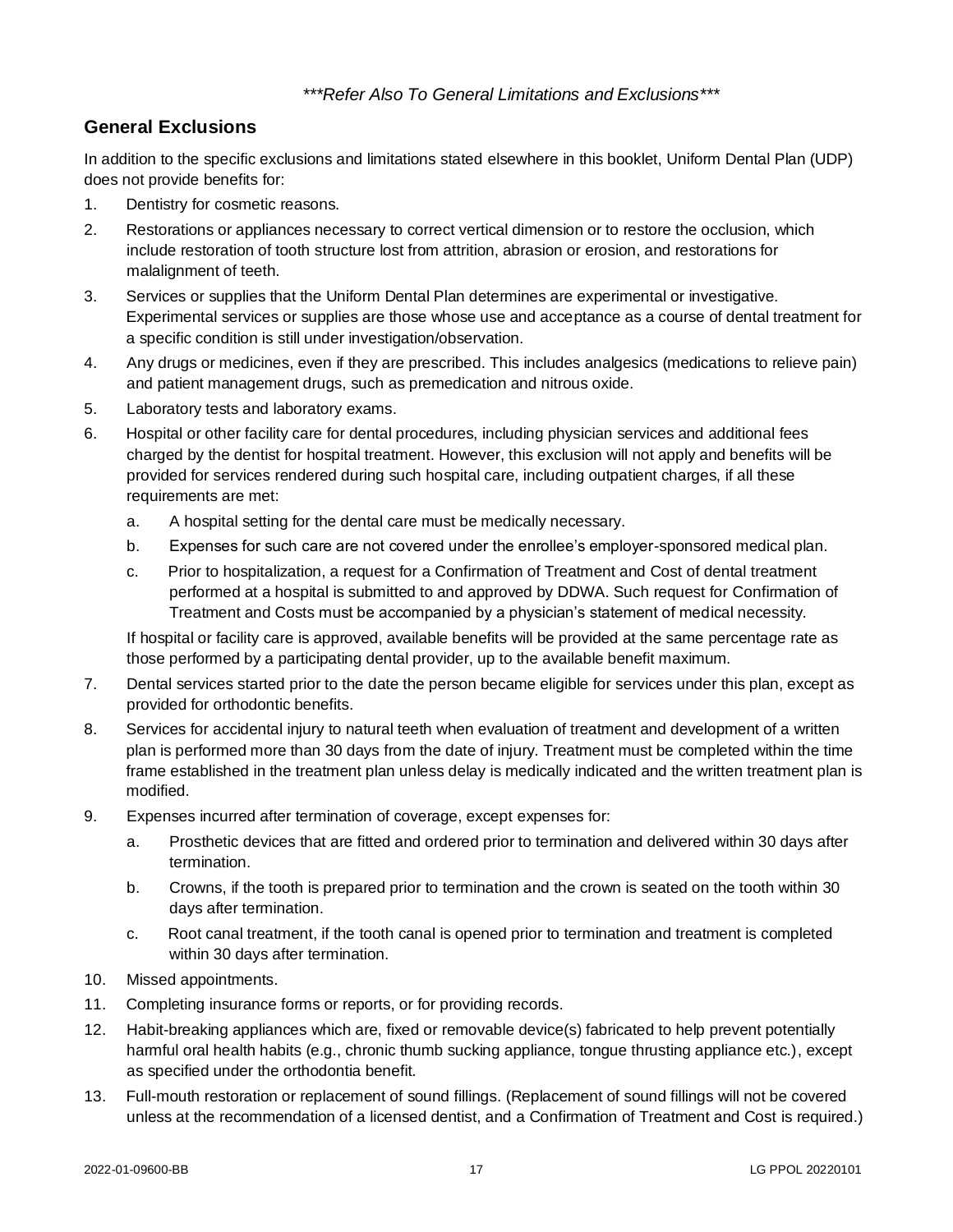- 14. Charges for dental services performed by anyone who is not a licensed dentist, registered dental hygienist, denturist or physician, as specified.
- 15. Services or supplies that are not listed as covered.
- 16. Treatment of congenital deformity or malformations.
- 17. Replacement of lost or broken dentures or other appliances.
- 18. Services for which an enrollee has contractual right to recover cost, whether a claim is asserted or not, under automobile, medical, personal injury protection, homeowners or other no-fault insurance.
- 19. In the event an Eligible Person fails to obtain a required examination from a DDWA-appointed consultant dentist for certain treatments, no benefits shall be provided for such treatment.

*Delta Dental of Washington shall determine whether services are covered dental benefits in accordance with standard dental practice and the general limitations and exclusions shown in the Contract. Should there be a disagreement regarding the interpretation of such benefits; the subscriber shall have the right to appeal the*  determination in accordance with the non-binding appeals process in this contract and may seek judicial review of *any denial of coverage of benefits.*

# **Dental Plan Eligibility and Enrollment**

In these sections, "health plan" is used to refer to a plan offering medical, vision, or dental coverage, or a combination developed by the School Employees Benefits Board (SEBB) and provided by a contracted vendor or self-insured plans administered by the Health Care Authority (HCA).

# <span id="page-22-0"></span>**Eligibility**

The school employee's SEBB organization will inform the school employee in writing whether or not they are eligible for SEBB benefits upon employment and whenever their eligibility status changes. The written notice will include information about the school employee's right to appeal eligibility and enrollment decisions. Information about a school employee's right to an appeal can be found in the section titled "*Appeal Rights*." For information on how to enroll, see the section titled "*Enrollment*."

The SEBB Program determines eligibility for continuation coverage. If the subscriber is not eligible for continuation coverage, the SEBB Program will notify them of the right to appeal. Information about appealing a SEBB Program decision can be found in the section titled "*Appeal Rights*." For information on how to enroll, see the section titled "*Enrollment*."

To enroll an eligible dependent the subscriber must follow the procedural requirements described in the section titled "*Enrollment*." The SEBB Program or SEBB organization verifies the eligibility of all dependents and requires the subscriber to provide documents that prove a dependent's eligibility.

The following are eligible as dependents:

- 1. Legal spouse.
- 2. State-registered domestic partner as defined in Washington State statute and substantially equivalent legal unions from other jurisdictions as defined in Washington State statute.
- 3. Children. Children are eligible through the last day of the month in which their 26th birthday occurred except as described in subsection (g) of this section. Children are defined as the subscriber's:
	- a. Children as defined in Washington State statutes that establish a parent-child relationship, except when parental rights have been terminated:
	- b. Children of the subscriber's spouse, based on the spouse's establishment of a parent-child relationship, except when parental rights have been terminated. The stepchild's relationship to a subscriber (and eligibility as a dependent) ends on the same date the marriage with the spouse ends through divorce, annulment, dissolution, termination, or death;
	- c. Children for whom the subscriber has assumed a legal obligation for total or partial support in anticipation of adoption of the child;
	- d. Children of the subscriber's state-registered domestic partner, based on the state-registered domestic partner's establishment of a parent-child relationship, except when parental rights have been terminated. The child's relationship to the subscriber (and eligibility as a dependent) ends on the same date the subscriber's legal relationship with the state-registered domestic partner ends through divorce, annulment,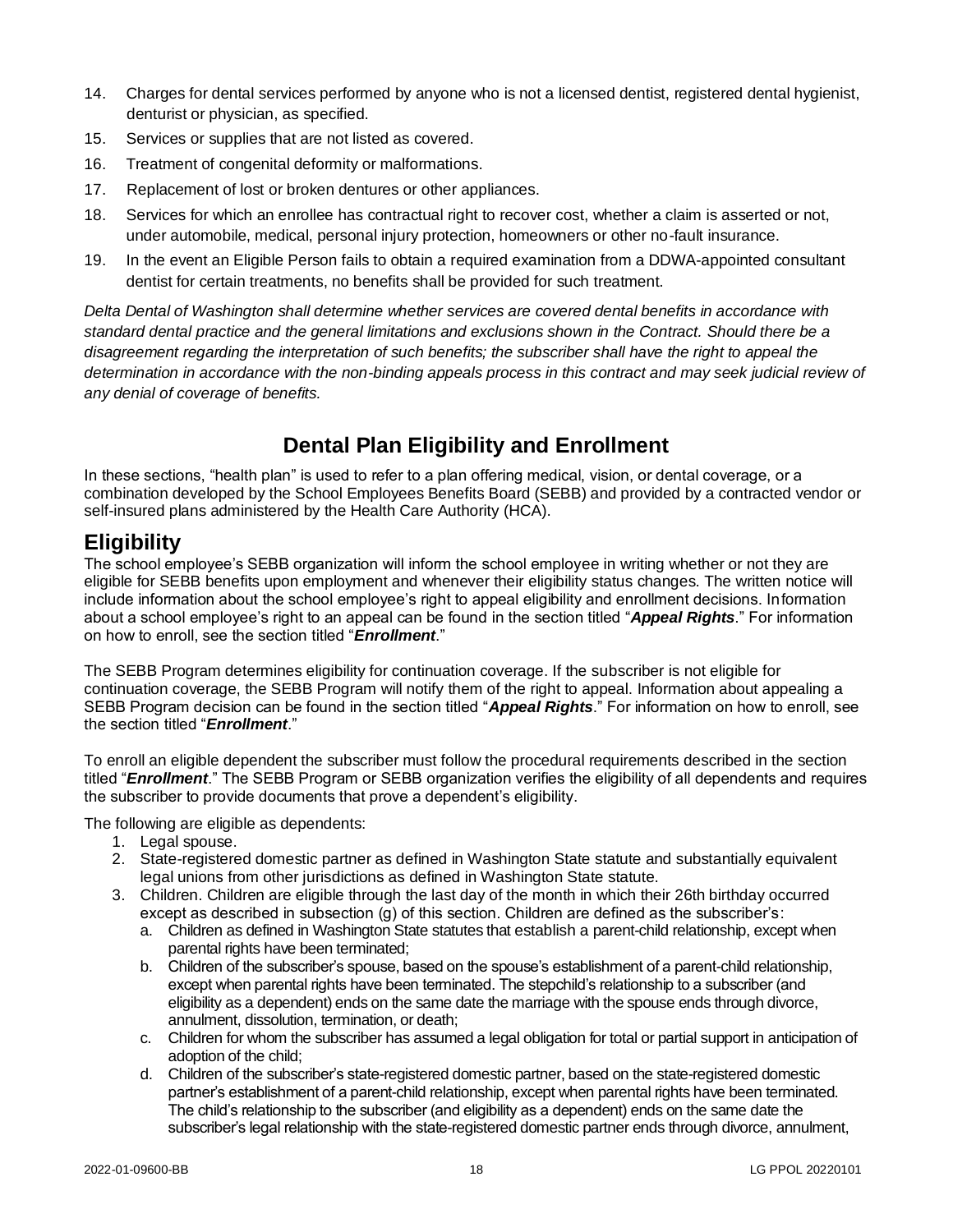dissolution, termination, or death;

- e. Children specified in a court order or divorce decree for whom the subscriber has a legal obligation to provide support or health care coverage;
- f. Extended dependent in the legal custody or legal guardianship of the subscriber, the subscriber's spouse, or the subscriber's state-registered domestic partner. The legal responsibility is demonstrated by a valid court order and the child's official residence with the custodian or guardian. Extended dependent child does not include a foster child unless the subscriber, the subscriber's spouse, or the subscriber's state-registered domestic partner has assumed a legal obligation for total or partial support in anticipation of adoption; and
- g. Children of any age with a developmental or physical disability that renders the child incapable of selfsustaining employment and chiefly dependent upon the subscriber for support and maintenance provided such condition occurs before the age of 26. The following requirements apply to a dependent child with a disability:
	- The subscriber must provide proof of the disability and dependency within 60 days of the child's attainment of age 26;
	- The subscriber must notify the SEBB Program in writing when the child is no longer eligible under this subsection;
	- A child with a developmental or physical disability who becomes self-supporting is not eligible under this subsection as of the last day of the month in which they become capable of self-support;
	- A child with a developmental or physical disability age 26 and older who becomes capable of selfsupport does not regain eligibility under this subsection if they later become incapable of self-support; and
	- The SEBB Program (with input from the medical plan if enrolled in medical) will periodically verify the eligibility of a dependent child with a disability beginning at age 26, but no more frequently than annually after the two-year period following the child's 26th birthday. Verification will require renewed proof of disability and dependence from the subscriber.

# <span id="page-23-0"></span>**Enrollment**

A subscriber or their dependent who has more than one source of eligibility for enrollment is limited to a single enrollment in a dental plan in the SEBB Program or either the SEBB or Public Employees Benefits Board (PEBB) Program.

For example:

- A dependent child who is eligible for enrollment under two parents working for the same or different SEBB organizations may be enrolled as a dependent under both parents but is limited to a single enrollment in SEBB dental; or
- A dependent child who is an eligible dependent of a school employee in the SEBB Program and an eligible dependent of an employee in the PEBB Program may only be enrolled as a dependent under one parent under either the SEBB or PEBB Program.

**A school employee is required to enroll in a dental plan as described in SEBB Program rules.** Any dependents enrolled in SEBB dental coverage will be enrolled in the same dental plan as the school employee.

**A continuation coverage subscriber may enroll in a dental plan.** Any dependents enrolled in SEBB dental coverage will be enrolled in the same dental plan as the subscriber.

# **How to Enroll**

**A school employee** must submit their enrollment elections online in SEBB My Account or return a *School Employee Enrollment* form to their SEBB organization when they become newly eligible or regain eligibility for SEBB benefits. The form must be received no later than 31 days after the date the school employee becomes eligible or regains eligibility. If the school employee does not return the form by the deadline, the school employee will be enrolled in the Uniform Dental Plan, and any eligible dependents cannot be enrolled until the SEBB Program's next annual open enrollment or when a qualifying event occurs that creates a special open enrollment for enrolling a dependent.

**To enroll an eligible dependent**, the school employee must include the dependent's information in SEBB My Account or on the form and provide the required document(s) as proof of the dependent's eligibility. A dependent must be enrolled in the same health plan coverage as the subscriber. The dependent will not be enrolled in SEBB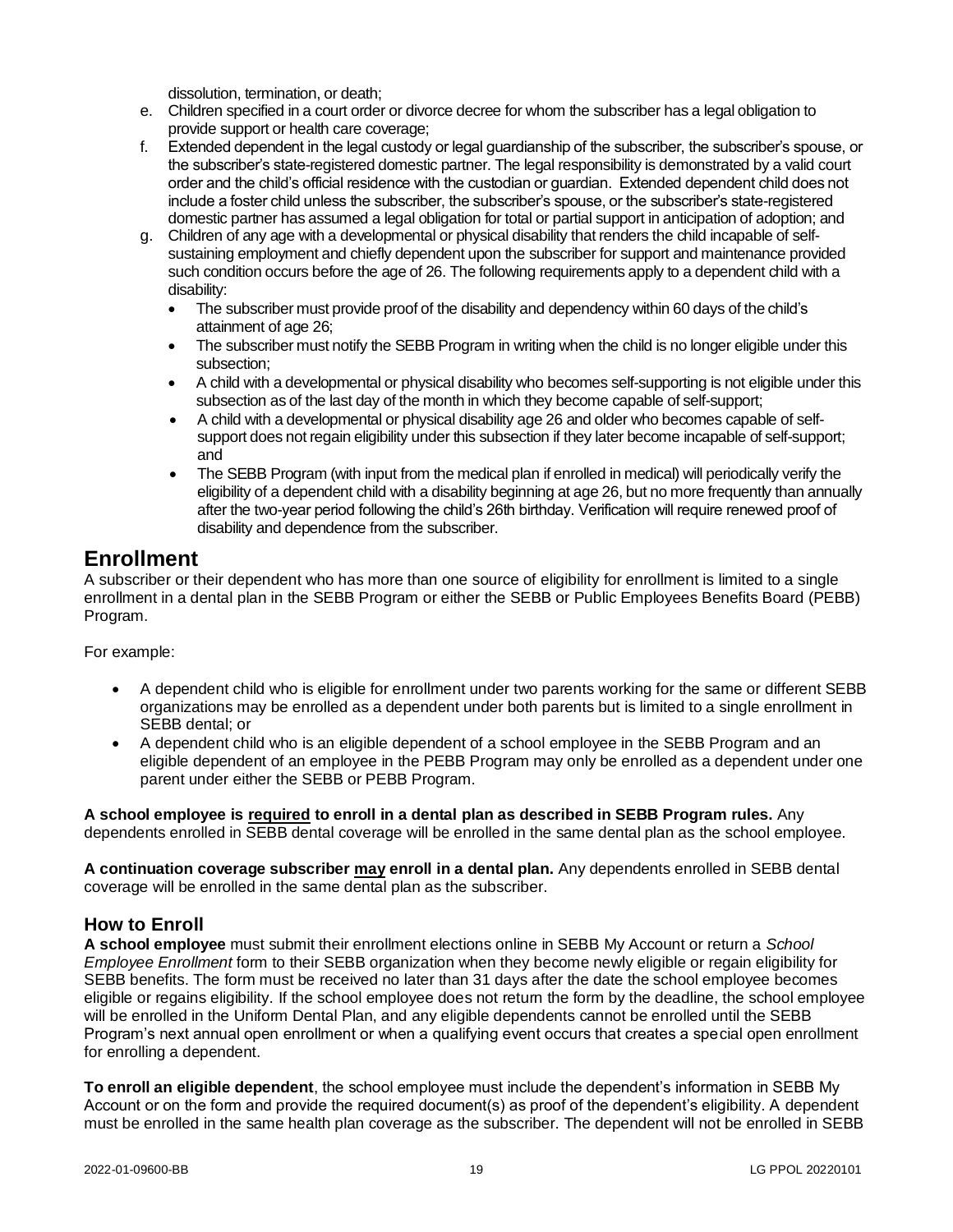health plan coverage if the SEBB Program or the SEBB organization is unable to verify their eligibility within the SEBB Program enrollment timelines.

**All other subscribers** may enroll by submitting the required forms to the SEBB Program. The SEBB Program must receive the election no later than 60 days from the date the enrollee's SEBB health plan coverage ended or from the postmark date on the election notice sent by the SEBB Program, whichever is later. The first premium payment and applicable premium surcharges are due no later than 45 days after the election period ends as described above. Premiums associated with continuing SEBB dental must be made to HCA. For more information, see the section titled "*Options For Continuing SEBB Dental Coverage*."

A subscriber or their dependent may also enroll during the SEBB Program's annual open enrollment (see the section titled "*Annual Open Enrollment*") or during a special open enrollment (see the section titled "*Special Open Enrollment*"). The subscriber must provide evidence of the event that created the special open enrollment.

**A subscriber must provide notice to remove a dependent** who is no longer eligible due to divorce, annulment, dissolution, or a qualifying event of a dependent ceasing to be eligible as a dependent child. The notice must be received within 60 days of the last day of the month the dependent no longer meets the eligibility criteria described in the section titled "*Eligibility***." A school employee** must notify their SEBB organization. **All other subscribers** must notify the SEBB Program. Consequences for not submitting notice within 60 days may include, but are not limited to:

- The dependent losing eligibility to continue SEBB dental coverage under one of the continuation coverage options described in the section titled "*Options For Continuing SEBB Dental Coverage*;"
- The subscriber being billed for claims paid by the dental plan for services that were received after the dependent lost eligibility;
- The subscriber being unable to recover subscriber-paid insurance premiums for the dependent that lost their eligibility; and
- The subscriber being responsible for premiums paid by the state for the dependent's dental plan coverage after the dependent lost eligibility.

# <span id="page-24-0"></span>**When Dental Coverage Begins**

**For a school employee and their eligible dependents enrolling when the school employee is newly eligible**, dental coverage begins the first day of the month following the date the school employee becomes eligible.

Exceptions:

- 1. Dental coverage begins on the school employee's first day of work when their first day of work is on or after September 1, but not later than the first day of school for the current school year as established by the SEBB organization.
- 2. When a school employee establishes eligibility toward SEBB benefits at any time in the month of August, dental coverage begins on September 1 only if the school employee is also determined to be eligible for the school year that begins on September 1.

**For a school employee and their eligible dependents enrolling when the school employee regains eligibility** following a period of leave described in SEBB Program rules, dental coverage begins the first day of the month following the school employee's return to work if the school employee is anticipated to be eligible for the employer contribution.

**For a continuation coverage subscriber** and their eligible dependents enrolling when newly eligible due to a qualifying event, dental coverage begins the first day of the month following the day they lost eligibility for SEBB dental plan coverage.

**For a subscriber or their eligible dependents enrolling during the SEBB Program's annual open enrollment**, dental coverage begins January 1 of the following year.

**For a subscriber or their eligible dependents enrolling during a special open enrollment**, dental coverage begins the first day of the month following the later of the event date or the date the enrollment election in SEBB My Account or the required form is received. If that day is the first of the month, dental coverage begins on that day.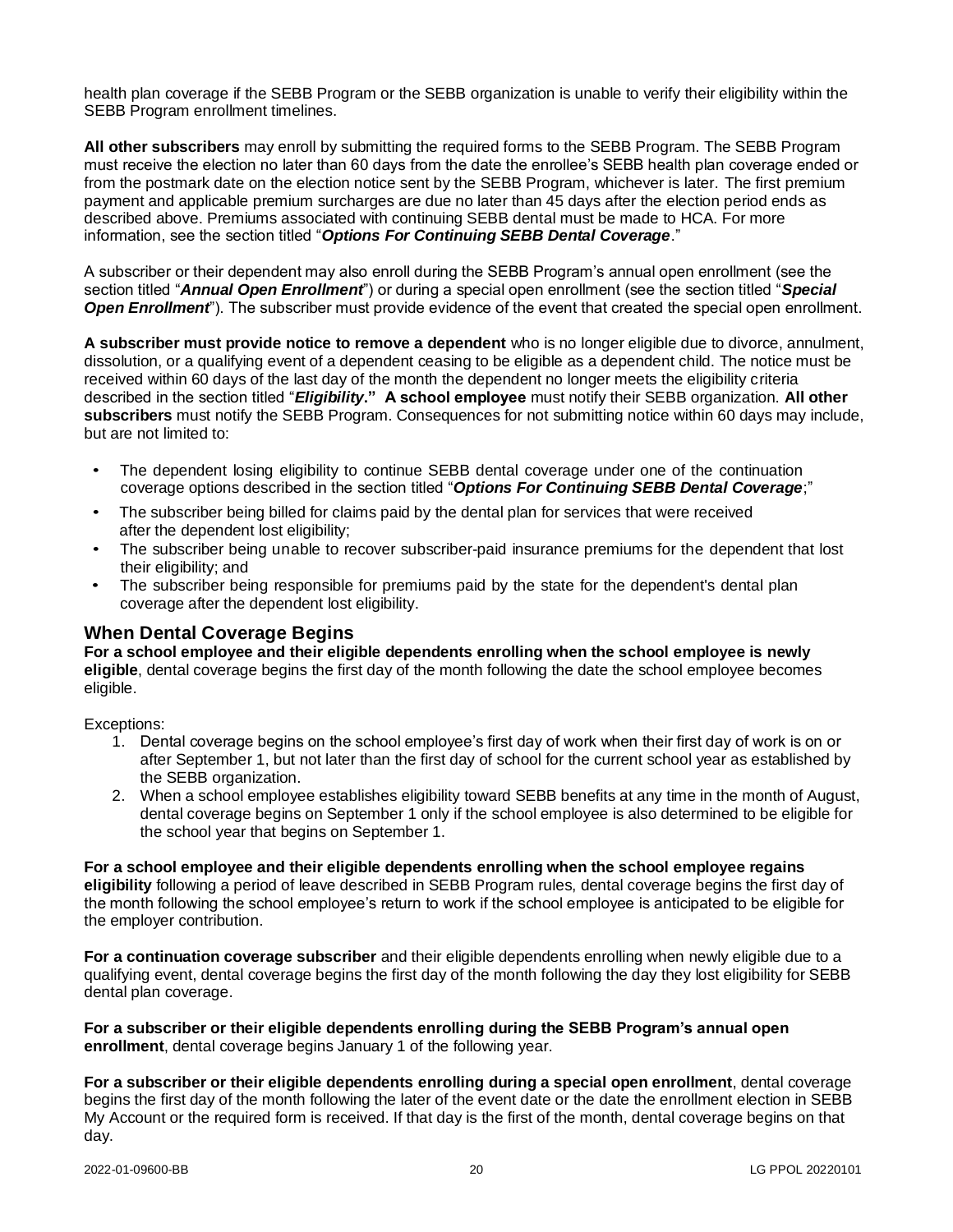## Exceptions:

- 1. If the special open enrollment is due to the birth or adoption of a child, or when the subscriber has assumed a legal obligation for total or partial support in anticipation of adoption of a child, dental coverage will begin as follows:
	- For a school employee, dental coverage will begin the first day of the month in which the event occurs;
	- For a newly born child, dental coverage will begin the date of birth;
	- For a newly adopted child, dental coverage will begin on the date of placement or the date a legal obligation is assumed in anticipation of adoption, whichever is earlier; or
	- For a spouse or state-registered domestic partner of a subscriber, dental coverage will begin the first day of the month in which the event occurs.
- 2. If the special open enrollment is due to the enrollment of an extended dependent or a dependent child with a disability, dental coverage will begin the first day of the month following the later of the event date or eligibility certification.

# <span id="page-25-0"></span>**Annual Open Enrollment**

A school employee may make the following changes to their enrollment during the SEBB Program's annual open enrollment:

- Enroll or remove eligible dependents
- Change their dental plan

All other subscribers may make the following changes to their enrollment during the SEBB Program's annual open enrollment:

- Enroll in or terminate enrollment in a dental plan
- Enroll or remove eligible dependents
- Change their dental plan

The school employee must submit the election change online in SEBB My Account or return the required form to their SEBB organization. All other subscribers must submit the required form to the SEBB Program. The form must be received no later than the last day of the annual open enrollment. The enrollment change will become effective January 1 of the following year.

**Exception:** A continuation coverage subscriber may voluntarily terminate enrollment in a dental plan at any time by submitting a request in writing to the SEBB Program. Enrollment in the dental plan will be terminated the last day of the month in which the SEBB Program receives the request or on the last day of the month specified in the termination request, whichever is later. If the request is received on the first day of the month, dental plan enrollment will be terminated on the last day of the previous month.

# **Special Open Enrollment**

A subscriber may change their enrollment outside of the annual open enrollment if a special open enrollment event occurs. However, the change in enrollment must be allowable under Internal Revenue Code (IRC) and Treasury Regulations, and correspond to, and be consistent with, the event that creates the special open enrollment for the subscriber, their dependent, or both. A special open enrollment event must be an event other than a school employee gaining initial eligibility or regaining eligibility for SEBB benefits.

The special open enrollment may allow a subscriber to:

- Enroll in or change their dental plan
- Enroll or remove eligible dependents

To make an enrollment change, the school employee must make the change online in SEBB My Account or submit the required forms to their SEBB organization. All other subscribers must submit the required forms to the SEBB Program. The forms must be received no later than 60 days after the event that creates the special open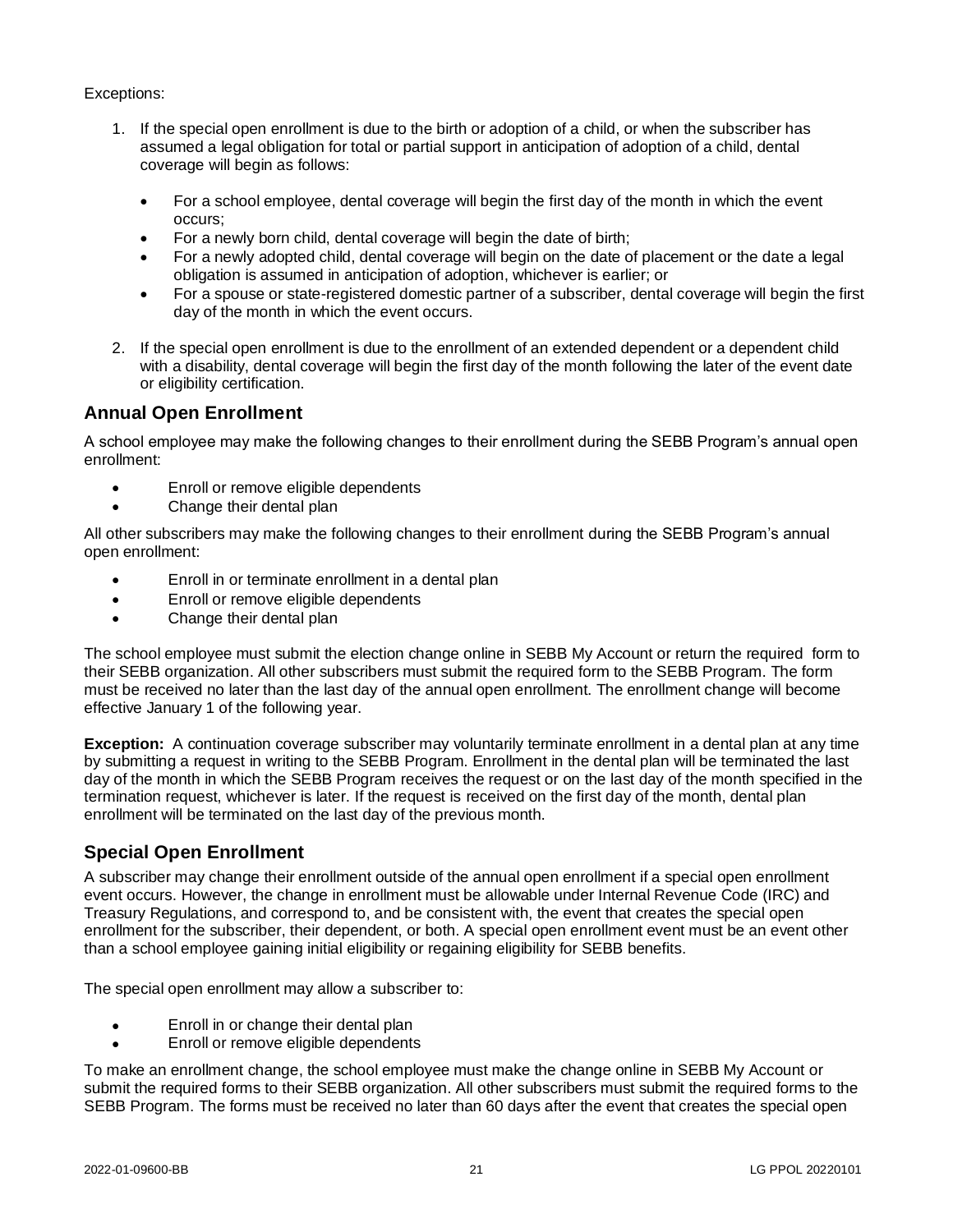enrollment. In addition, the SEBB Program or SEBB organization will require the subscriber to provide proof of the dependent's eligibility, evidence of the event that created the special open enrollment, or both.

#### • **Exceptions:**

- If a subscriber wants to enroll a newborn or child whom the subscriber has adopted or has assumed a legal obligation for total or partial support in anticipation of adoption in SEBB health plan coverage, the subscriber should notify their SEBB organization or the SEBB Program by submitting the required form as soon as possible to ensure timely payment of claims. If adding the child increases the premium, the required form must be received no later than 60 days after the date of the birth, adoption, or the date the legal obligation is assumed for total or partial support in anticipation of adoption. School employees should contact their SEBB organization for the required forms. All other subscribers should contact the SEBB Program.
- A continuation coverage subscriber may voluntarily terminate enrollment in a dental plan at any time by submitting a request in writing to the SEBB Program. Enrollment in the dental plan will be terminated the last day of the month in which the SEBB Program receives the request or on the last day of the month specified in the termination request, whichever is later. If the request is received on the first day of the month, dental plan enrollment will be terminated on the last day of the previous month.

#### **When may a subscriber change their health plan?**

Any one of the following events may create a special open enrollment:

- 1. Subscriber gains a new dependent due to:
	- a. Marriage or registering a state-registered domestic partnership;
	- b. Birth, adoption or when the subscriber has assumed a legal obligation for total or partial support in anticipation of adoption; or
	- c. A child becoming eligible as an extended dependent through legal custody or legal guardianship.

Note: A subscriber may not change their health plan if their state-registered domestic partner or state-registered domestic partner's child is not a tax dependent.

- 2. Subscriber or their dependent loses other coverage under a group health plan or through health insurance coverage, as defined by the Health Insurance Portability and Accountability Act (HIPAA);
- 3. Subscriber has a change in employment status that affects their eligibility for the employer contribution toward their employer-based group health plan;
- 4. Subscriber has a change in employment from a SEBB organization to a public school district that results in the subscriber having different medical plans available. The subscriber may change their election if the change in employment causes:
	- a. The subscriber's current medical plan to no longer be available, in this case the subscriber may select from any available medical plan; or
	- b. The subscriber has one or more new medical plans available, in this case the subscriber may select to enroll in a newly available plan.
	- c. As used in this subsection the term "public school district" shall be interpreted to not include charter schools and educational service districts.
- 5. Subscriber's dependent has a change in their own employment status that affects their eligibility for the employer contribution under their employer-based group health plan; Note: "Employer contribution" means contributions made by the dependent's current or former employer toward health coverage as described in the Treasury Regulation.
- 6. Subscriber or their dependent has a change in residence that affects health plan availability. If the subscriber moves and their current health plan is not available in the new location, the subscriber must select a new health plan, otherwise there will be limited accessibility to network providers and covered services;

Exception: A dental plan is considered available if a provider is available within fifty miles of the subscriber's new residence.

7. A court order requires the subscriber or any other individual to provide insurance coverage for an eligible dependent of the subscriber (a former spouse or former state-registered domestic partner is not an eligible dependent);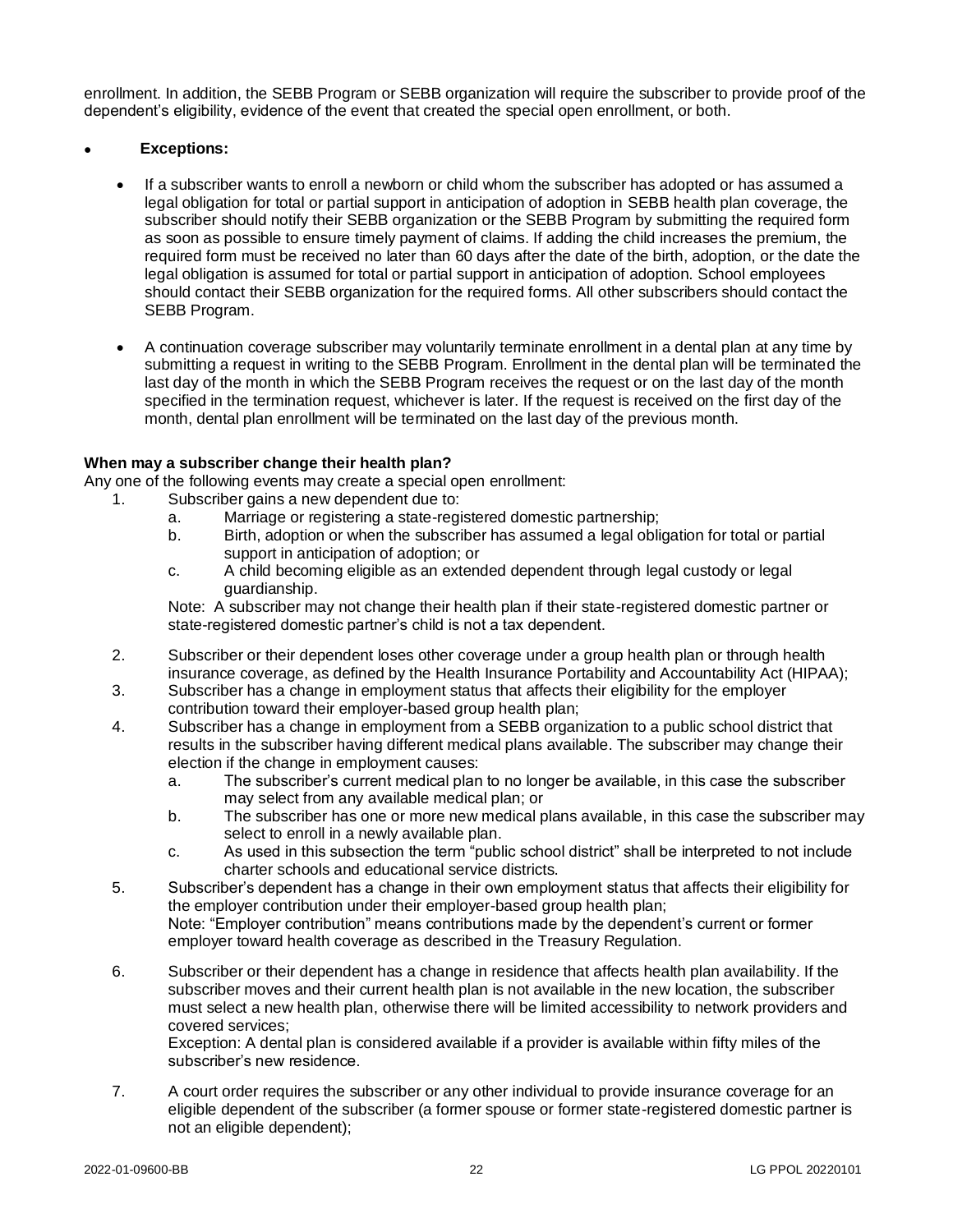- 8. Subscriber or their dependent enrolls in coverage under Medicaid or a state Children's Health Insurance Program (CHIP), or the subscriber or their dependent loses eligibility for coverage under Medicaid or CHIP;
- 9. Subscriber or their dependent becomes eligible for state premium assistance subsidy for SEBB health plan coverage from Medicaid or CHIP;
- 10. Subscriber or their dependent enrolls in coverage under Medicare, or the subscriber or their dependent loses eligibility for coverage under Medicare. If the subscriber's current medical plan becomes unavailable due to the subscriber's or their dependent's enrollment in Medicare, the subscriber must select a new medical plan;
- 11. Subscriber or their dependent's current health plan becomes unavailable because the subscriber or enrolled dependent is no longer eligible for a health savings account (HSA); or
- 12. Subscriber or their dependent experiences a disruption of care for active and ongoing treatment that could function as a reduction in benefits for the subscriber or their dependent. The subscriber may not change their health plan election if the subscriber or their dependent's physician stops participation with the subscriber's health plan unless the SEBB Program determines that a continuity of care issue exists. The SEBB Program will consider but is not limited to considering the following:
	- a. Active cancer treatment such as chemotherapy or radiation therapy;
	- b. Treatment following a recent organ transplant;
	- c. A scheduled surgery;
	- d. Recent major surgery still within the postoperative period; or
	- e. Treatment of a high risk pregnancy.

**Note:** If an enrollee's provider or dental care facility discontinues participation with this dental plan, the enrollee may not change dental plans until the SEBB Program's next annual open enrollment or when another qualifying event occurs that creates a special open enrollment for changing health plans, unless the SEBB Program determines that a continuity of care issue exists. This plan cannot guarantee that any dentist, facility, or other provider will be available or remain under contract with us.

## **When may a subscriber enroll or remove eligible dependents?**

Any one of the following events may create a special open enrollment:

- 1. Subscriber gains a new dependent due to:
	- a. Marriage or registering a state-registered domestic partnership;
	- b. Birth, adoption or when a subscriber has assumed a legal obligation for total or partial support in anticipation of adoption; or
	- c. A child becoming eligible as an extended dependent through legal custody or legal guardianship.
- 2. Subscriber or their dependent loses other coverage under a group health plan or through health insurance coverage, as defined by the HIPAA;
- 3. Subscriber has a change in employment status that affects their eligibility for the employer contribution toward their employer-based group health plan;
- 4. Subscriber's dependent has a change in their own employment status that affects their eligibility for the employer contribution under their employer-based group health plan;

Note: "Employer contribution" means contributions made by the dependent's current or former employer toward health coverage as described in the Treasury Regulation.

- 5. Subscriber or their dependent has a change in enrollment under an employer-based group health plan during its annual open enrollment that does not align with the SEBB Program's annual open enrollment;
- 6. Subscriber's dependent has a change in residence from outside of the United States to within the United States, or from within the United States to outside of the United States and that change in residence results in the dependent losing their health insurance;
- 7. A court order requires the subscriber, or any other individual to provide insurance coverage for an eligible dependent of the subscriber (a former spouse or former state-registered domestic partner is not an eligible dependent);
- 8. Subscriber or their dependent enrolls in coverage under Medicaid or a state Children's Health Insurance Program (CHIP) program, or the subscriber or a subscriber's dependent loses eligibility for coverage under Medicaid or CHIP;
- 9. Subscriber or their dependent becomes eligible for a state premium assistance subsidy for SEBB health plan coverage from Medicaid or CHIP; or
- 10. Subscriber's dependent enrolls in Medicare, or loses eligibility for Medicare.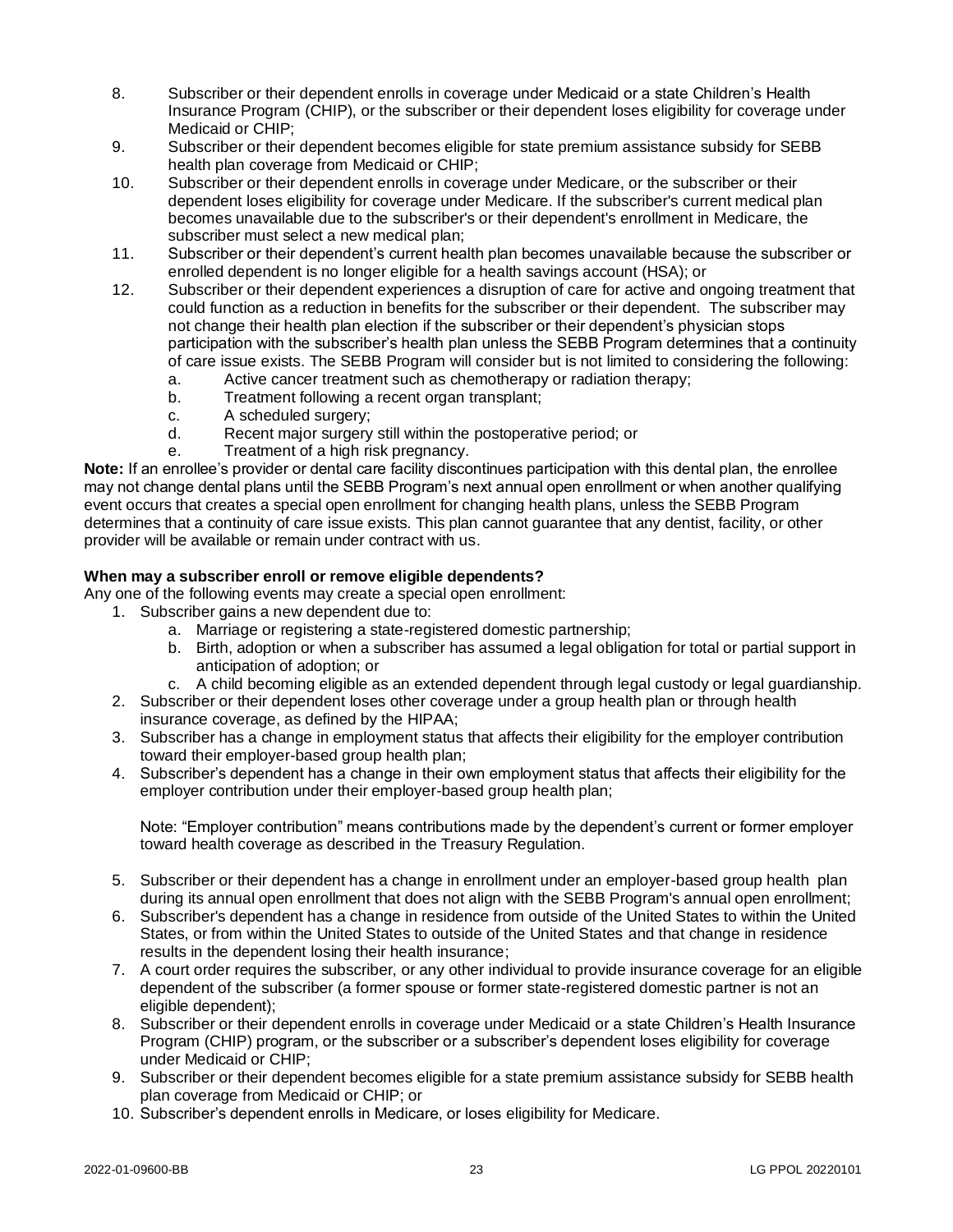# <span id="page-28-0"></span>**When Dental Coverage Ends**

Dental coverage ends on the following dates:

- 1. On the last day of the month any enrollee ceases to be eligible;
- 2. On the date a dental plan terminates. If that should occur, the subscriber will have the opportunity to enroll in another SEBB dental plan;
- 3. For a school employee and their dependents when the employment relationship is terminated, dental coverage ends when:
	- The school employee resigns. If this is the case, dental coverage ends on the last day of the month in which a school employee's resignation is effective; or
	- The SEBB organization terminates the employment relationship. If this is the case, dental coverage ends on the last day of the month in which the employer-initiated termination is effective.
- 4. For a continuation coverage subscriber who submits a written request to terminate dental coverage, enrollment in dental coverage will be terminated the last day of the month in which the SEBB Program receives the request or on the last day of the month specified in the termination request, whichever is later. If the request is received on the first day of the month, dental coverage will be terminated on the last day of the previous month.

Premium payments and applicable premium surcharges become due the first of the month in which dental coverage is effective. Premium payments and applicable premium surcharges are not prorated during any month, even if an enrollee dies or asks to terminate their health plan before the end of the month.

A subscriber will be responsible for payment of any services received after the date dental coverage ends as described in this subsection.

When dental coverage ends, an enrollee may be eligible for continuation coverage described in the section titled "*Options For Continuing SEBB Dental Coverage*."

If a subscriber enrolls in continuation coverage, the subscriber is responsible for timely payment of premiums and applicable premium surcharges. If the monthly premium or applicable premium surcharges remain unpaid for 30 days, it will be considered delinquent. A subscriber is allowed a grace period of 30 days from the date the monthly premiums or applicable premium surcharges become delinquent to pay the unpaid premium balance or applicable premium surcharges. If the subscriber's premium balance or applicable premium surcharges remain unpaid for 60 days from the original due date, the subscriber's dental coverage (including enrolled dependents) will be terminated retroactive to the last day of the month for which the monthly premiums and any applicable premium surcharges were paid.

A school employee who needs the required forms for an enrollment or benefit change may contact their SEBB organization. All other subscribers may call the SEBB Program at 1-800-200-1004

# **Medicare Eligibility and Enrollment**

If a school employee or their dependent becomes eligible for Medicare, they should contact the nearest Social Security Administration office to ask about the advantages of immediate or deferred Medicare enrollment.

If a continuation coverage subscriber or their dependent enrolls in Medicare, their dental coverage will terminate at the end of the month when they become eligible for Medicare due to turning age 65 or older, or when enrolled in Medicare due to a disability. Federal regulations allow enrollment in Medicare up to three months before turning age 65. If the subscriber or their dependent do not enroll within three months before they turn age 65, enrollment in Medicare may be delayed. If enrollment in Medicare does not occur when the subscriber or their dependent is first eligible, a late enrollment penalty may apply.

# **Options For Continuing SEBB Dental Coverage**

A subscriber and their dependents covered by this dental plan may be eligible to continue enrollment during temporary or permanent loss of eligibility. There are two continuation coverage options for a SEBB dental plan enrollee:

- 1. SEBB Continuation Coverage (COBRA)
- 2. SEBB Continuation Coverage (Unpaid Leave)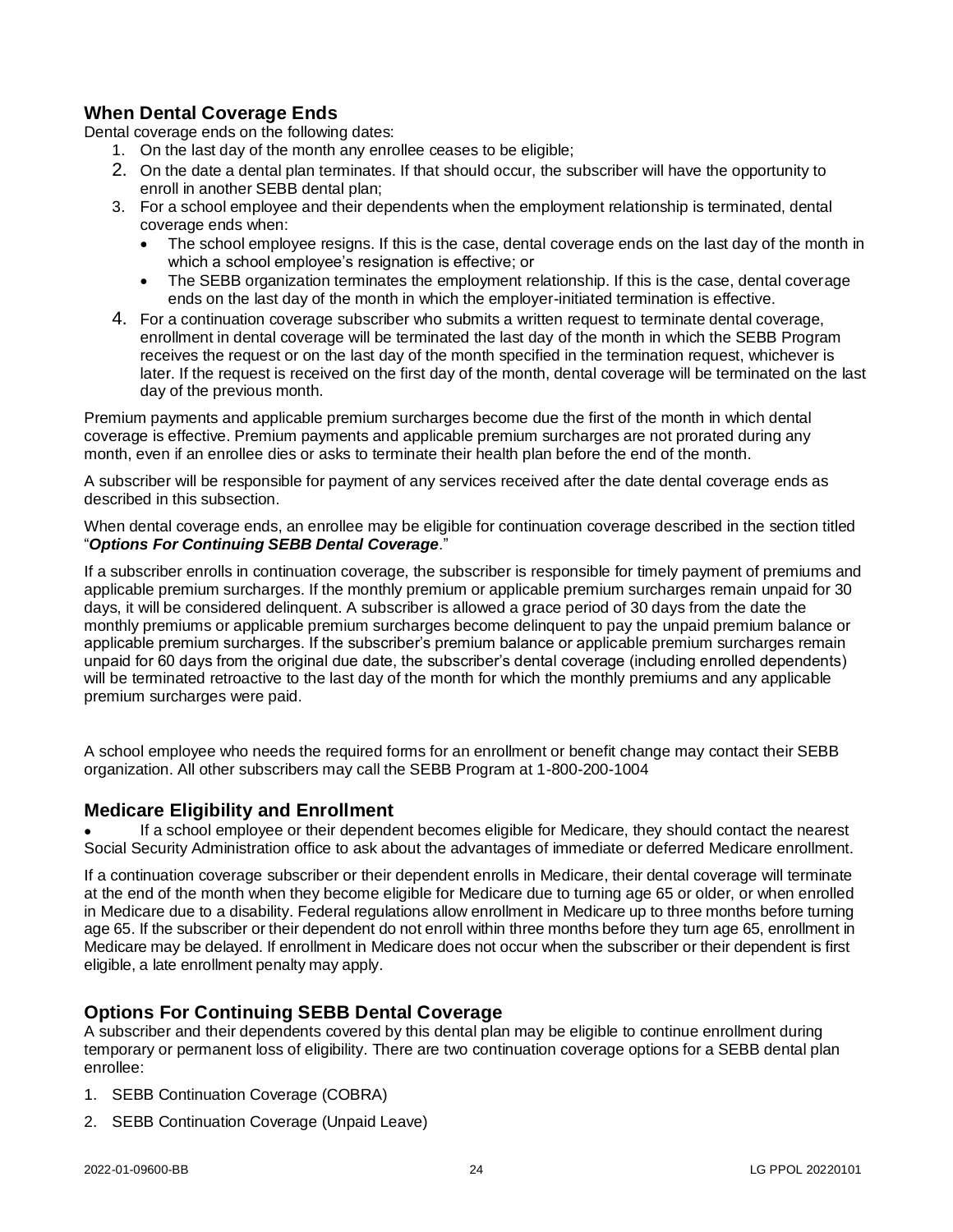These two options temporarily extend group insurance coverage when the enrollee's SEBB dental plan coverage ends due to a qualifying event. SEBB Continuation Coverage (COBRA) includes eligibility and administrative requirements under federal law and regulation and also includes coverage for some enrollees who are not qualified beneficiaries under federal COBRA continuation coverage. SEBB Continuation Coverage (Unpaid Leave) is an alternative created by the SEBB Program with wider eligibility criteria and qualifying event types. An enrollee who qualifies for both types of SEBB Continuation Coverage (COBRA and Unpaid Leave) may choose to enroll in only one of the options. For enrollment information, see the section titled "*How to Enroll*."

The SEBB Program must be notified in writing within 30 days if, after electing SEBB Continuation Coverage (COBRA), a subscriber or their dependent becomes eligible for Medicare (Part A, Part B, or both) or becomes covered under other group health plan coverage. If a subscriber or their dependent enrolls in SEBB Continuation Coverage (COBRA) and then becomes eligible for Medicare, their enrollment in SEBB Continuation Coverage (COBRA) will be terminated at the end of the month in which they become eligible for Medicare due to turning age 65 or older, or when enrolled in Medicare due to a disability. This may cause the SEBB Continuation Coverage (COBRA) to be terminated early, before the subscriber or their dependent has used all the months they would otherwise be entitled to. A subscriber or their dependents who is already enrolled in Medicare when they enroll in SEBB Continuation Coverage (COBRA) will not have their coverage terminated early.

The SEBB Program administers both continuation coverage options. Refer to the *SEBB Continuation Coverage Election Notice* for details.

# **Option for Coverage Under Public Employees Benefits Board (PEBB) Retiree Insurance**

A retiring school employee or a dependent becoming eligible as a survivor is eligible to continue enrollment or defer enrollment in Public Employees Benefits Board (PEBB) insurance coverage if they meet procedural and substantive eligibility requirements. See the *PEBB Retiree Enrollment Guide* for details.

## **Transitional Continuation Coverage**

School employees and their dependents may gain temporary eligibility for SEBB benefits, on a self-pay basis, if they meet the following criteria:

- 1. A school employee and their dependents who are enrolled in medical, dental, or vision under a group plan offered by a SEBB organization on December 31, 2019, who lose eligibility because the school employee is not eligible for SEBB benefits, may elect to enroll in one or more of the following SEBB benefits: medical, dental, or vision coverage. These benefits will be provided for a maximum of 18 months.
- 2. A dependent of a SEBB eligible school employee who is enrolled in medical, dental, or vision under a school employee's account on December 31, 2019, who loses eligibility because they are not an eligible dependent may enroll in medical, dental, and vision for a maximum of 36 months.
- 3. A dependent of a school employee who is continuing medical, dental, or vision coverage through a SEBB organization on December 31, 2019, may elect to finish out their remaining months, up to the maximum number of months authorized by Consolidated Omnibus Budget Reconciliation Act (COBRA) for a similar

event, by enrolling in a medical, dental, or vision plan offered through the SEBB Program**.**

## **Family and Medical Leave Act of 1993**

A school employee on approved leave under the federal Family and Medical Leave Act (FMLA) may continue to receive the employer contribution toward SEBB benefits in accordance with the federal FMLA. The SEBB organization determines if the school employee is eligible for leave and the duration of the leave under FMLA. The school employee must continue to pay the school employee monthly premium contribution and applicable premium surcharges during this period to maintain eligibility.

If a school employee exhausts the period of leave approved under FMLA, they may continue SEBB insurance coverage by self-paying the monthly premium and applicable premium surcharges set by HCA, with no contribution from the SEBB organization. For more information on continuation coverage, see the section titled "*Options For Continuing SEBB Dental Coverage*."

# **Paid Family and Medical Leave Act**

A school employee on approved leave under the Washington State Paid Family and Medical Leave Program may continue to receive the employer contribution toward SEBB benefits in accordance with the Paid Family and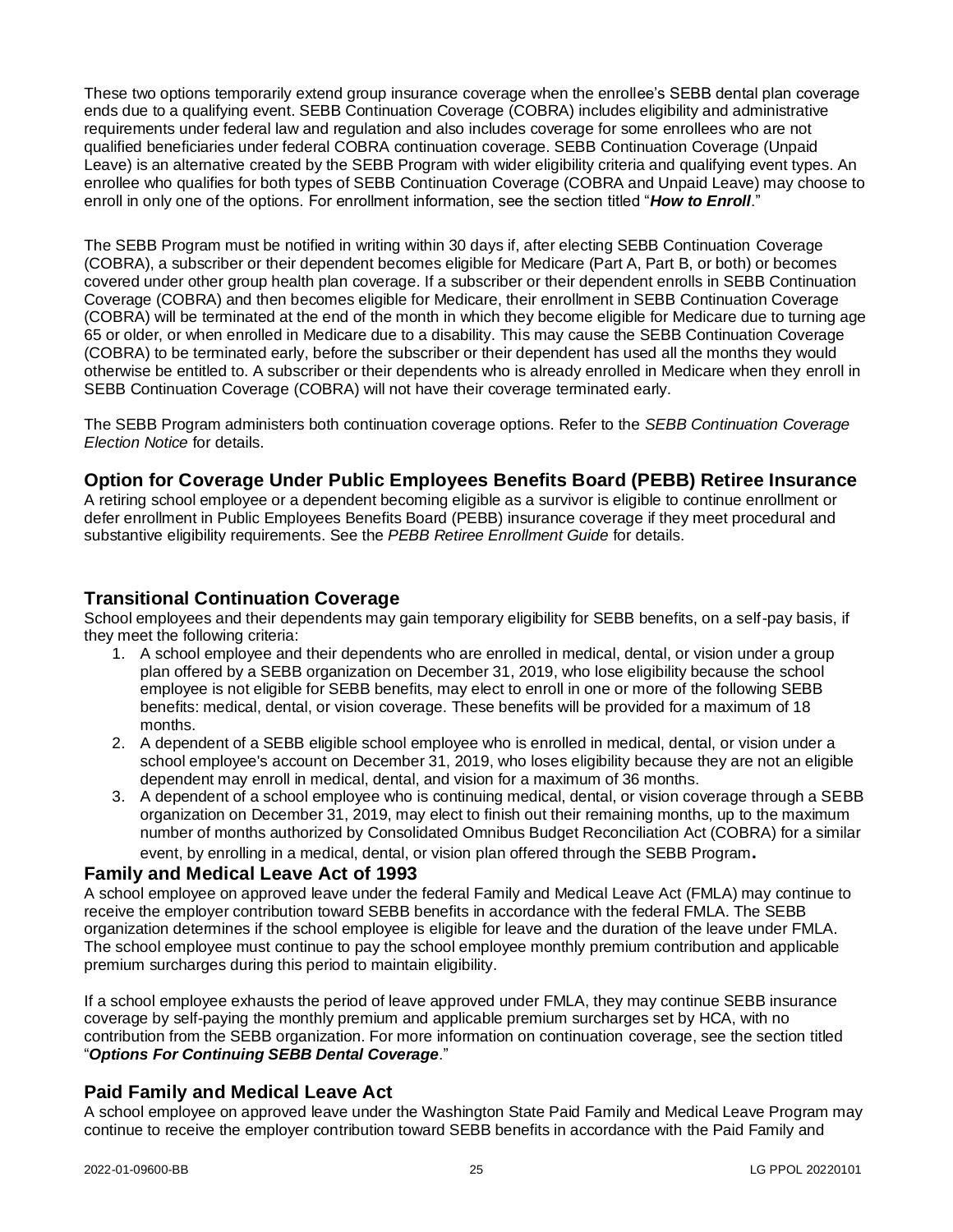Medical Leave Program. The Employment Security Department determines if the school employee is eligible for the Paid Family and Medical Leave Program. The school employee must continue to pay the school employee monthly premium contribution and applicable premium surcharges during this period to maintain eligibility.

If a school employee exhausts the period of leave approved under the Paid Family and Medical Leave Program, they may continue SEBB insurance coverage by self-paying the monthly premium and applicable premium surcharges set by HCA, with no contribution from the SEBB organization. For more information on continuation coverage, see the section titled "*Options For Continuing SEBB Dental Coverage*."

# **General Provisions**

#### **Payment of premium during a labor dispute**

Any school employee or dependent whose monthly premiums are paid in full or in part by the SEBB organization may pay premiums directly to HCA if the school employee's compensation is suspended or terminated directly or indirectly as a result of a strike, lockout, or any other labor dispute for a period not to exceed six months.

While the school employee's compensation is suspended or terminated, HCA shall notify the school employee immediately, by mail to the last address of record, that the school employee may pay premiums as they become due.

If coverage is no longer available to the school employee under this certificate of coverage, then the school employee may be eligible to purchase an individual dental plan from this plan at a premium rate consistent with premium rates filed with the Washington State Office of the Insurance Commissioner.

#### **Appeal rights**

Any current or former school employee of a SEBB organization or their dependent may appeal a decision made by the SEBB organization regarding SEBB eligibility, enrollment, or premium surcharges to the SEBB organization.

Any enrollee may appeal a decision made by the SEBB Program regarding SEBB eligibility, enrollment, premium payments, or premium surcharges to the SEBB Appeals Unit.

Any enrollee may appeal a decision regarding the administration of a SEBB dental plan by following the appeal provisions of the plan, except when regarding eligibility, enrollment, and premium payment decisions.

Learn more at **hca.wa.gov/sebb-appeals**.

#### **Relationship to law and regulations**

Any provision of this certificate of coverage that is in conflict with any governing law or regulation of the state of Washington is hereby amended to comply with the minimum requirements of such law or regulation.

## **Release of Information**

Enrollees may be required to provide the Uniform Dental Plan or the HCA with information necessary to determine eligibility, administer benefits or process claims. This could include, but is not limited to, dental records. Coverage could be denied if enrollees fail to provide such information when requested.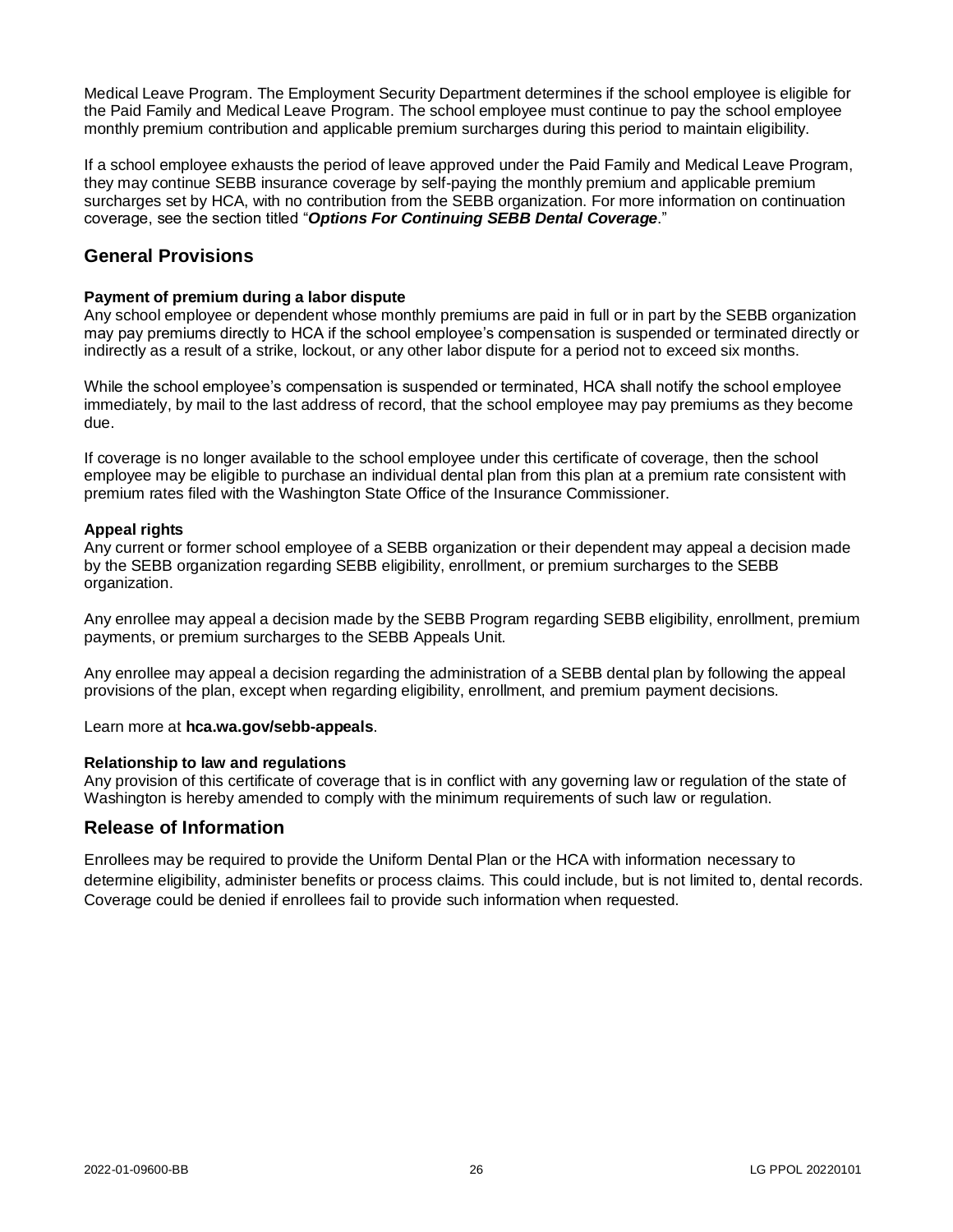# <span id="page-31-0"></span>**Third Party Liability**

# <span id="page-31-1"></span>**(Subrogation/Reimbursement)**

Benefits of the Uniform Dental Plan will be available to an enrollee who is injured or becomes ill because of a third party's action or omission. The Uniform Dental Plan shall be subrogated to the rights of the enrollee against any third party liable for the illness or injury. Subrogation means that the Uniform Dental Plan (1) shall be entitled to reimbursement from any recovery by the enrollee from the liable third party, and (2) shall have the right to pursue claims for damages from the party liable for the injury or illness. The Uniform Dental Plan's subrogation rights shall extend to the full amount of benefits paid by the Uniform Dental Plan for such an illness or injury. As a condition of receiving benefits for such an illness or injury, the enrollee, and their representatives, shall cooperate fully with the Uniform Dental Plan in recovering the amounts it has paid including, but not limited to:

(a) providing information to the Uniform Dental Plan concerning the facts of the illness or injury and the identity and address of the third party or parties who may be liable for the illness or injury, their liability insurers, and their attorneys; (b) providing reasonable advance notice to the Uniform Dental Plan of any trial or other hearing, or any intended settlement, or a claim against any such third party; and (c) repaying the Uniform Dental Plan from the proceeds of any recovery from or on behalf of any such third party.

# **Enrollee's Obligation to Notify the Uniform Dental Plan**

Enrollees must notify the Uniform Dental Plan of any claim or lawsuit for a condition or injury for which the Uniform Dental Plan paid benefits. This includes promptly notifying the Uniform Dental Plan in writing of all the following matters:

- The facts of the enrollee's condition or injury,
- Any changes in the enrollee's condition or injury,
- The name of any person responsible for the enrollee's condition or injury and that person's insurance carrier, and
- Advance notice of any settlement the enrollee intends to make of the action or claim.

# **Right of Recovery**

If an enrollee brings a claim or lawsuit against another person, the enrollee must also seek recovery of any benefits paid under this plan; the Uniform Dental Plan reserves the right to join as a party in any lawsuit the enrollee brings. The Uniform Dental Plan may, however, assert a right to recover benefits directly from the other person or from the enrollee. If the Uniform Dental Plan does so, the enrollee does not need to take any action on behalf of the Uniform Dental Plan. The enrollee must, however, do nothing to impede the Uniform Dental Plan's right of recovery. Should the Uniform Dental Plan assert its right of recovery directly, it has the right to join the enrollee as a party in the action or claim.

If the enrollee obtains a settlement or recovery for less than the insurance policy limits or reachable assets of the liable party, the enrollee is obligated to reimburse the Uniform Dental Plan for the full amount of benefits paid on the enrollee's behalf. If, however, the enrollee obtains a settlement or recovery that is equal to or greater than the liable party's insurance policy limits or assets, the enrollee is only obligated to reimburse the Uniform Dental Plan in the amount that is left after the enrollee has been fully compensated.

Any person who is obligated to pay for services or supplies for which benefits have been paid by the Uniform Dental Plan must pay to the Uniform Dental Plan the amounts to which the Uniform Dental Plan is entitled.

# <span id="page-31-2"></span>**Coordination/Non-Duplication of Benefits**

Coordination of This Contract's Benefits with Other Benefits: The coordination of benefits (COB) provision applies when you have dental coverage under more than one *Plan*. *Plan* is defined below.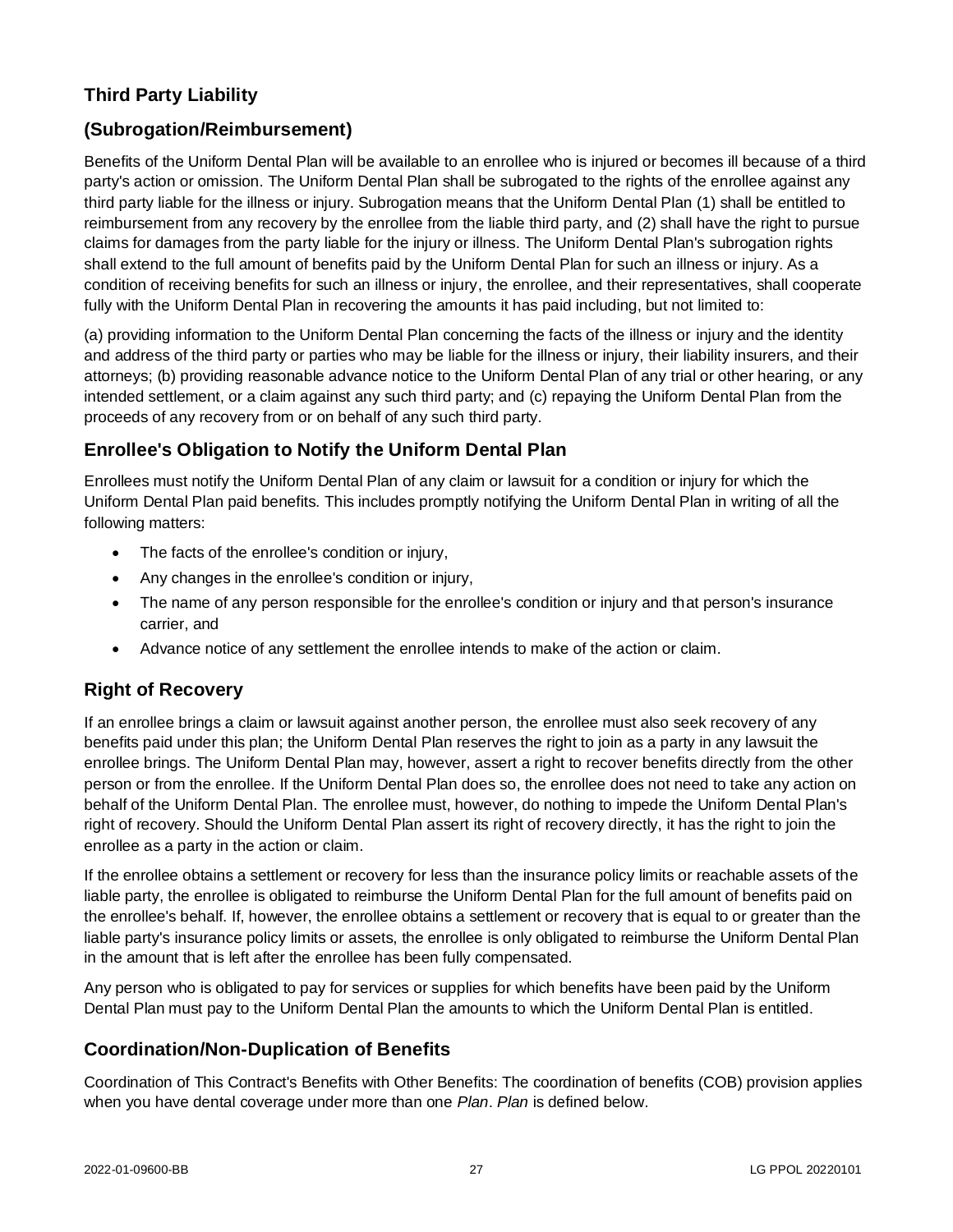The UDP employs a coordination of benefits method known as non-duplication of benefits when it is secondary to another group plan. This means that when the UDP is secondary it will pay no more than the amount it would have paid if it were the primary plan, minus what the primary plan has paid.

The UDP will coordinate benefit payments with any other group dental plan or Workers' Compensation plan which covers the enrollee. Benefit payments will not be coordinated with any individual coverage the enrollee has purchased.

If the enrollee is covered by more than one group dental insurance plan, please submit claims to DDWA and the other carriers at the same time. This helps to coordinate benefits more quickly.

The plan that is to provide benefits first will do so for all the expenses allowed under its coverage. The other plan will then provide benefits for the remaining allowed expenses.

The order of benefit determination rules govern the order in which each *Plan* will pay a claim for benefits. The *Plan* that pays first is called the *Primary Plan*. The *Primary Plan* must pay benefits according to its policy terms without regard to the possibility that another *Plan* may cover some expenses. The *Plan* that pays after the *Primary Plan* is the *Secondary Plan*. The *Secondary Plan* may reduce the benefits it pays so that payments from all *Plan*s do not exceed 100 percent of the total *Allowable Expense*.

**Definitions:** For the purpose of this section, the following definitions shall apply:

A "*Plan*" is any of the following that provides benefits or services for dental care or treatment. If separate contracts are used to provide coordinated coverage for members of a group, the separate contracts are considered parts of the same *Plan* and there is no COB among those separate contracts. However, if COB rules do not apply to all contracts, or to all benefits in the same contract, the contract or benefit to which COB does not apply is treated as a separate *Plan*.

- *Plan* includes: group, individual or blanket disability insurance contracts, and group or individual 7contracts issued by health care service contractors or health maintenance organizations (HMO), *Closed Panel Plan*s or other forms of group coverage; medical care components of long-term care contracts, such as skilled nursing care; and Medicare or any other federal governmental *Plan*, as permitted by law.
- *Plan* does not include: hospital indemnity or fixed payment coverage or other fixed indemnity or fixed payment coverage; accident only coverage; specified disease or specified accident coverage; limited benefit health coverage, as defined by state law; school accident and similar coverage that cover students for accidents only, including athletic injuries, either on a twenty-four-hour basis or on a "to and from school" basis; benefits for nonmedical components of long-term care policies; automobile insurance policies required by statute to provide medical benefits; Medicare supplement policies; A state plan under Medicaid; A governmental plan, which, by law, provides benefits that are in excess of those of any private insurance plan or other nongovernmental plan; automobile insurance policies required by statute to provide medical benefits; benefits provided as part of a direct agreement with a direct patient-provider primary care practice as defined by law or coverage under other federal governmental *Plan*s, unless permitted by law.

Each contract for coverage under the above bullet points is a separate *Plan*. If a *Plan* has two parts and COB rules apply only to one of the two, each of the parts is treated as a separate *Plan*.

"*This Plan*" means, in a COB provision, the part of the contract providing the dental benefits to which the COB provision applies and which may be reduced because of the benefits of other *Plan*s. Any other part of the contract providing dental benefits is separate from *This Plan*. A contract may apply one COB provision to certain benefits, such as dental benefits, coordinating only with similar benefits, and may apply another COB provision to coordinate other benefits.

The order of benefit determination rules determine whether *This Plan* is a *Primary Plan* or *Secondary Plan* when you have dental coverage under more than one *Plan*.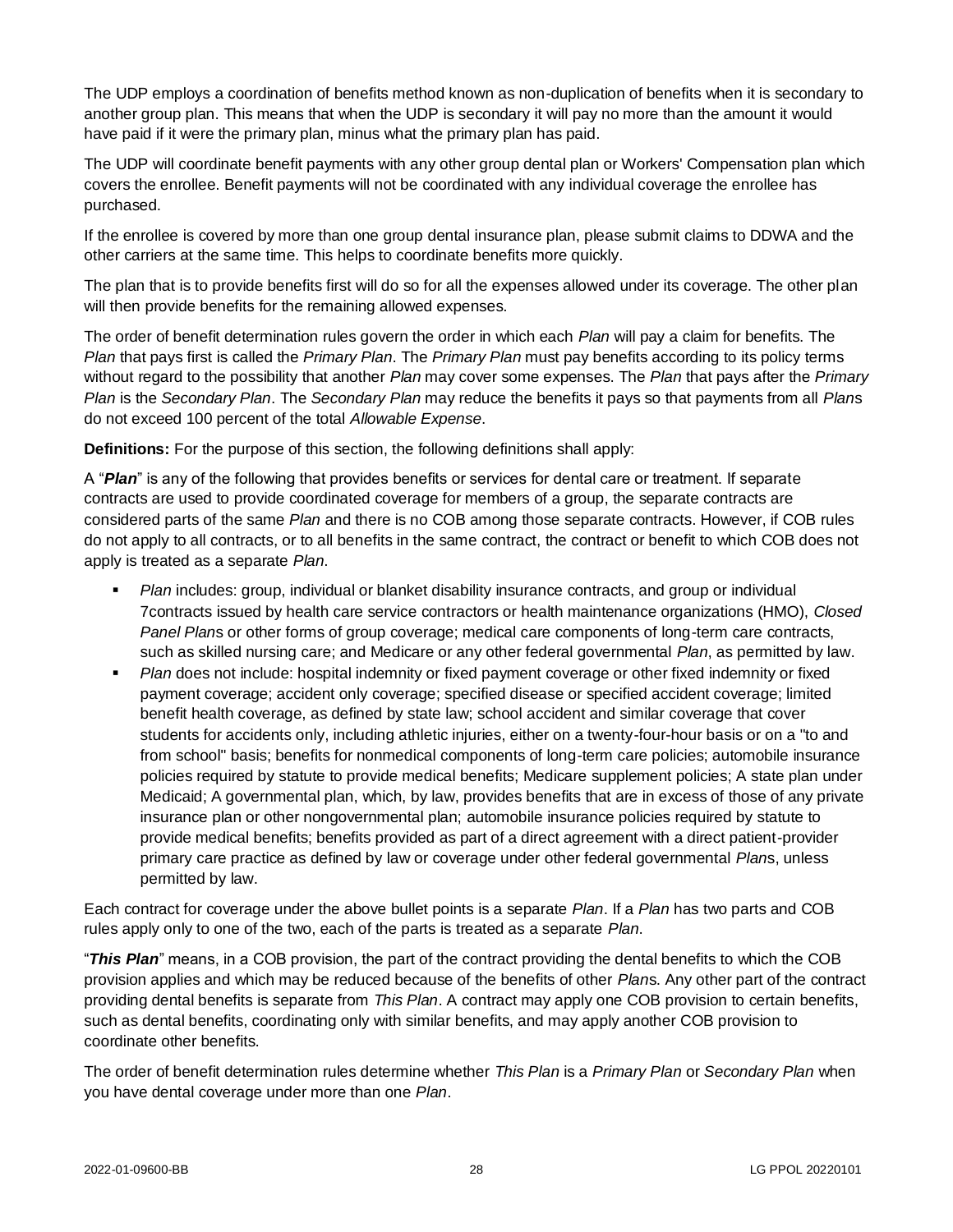When *This Plan* is primary, it determines payment for its benefits first before those of any other *Plan* without considering any other *Plan*'s benefits. When *This Plan* is secondary, it determines its benefits after those of another *Plan* and must make payment in an amount so that, when combined with the amount paid by the *Primary Plan*, the total benefits paid or provided by all *Plan*s for the claim are coordinated up to 100 percent of the total *Allowable Expense* for that claim. This means that when *This Plan* is secondary, it must pay the amount which, when combined with what the *Primary Plan* paid, does not exceed 100 percent of the highest *Allowable Expense*. In addition, if *This Plan* is secondary, it must calculate its savings (its amount paid subtracted from the amount it would have paid had it been the *Primary Plan*) and record these savings as a benefit reserve for you. This reserve must be used to pay any expenses during that calendar year, whether or not they are an *Allowable Expense* under *This Plan*. If *This Plan* is secondary, it will not be required to pay an amount in excess of its maximum benefit plus any accrued savings.

"*Allowable Expense*", except as outlined below, means any health care expense including coinsurance or copayments and without reduction for any applicable deductible, that is covered in full or in part by any of the *plans* covering you. When coordinating benefits as the secondary plan, Delta Dental of Washington must pay an amount which, together with the payment made by the primary plan, cannot be less than the same allowable expense as the secondary plan would have paid if it was the primary plan. In no event will DDWA be required to pay an amount in excess of its maximum benefit plus accrued savings. When Medicare, Part A, Part B, Part C, or Part D is primary, Medicare's allowable amount is the allowable expense.

An expense or a portion of an expense that is not covered by any of the plans is not an allowable expense. The following are examples of expenses that are not *Allowable Expense*s:

- If you are covered by two or more *Plan*s that compute their benefit payments on the basis of a relative value schedule reimbursement method or other similar reimbursement method, any amount charged by the provider in excess of the highest reimbursement amount for a specific benefit is not an *Allowable Expense*.
- If you are covered by two or more *Plan*s that provide benefits or services on the basis of negotiated fees, an amount in excess of the highest of the negotiated fees is not an *Allowable Expense*.

"*Closed Panel Plan*" is a *Plan* that provides dental benefits to you in the form of services through a panel of providers who are primarily employed by the *Plan*, and that excludes coverage for services provided by other providers, except in cases of emergency or referral by a panel member.

"*Custodial Parent*" is the parent awarded custody by a court decree or, in the absence of a court decree, is the parent with whom the child resides more than one-half of the calendar year without regard to any temporary visitation.

**Order of Benefit Determination Rules:** When you are covered by two or more *Plan*s, the rules for determining the order of benefit payments are as follows:

The *Primary Plan* must pay or provide its benefits as if the *Secondary Plan* or *Plans* did not exist.

A *Plan* that does not contain a coordination of benefits provision that is consistent with Chapter 284-51 of the Washington Administrative Code is always primary unless the provisions of both *Plan*s state that the complying *Plan* is primary, except coverage that is obtained by virtue of membership in a group that is designed to supplement a part of a basic package of benefits and provides that this supplementary coverage is excess to any other parts of the *Plan* provided by the contract holder.

A *Plan* may consider the benefits paid or provided by another *Plan* in calculating payment of its benefits only when it is secondary to that other *Plan*.

Each *Plan* determines its order of benefits using the first of the following rules that apply: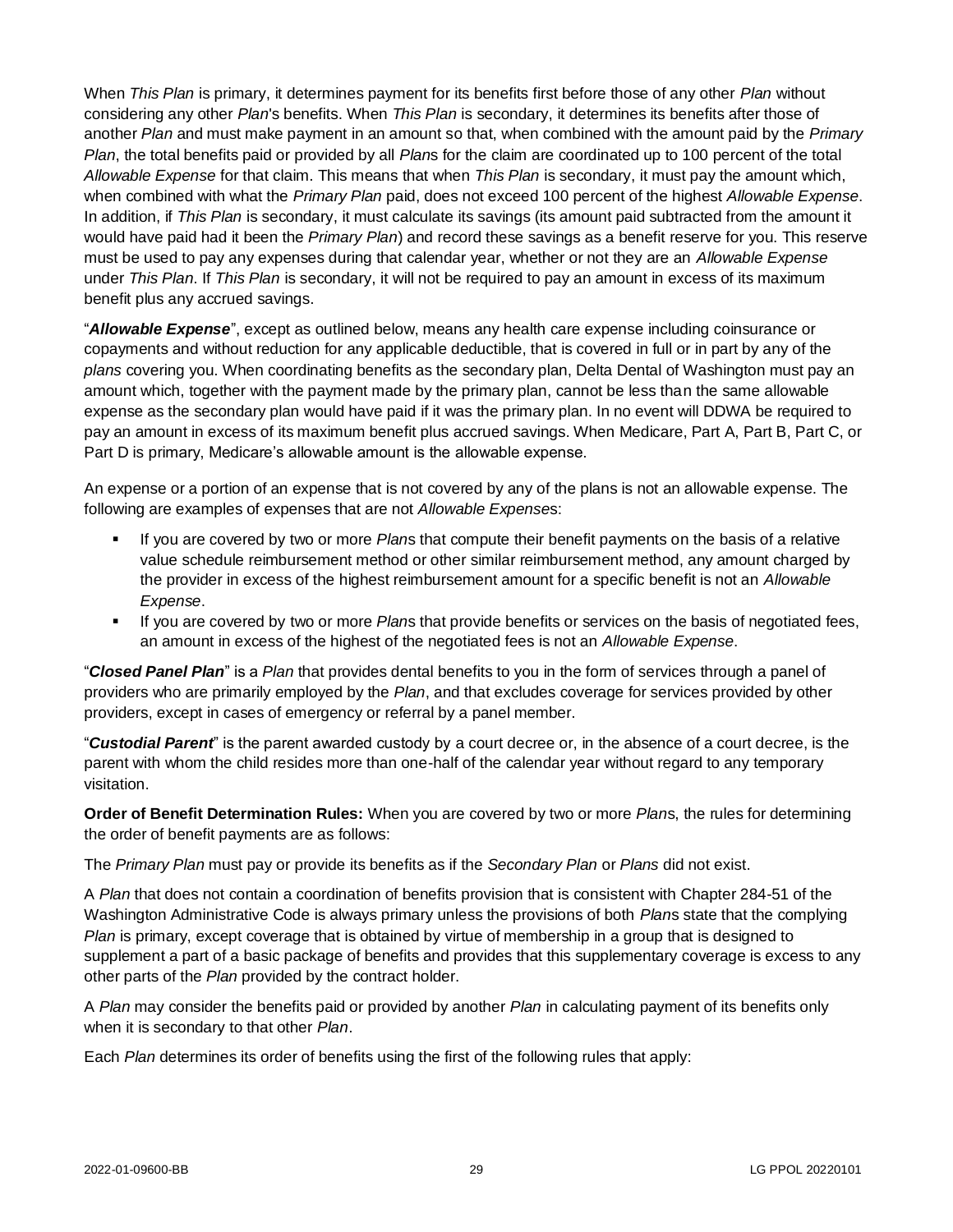"*Non-Dependent or Dependent*:" The *Plan* that covers you other than as a *Dependent*, for example as an employee, member, policyholder, subscriber or retiree is the *Primary Plan* and the *Plan* that covers you as a *Dependent* is the *Secondary Plan*. However, if you are a Medicare beneficiary and, as a result of federal law, Medicare is secondary to the *Plan* covering you as a *Dependent*, and primary to the *Plan* covering you as other than a *Dependent* (e.g., a retired employee), then the order of benefits between the two *Plan*s is reversed so that the *Plan* covering you as an employee, member, policyholder, subscriber or retiree is the *Secondary Plan* and the other *Plan* is the *Primary Plan*.

"*Dependent Child Covered Under More Than One Plan:*" Unless there is a court decree stating otherwise, when a *Dependent* child is covered by more than one *Plan* the order of benefits is determined as follows:

- 1) For a *Dependent* child whose parents are married or are living together, whether or not they have ever been married:
	- a) The *Plan* of the parent whose birthday falls earlier in the calendar year is the *Primary Plan*; or
	- b) If both parents have the same birthday, the *Plan* that has covered the parent the longest is the *Primary Plan*.
- 2) For a *Dependent* child whose parents are divorced or separated or not living together, whether or not they have ever been married:
	- a) If a court decree states that one of the parents is responsible for the Dependent child's dental expenses or dental coverage and the Plan of that parent has actual knowledge of those terms, that Plan is primary. This rule applies to claims determination periods commencing after the Plan is given notice of the court decree;
	- b) If a court decree states one parent is to assume primary financial responsibility for the Dependent child but does not mention responsibility for dental expenses, the Plan of the parent assuming financial responsibility is primary;
	- c) If a court decree states that both parents are responsible for the Dependent child's dental expenses or dental coverage, the provisions of the first bullet point above (for dependent child(ren) whose parents are married or are living together) determine the order of benefits;
	- d) If a court decree states that the parents have joint custody without specifying that one parent has responsibility for the dental expenses or dental coverage of the Dependent child, the provisions of the first bullet point above (for dependent child(ren) whose parents are married or are living together) determine the order of benefits; or
	- e) If there is no court decree allocating responsibility for the Dependent child's dental expenses or dental coverage, the order of benefits for the child is as follows:
		- I. The *Plan* covering the *Custodial Parent*, first;
		- II. The *Plan* covering the spouse of the *Custodial Parent*, second;
		- III. The *Plan* covering the non*custodial Parent*, third; and then
		- IV. The *Plan* covering the spouse of the non*custodial Parent*, last
- 3) For a *Dependent* child covered under more than one *Plan* of individuals who are not the parents of the child, the provisions of the first or second bullet points above (for *dependent* child(ren) whose parents are married or are living together or for *dependent* child(ren) whose parents are divorced or separated or not living together) determine the order of benefits as if those individuals were the parents of the child.

"*Active Employee or Retired or Laid-off Employee:*" The *Plan* that covers you as an active employee, that is, an employee who is neither laid off nor retired, is the *Primary Plan*. The *Plan* covering you as a retired or laid-off employee is the *Secondary Plan*. The same would hold true if you are a *Dependent* of an active employee and you are a *Dependent* of a retired or laid-off employee. If the other *Plan* does not have this rule, and as a result, the *Plan*s do not agree on the order of benefits, this rule is ignored. This rule does not apply if the rule under the *Non-Dependent* or *Dependent* provision above can determine the order of benefits.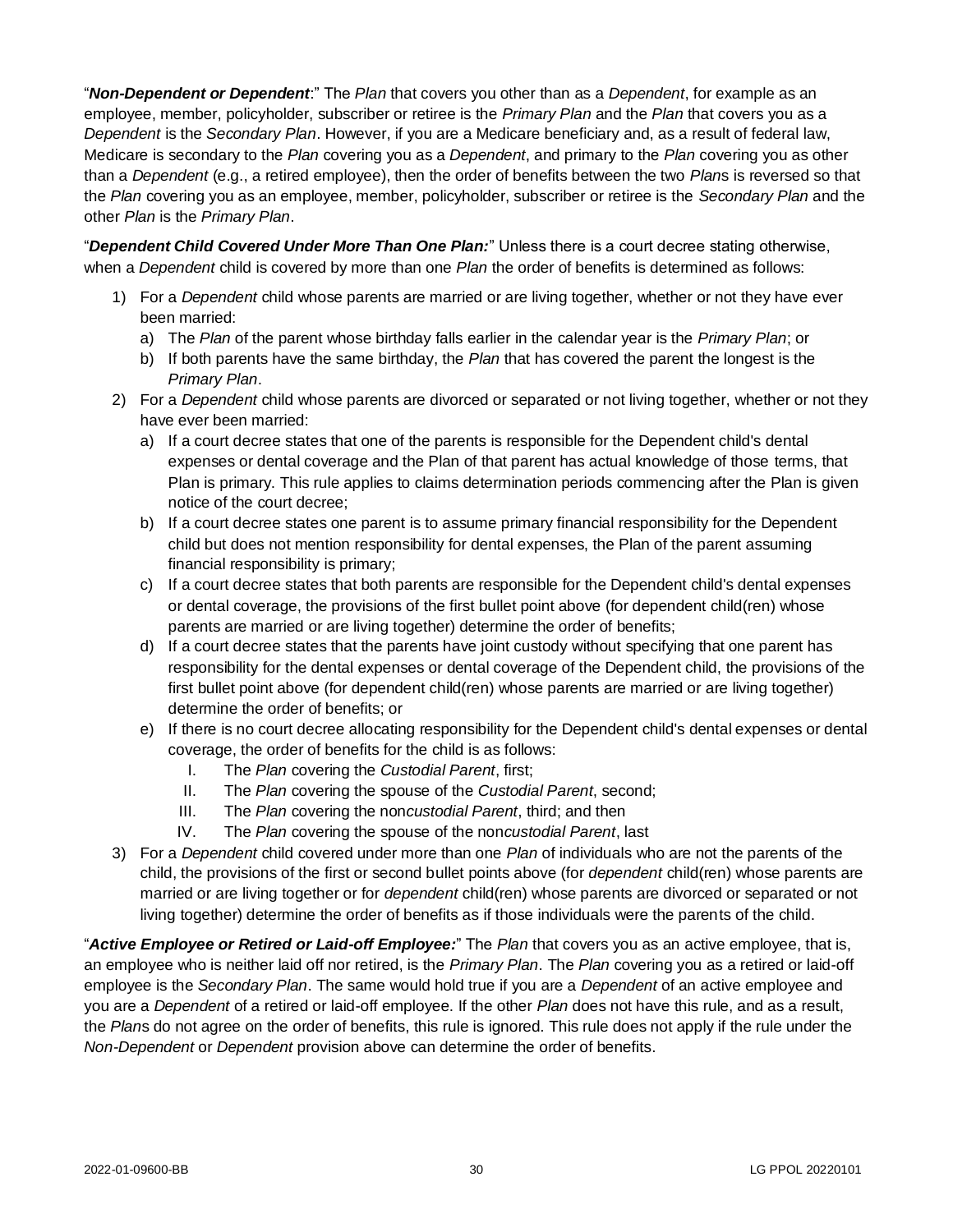"*COBRA or State Continuation Coverage:*" If your coverage is provided under COBRA or under a right of continuation provided by state or other federal law is covered under another *Plan*, the *Plan* covering you as an employee, member, subscriber or retiree or covering you as a *Dependent* of an employee, member, subscriber or retiree is the *Primary Plan* and the COBRA or state or other federal continuation coverage is the *Secondary Plan*. If the other *Plan* does not have this rule, and as a result, the *Plan*s do not agree on the order of benefits, this rule is ignored. This rule does not apply if the rule under the *Non-Dependent* or *Dependent* provision above can determine the order of benefits.

"*Longer or Shorter Length of Coverage:*" The *Plan* that covered you as an employee, member, policyholder, subscriber or retiree longer is the *Primary Plan* and the *Plan* that covered you the shorter period of time is the *Secondary Plan*.

If the preceding rules do not determine the order of benefits, the *Allowable Expense*s must be shared equally between the *Plan*s meeting the definition of *Plan*. In addition, *This Plan* will not pay more than it would have paid had it been the *Primary Plan*.

**Effect on the Benefits of** *This Plan***:** When *This Plan* is secondary, it may reduce its benefits so that the total benefits paid or provided by all *Plan*s during a claim determination period are not more than the *Total Allowable Expenses*. In determining the amount to be paid for any claim, the *Secondary Plan* must make payment in an amount so that, when combined with the amount paid by the *Primary Plan*, the total benefits paid or provided by all *Plan*s for the claim do not exceed 100 percent of the total *Allowable Expense* for that claim. Total *Allowable Expense* is the highest *Allowable Expense* of the *Primary Plan* or the *Secondary Plan*. In addition, the *Secondary Plan* must credit to its *Plan* deductible any amounts it would have credited to its deductible in the absence of other dental coverage.

**How We Pay Claims When We Are Secondary:** When we are knowingly the *Secondary Plan*, we will make payment promptly after receiving payment information from your *Primary Plan*. Your *Primary Plan*, and we as your *Secondary Plan*, may ask you and/or your provider for information in order to make payment. To expedite payment, be sure that you and/or your provider supply the information in a timely manner.

If the *Primary Plan* fails to pay within 60 calendar days of receiving all necessary information from you and your provider, you and/or your provider may submit your claim for us to make payment as if we were your *Primary Plan*. In such situations, we are required to pay claims within 30 calendar days of receiving your claim and the notice that your *Primary Plan* has not paid. This provision does not apply if Medicare is the *Primary Plan*. We may recover from the *Primary Plan* any excess amount paid under the "right of recovery" provision in the plan.

- If there is a difference between the amounts the plans allow, we will base our payment on the higher amount. However, if the *Primary Plan* has a contract with the provider, our combined payments will not be more than the amount called for in our contract or the amount called for in the contract of the *Primary Plan*, whichever is higher. Health maintenance organizations (HMOs) and health care service contractors usually have contracts with their providers as do some other plans.
- We will determine our payment by subtracting the amount paid by the *Primary Plan* from the amount we would have paid if we had been primary. We must make payment in an amount so that, when combined with the amount paid by the *Primary Plan*, the total benefits paid or provided by all plans for the claim does not exceed one hundred percent of the total allowable expense (the highest of the amounts allowed under each plan involved) for your claim. We are not required to pay an amount in excess of our maximum benefit plus any accrued savings. If your provider negotiates reimbursement amounts with the plan(s) for the service provided, your provider may not bill you for any excess amounts once he/she has received payment for the highest of the negotiated amounts. When our deductible is fully credited, we will place any remaining amounts in a savings account to cover future claims which might not otherwise have been paid.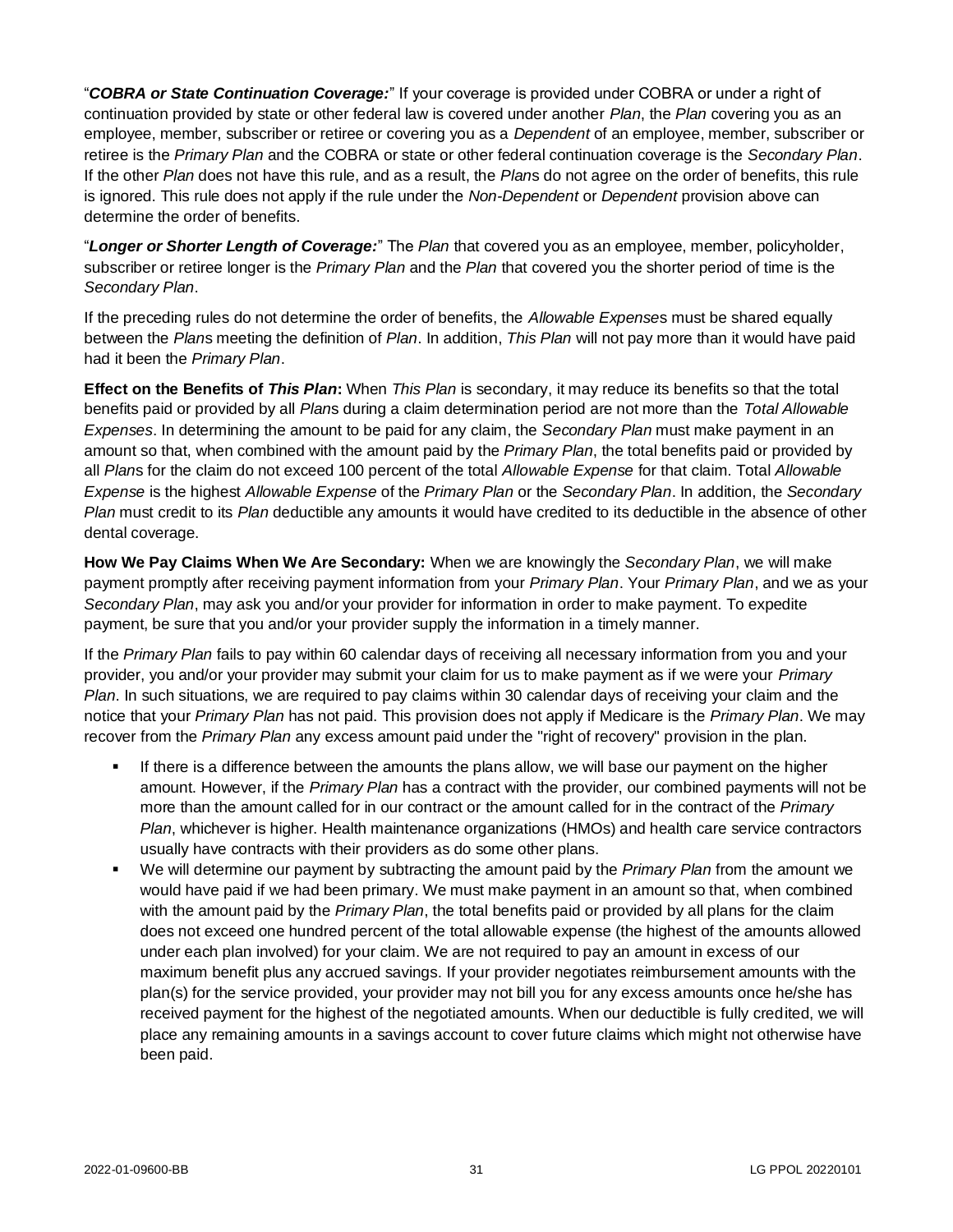**Right to Receive and Release Needed Information:** Certain facts about dental coverage and services are needed to apply these COB rules and to determine benefits payable under *This Plan* and other *Plan*s. The Company may get the facts it needs from or give them to other organizations or persons for the purpose of applying these rules and determining benefits payable under *This Plan* and other *Plan*s covering you. The Company need not tell, or get the consent of, any person to do this. You, to claim benefits under *This Plan* must give the Company any facts it needs to apply those rules and determine benefits payable.

**Facility of Payment:** If payments that should have been made under *This Plan* are made by another *Plan*, the Company has the right, at its discretion, to remit to the other *Plan* the amount the Company determines appropriate to satisfy the intent of this provision. The amounts paid to the other *Plan* are considered benefits paid under *This Plan*. To the extent of such payments, the Company is fully discharged from liability under *This Plan*.

**Right of Recovery:** The Company has the right to recover excess payment whenever it has paid *Allowable Expense*s in excess of the maximum amount of payment necessary to satisfy the intent of this provision. The Company may recover excess payment from any person to whom or for whom payment was made or any other Company or *Plan*s.

If payments that should have been made under *This Plan* are made by another *Plan*, DDWA has the right, at its discretion, to remit to the other *Plan* the amount it determines appropriate. To the extent of such payments, DDWA is fully discharged from liability under *This Plan*.

**Notice to covered persons** If you are covered by more than one health benefit *Plan*, and you do not know which is your *Primary Plan*, you or your provider should contact any one of the health *Plan*s to verify which *Plan* is primary. The health *Plan* you contact is responsible for working with the other health *Plan* to determine which is primary and will let you know within 30 calendar days.

**CAUTION:** All health *Plan*s have timely claim filing requirements. If you, or your provider, fail to submit your claim to a secondary health *Plan* within the *Plan*'s claim filing time limit, the *Plan* can deny the claim. If you experience delays in the processing of your claim by the primary health *Plan*, you or your provider will need to submit your claim to the secondary health *Plan* within its claim filing time limit to prevent a denial of the claim.

To avoid delays in claims processing, if you are covered by more than one *Plan* you should promptly report to your providers and *Plan*s any changes in your coverage.

In the event DDWA makes payments in excess of the maximum amount, DDWA shall have the right to recover the excess payments from the patient, the subscriber, the provider or the other plan.

The two examples that follow explain how non-duplication of benefits works:

- **Example 1:** Assume a subscriber has satisfied the deductible on both the primary dental plan and the UDP. The individual receives services for a root canal (Class II benefit) that costs \$350. The primary plan pays Class II benefits at 90% and would pay \$315 (\$350 x 90%). The UDP pays Class II services at 80% and would have paid \$280 (\$350 x 80%) if it were primary. As secondary payer, the UDP subtracts what the primary payer paid and pays the difference  $(\$280 - \$315 = \$0$  payment).
- **Example 2:** Assume the primary plan pays 50% for Class II benefits. The primary plan would pay \$175 (\$350 x 50%) for the root canal described in Example 1. As secondary payer, the UDP would pay \$105 (\$280 - \$175).

# <span id="page-36-0"></span>**Claim Review and Appeal**

# **Confirmation of Treatment and Cost**

Confirmation of Treatment and Cost is a request made by your dentist to DDWA to determine your benefits for a particular service. This Confirmation of Treatment and Cost will provide you and your dentist with general coverage information regarding your benefits and your potential out-of-pocket cost for services.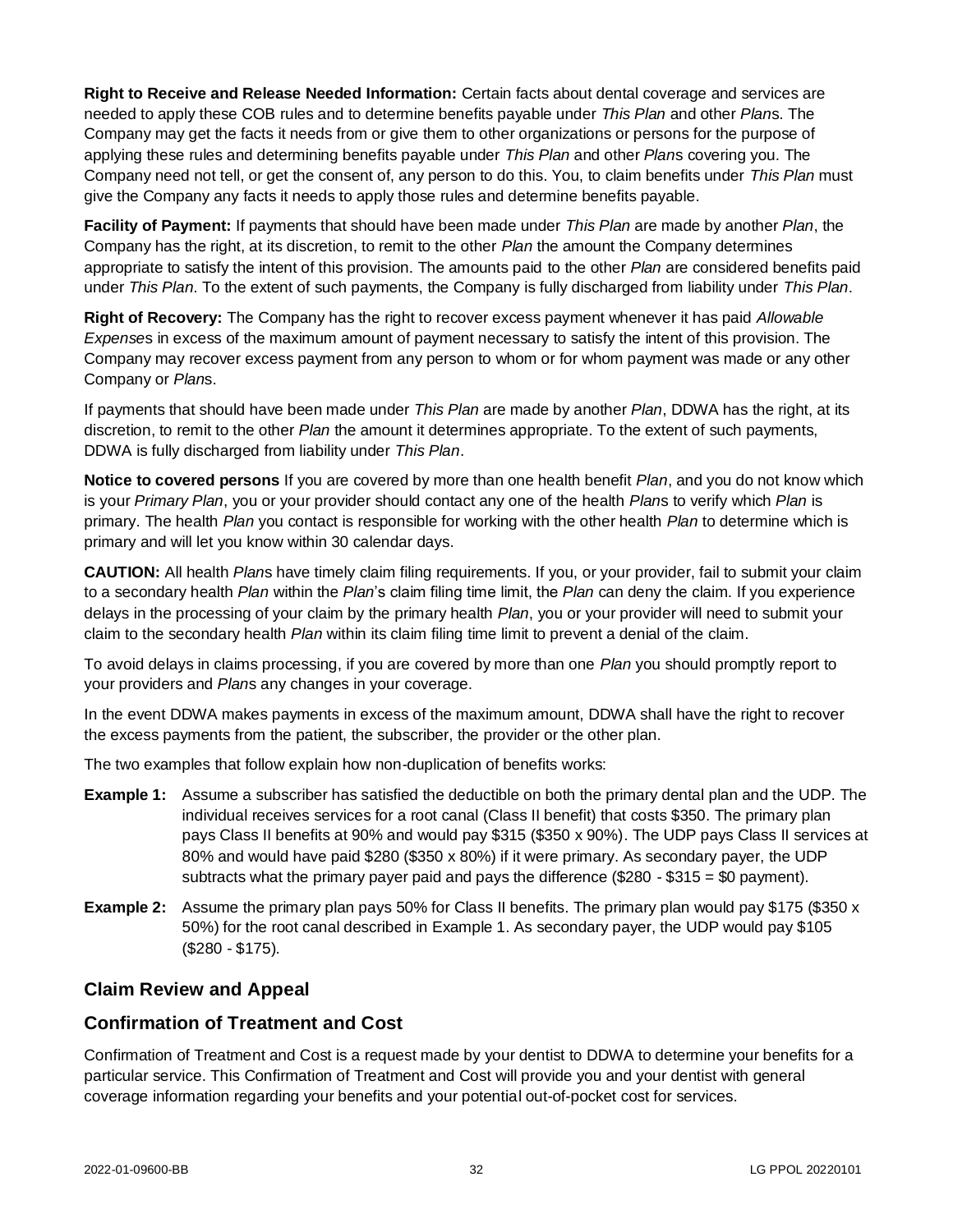A Confirmation of Treatment and Cost is not an authorization for services but a notification of Covered Dental Benefits available at the time the Confirmation of Treatment and Cost is made and is not a guarantee of payment (please refer to the "*Initial Benefits Determination"* section regarding claims requirements).

A standard Confirmation of Treatment and Cost is processed within 15 days from the date of receipt of all appropriate information. If the information received is incomplete DDWA will notify you and your Dentist in writing that additional information is required in order to process the Confirmation of Treatment and Cost. Once the additional information is available your Dentist should submit a new request for a Confirmation of Treatment and Cost to DDWA.

In the event your benefits are changed, terminated, or you are no longer covered under this Plan, the Confirmation of Treatment and Cost is no longer valid. DDWA will make payments based on your coverage at the time treatment is provided.

# **Urgent Confirmation of Treatment and Cost**

Should a Confirmation of Treatment and Cost request be of an urgent nature, whereby a delay in the standard process may seriously jeopardize life, health, the ability to regain maximum function, or could cause severe pain in the opinion of a physician or dentist who has knowledge of the medical condition, DDWA will review the request within 72-hours from receipt of the request and all supporting documentation. When practical, DDWA may provide notice of determination orally with written or electronic confirmation to follow within 72 hours.

Immediate treatment is allowed without a requirement to obtain a Confirmation of Treatment and Cost in an emergency situation subject to the contract provisions.

# **Initial Benefit Determinations**

An initial benefit determination is conducted at the time of claim submission to DDWA for payment, modification, or denial of services. In accordance with regulatory requirements, DDWA processes all clean claims within 30 days from the date of receipt. Clean claims are claims that have no defect or impropriety, including a lack of any required substantiating documentation, or particular circumstances requiring special treatment that prevents timely payments from being made on the claim. Claims not meeting this definition are paid or denied within 60 days of receipt.

If a claim is denied, in whole or in part, or is modified, you will be furnished with a written explanation of benefits (EOB) that will include the following information:

- The specific reason for the denial or modification
- Reference to the specific plan provision on which the determination was based
- Your appeal rights should you wish to dispute the original determination

# <span id="page-37-0"></span>**Appeals of Denied Claims**

# **Informal Review**

If your claim for dental benefits has been denied, either in whole or in part, you have the right to request an informal review of the decision. Either you, or your Authorized Representative, must submit your request for a review within 180 days from the date your claim was denied (please see your Explanation of Benefits form). A request for a review may be made orally or in writing, and must include the following information:

- Your name and ID number
- The group name and number
- The claim number (from your Explanation of Benefits form)
- The name of the dentist

Please submit your request for a review to [memberappeals@deltadentalwa.com,](mailto:memberappeals@deltadentalwa.com) or by mail to:

Delta Dental of Washington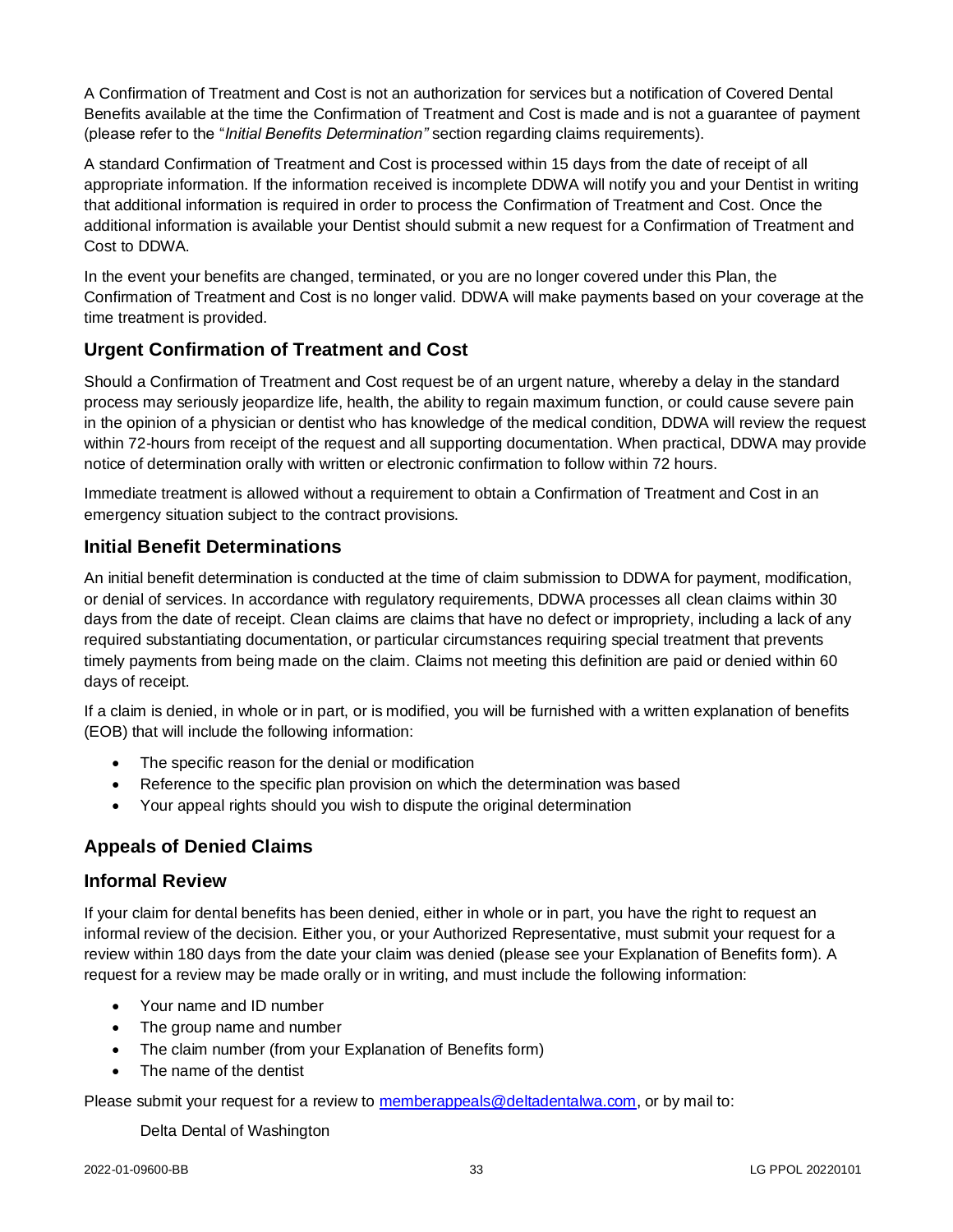Attn: Appeals Coordinator P.O. Box 75983 Seattle, WA 98175-0983

For oral appeals, please call Uniform Dental Plan Customer Service Department at 1-800-537-3406.

You may include any written comments, documents or other information that you believe supports your claim.

DDWA will review your claim and make a determination within 30 days of receiving your request and send you a written notification of the review decision. Upon request, you will be granted access to and copies of all relevant information used in making the review decision.

Informal reviews of wholly or partially denied claims are conducted by persons not involved in the initial claim determination. In the event the review decision is based in whole or in part on a dental clinical judgment as to whether a particular treatment, drug or other service is experimental or investigational in nature, DDWA will consult with a dental professional advisor.

# **Appeals Committee**

If you are dissatisfied with the outcome of the informal review, you may request that your claim be reviewed formally by the DDWA Appeals Committee. This Committee includes only persons who were not involved in either the original claim decision or the informal review.

Your request for a review by the Appeals Committee must be made within 90 days of the post-marked date of the letter notifying you of the informal review decision. Your request should include the information noted above plus a copy of the informal review decision letter. You may also submit any other documentation or information you believe supports your case.

The Appeal Committee will review your claim and make a determination within 60 days of receiving your request or within 20 days for Experimental/Investigational procedure appeals and send you a written notification of the review decision. Upon request, you will be granted access to and copies of all relevant information used in making the review decision. In the event the review decision is based in whole or in part on a dental clinical judgment as to whether a particular treatment, drug or other service is experimental or investigational in nature, DDWA will consult with a dental professional advisor.

The decision of the Appeals Committee is final. If you disagree with this the outcome of your appeal and you have exhausted the appeals process provided by the Uniform Dental Plan, there may be other avenues available for further action, including legal action brought on your behalf. If so, these will be provided to you in the final decision letter.

# <span id="page-38-0"></span>**Authorized Representative**

An enrollee may authorize another person to represent them and with whom they want DDWA to communicate regarding specific claims or an appeal. The authorization must be in writing, signed by the enrollee, and include all the information required in an appeal. (An assignment of benefits, release of information, or other similar form that the enrollee may sign at the request of their health care provider does not make the provider an authorized representative.) The enrollee can revoke the authorized representative at any time, and enrollees can authorize only one person as their representative at a time.

# <span id="page-38-1"></span>**Your Rights and Responsibilities**

At DDWA our mission is to provide quality dental benefit products to employers and employees throughout Washington through a network of more than 3,400 participating dentists. We view our benefit packages as a partnership between DDWA, our subscribers and our participating members' dentists. All partners in this process play an important role in achieving quality oral health services. We would like to take a moment and share our views of the rights and responsibilities that make this partnership work.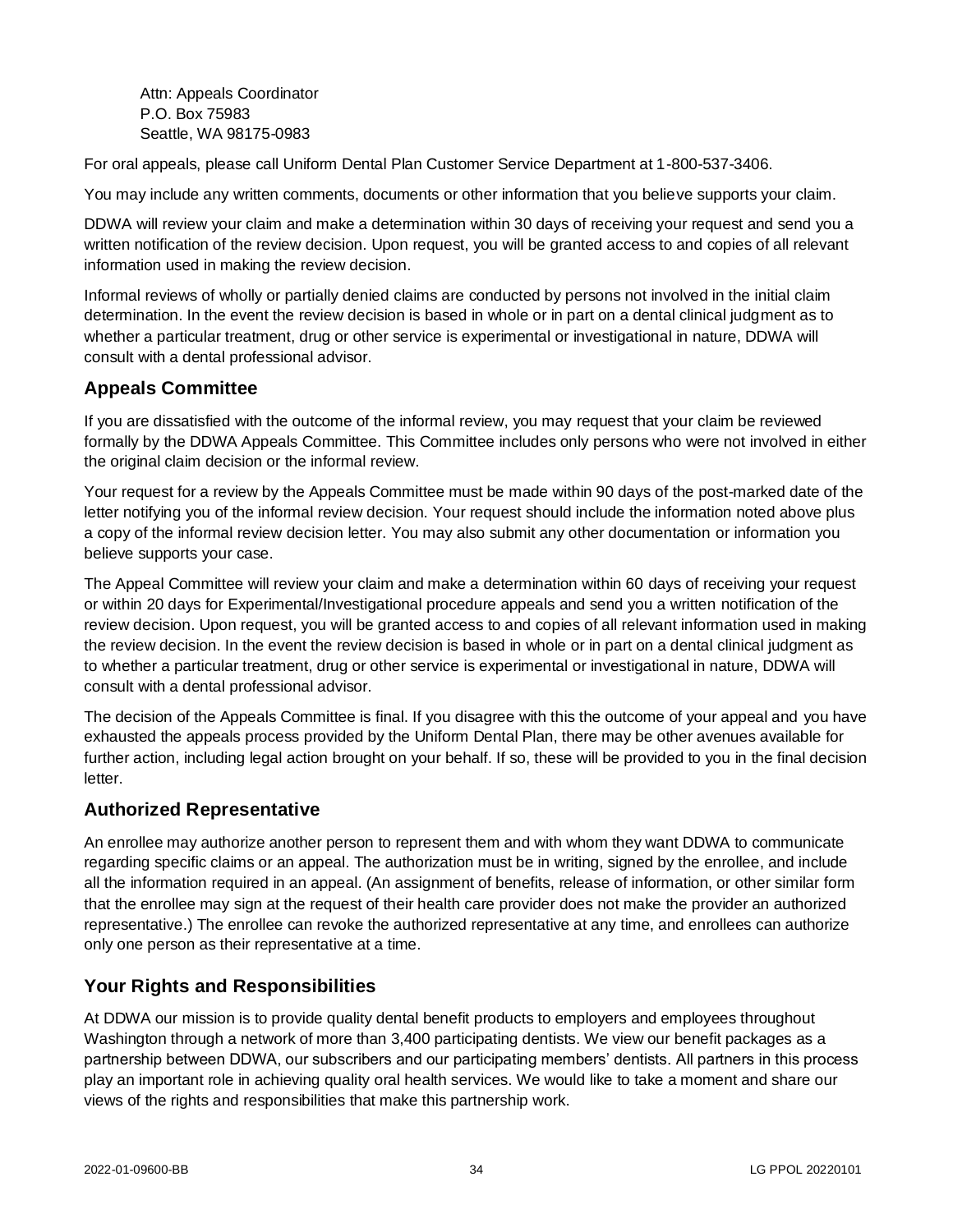# **You have the right to:**

- Seek care from any licensed dentist in Washington or nationally. Our reimbursement for such care varies depending on your choice (Delta member / non-member), but you can receive care from any dentist you choose.
- Participate in decisions about your oral health care.
- Be informed about the oral health options available to you and your family.
- Request information concerning benefit coverage levels for proposed treatments prior to receiving services.
- Have access to specialists when services are required to complete a treatment, diagnosis or when your primary care dentist makes a specific referral for specialty care.
- Contact DDWA customer service personnel during established business hours to ask questions about your oral health benefits. Alternatively, information is available on our website at deltadentalwa.com
- Appeal in writing, decisions or grievances regarding your dental benefit coverage. You should expect to have these issues resolved in a timely, professional and fair manner.
- Have your individual health information kept confidential and used only for resolving health care decisions or claims.
- Receive quality care regardless of your gender, race, sexual orientation, marital status, cultural, economic, educational or religious background.

## **To receive the best oral health care possible, it is your responsibility to:**

- Know your benefit coverage and how it works.
- Arrive at the dental office on time or let the dental office know well in advance if you are unable to keep a scheduled appointment. Some offices require 24 hours' notice for appointment cancellations before they will waive service charges.
- Ask questions about treatment options that are available to you regardless of coverage levels or cost.
- Give accurate and complete information about your health status and history and the health status and history of your family to all care providers when necessary.
- Read carefully and ask questions about all forms and documents which you are requested to sign, and request further information about items you do not understand.
- Follow instructions given by your dentist or their staff concerning daily oral health improvement or postservice care.
- Send requested documentation to DDWA to assist with the processing of claims.
- If applicable, pay the dental office the appropriate co-payments amount at time of visit.
- Respect the rights, office policies and property of each dental office you have the opportunity to visit.
- Inform your dentist and your employer or the SEBB Program promptly of any change to your or a dependent's address, telephone, or family status.

# <span id="page-39-0"></span>**HIPAA Disclosure Policy**

Delta Dental of Washington maintains a Compliance Program which includes an element involving maintaining privacy of information as it relates to the HIPAA Privacy & Security Rule and the Gramm-Leach Bliley Act. As such we maintain a HIPAA Privacy member helpline for reporting of suspected privacy disclosures, provide members a copy of our privacy notice, track any unintended disclosures, and ensure the member rights are protected as identified by the Privacy Rule.

Policies and procedures are maintained and communicated to DDWA employees with reminders to maintain the privacy of our member's information. We also require all employees to participate in HIPAA Privacy & Security training through on-line education classes, email communications, and periodic auditing.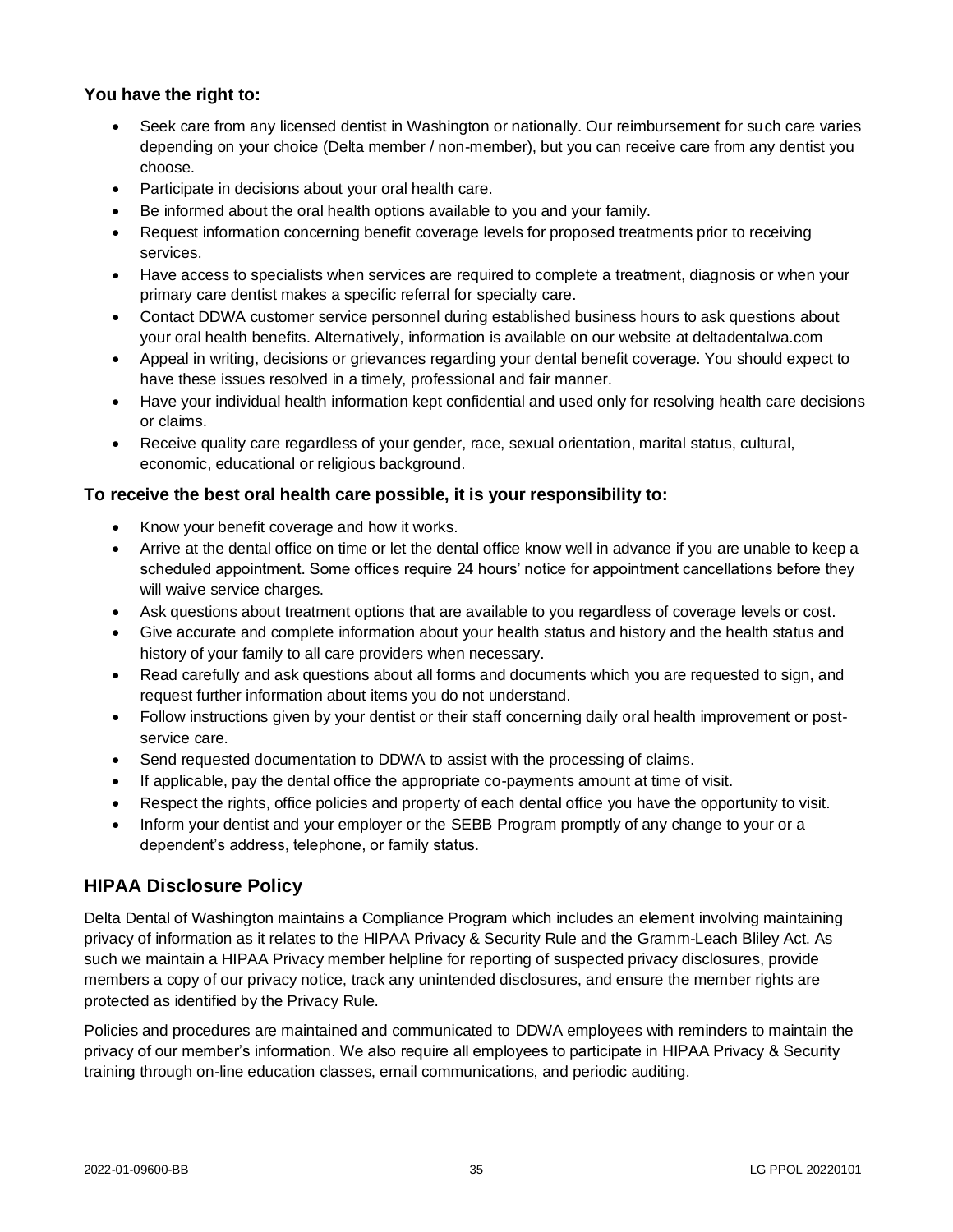# **Nondiscrimination and Language Assistance Services**

Delta Dental of Washington complies with applicable Federal and Washington State civil rights laws and does not discriminate on the basis of race, color, national origin, age, disability, sex, gender identity or sexual orientation.

Delta Dental of Washington does not exclude people or treat them differently because of race, color, national origin, age, disability, sex, gender identity or sexual orientation.

We will provide free aids and services to people with disabilities to assist in communicating effectively with DDWA staff, such as:

- ◆ Qualified sign language interpreters
- Written information in other formats (large print, audio, accessible electronic formats, other formats)

We will provide free language services to assist in communicating effectively with DDWA staff for people whose primary language is not English, such as:

- ◆ Qualified interpreters
- Information written in other languages

If you need these services, contact Delta Dental of Washington's Customer Service at: 800-554-1907.

If you believe that Delta Dental of Washington has failed to provide these services or discriminated in another way on the basis of race, color, national origin, age, disability, sex, gender identity or sexual orientation, you can file a grievance with our Compliance/Privacy Officer who may be reached as follows: PO Box 75983 Seattle, WA 98175, Ph: 800-554-1907, TTY: 800-833-6384, Fx: 206 729-5512 or by email at:

[Compliance@DeltaDentalWA.com.](mailto:Compliance@DeltaDentalWA.com) You can file a grievance in person or by mail, fax or email. If you need help filing a grievance, our Compliance/Privacy Officer is available to help you.

You can also file a civil rights complaint with:

- ⧫ The U.S. Department of Health and Human Services, Office for Civil Rights, electronically through the Office for Civil Rights Complaint Portal, available at [https://ocrportal.hhs.gov/ocr/portal/lobby.jsf,](https://ocrportal.hhs.gov/ocr/portal/lobby.jsf) or by mail or phone at: U.S. Department of Health and Human Services 200 Independence Avenue, SW Room 509F, HHH Building Washington, D.C. 20201, 800-368-1019, 800-537-7697 (TDD). Complaint forms are available a[t http://www.hhs.gov/ocr/office/file/index.html.](http://www.hhs.gov/ocr/office/file/index.html)
- ⧫ The Washington State Office of Insurance Commissioner, electronically through the Office of Insurance Commissioner Complaint portal available a[t https://www.insurance.wa.gov/file-complaint-or-check-your](https://www.insurance.wa.gov/file-complaint-or-check-your-compliant-status)[compliant-status,](https://www.insurance.wa.gov/file-complaint-or-check-your-compliant-status) or by phone at 800-562-6900, 360-586-0241 (TDD). Complaint forms are available at [https://fortress.wa.gov/oic/onlineservices/cc/pub/complaintinformation.aspx.](https://fortress.wa.gov/oic/onlineservices/cc/pub/complaintinformation.aspx)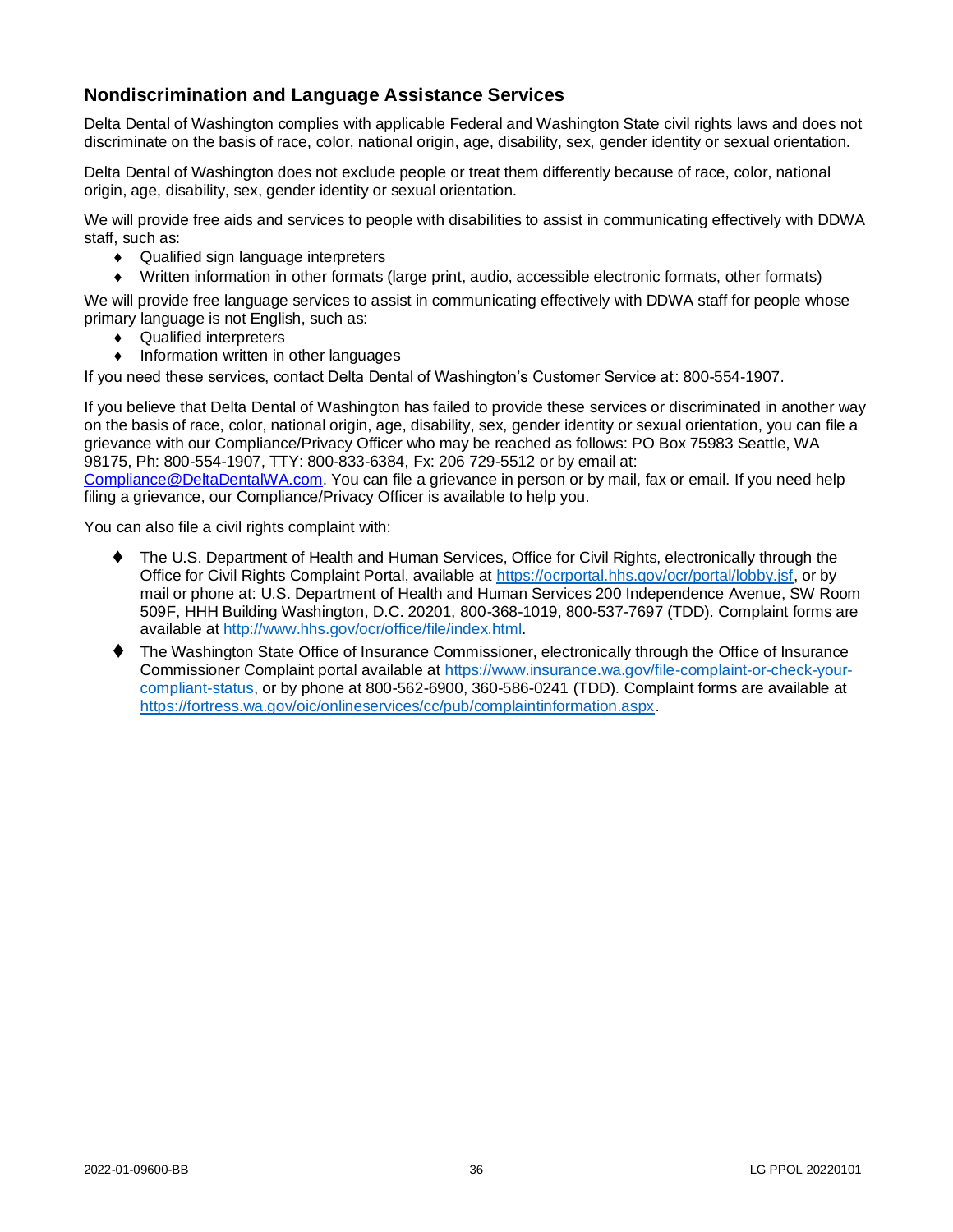#### **Taglines**

#### **Amharic**

እርስዎ፣ ወይም ሌላ እየረዱት ያለ ሰው፣ ስለ Delta Dental of Washington ጥያቄ ካላችሁ፣ በራሳችሁ ቋንቋ ያለምንም ክፍያ እርዳታ እና መረጃ የማግኘት መብት አላችሁ። ከአስተርጓሚ ጋር ለማውራት፣ በ 800-554-1907 ይደውሉ።

#### **Arabic**

إذا كانت لديك أو لدى أي شخص آخر تساعده أسئلة حول Delta Dental of Washington، فلك الحق في طلب المساعدة والمعلومات بلغتك دون أن ي l ية حتى تعتيت أو تتات أي تتحتص التر تستخدم السنة للوت ...<br>تتحمل أي تكلفة. للتحدث إلى مترجم، يُرجى الاتصال على الرقم 1907-554-800. ।<br>१

#### **Cambodian (Mon-Khmer)**

ប្រសិនបើអ្នក ប្អូនរណាម្នាក់ដែលអ្នកកំពុងជួយ មានសំណួរអំពីកម្មវិធី Delta Dental of Washington អ្នកមានសិទ្ធិ ទ្ទ្ួលបានជំនួយ និងព័ត៌ម្ននជាភាសាររស់អ្នកបោយឥតគិតថ្លៃ។ បែើម្បីនិយាយបៅកាន់អ្នករកដប្រ សូ ម្ទ្ូរស័ពទបៅបលខ 800-554-1907។

#### **Chinese**

如果您或您正在帮助的人对 Delta Dental of Washington 有任何疑问, 您有权免费以您的语言获得帮助和信息。要

想联系翻译员,请致电 800-554-1907。

## **Cushite (Oromo)**

Ati yookaan namni ati gargaaraa jirtu waa'ee Delta Dental of Washington gaaffilee yoo qabaattan kaffaltii malee afaan keetiin gargaarsaa fi odeeffannoo argachuu ni dandeessa. Nama afaan sii hiiku dubbisuuf lakk. 800-554-1907tiin bilbili.

#### **French**

Si vous, ou quelqu'un à qui vous apportez votre aide, avez des questions à propos de Delta Dental of Washington, vous avez le droit d'obtenir gratuitement de l'aide et des informations dans votre langue. Pour parler à un interprète, appelez le 800-554-1907.

#### **German**

Falls Sie oder jemand, dem Sie helfen, Fragen zu Delta Dental of Washington haben, sind Sie berechtigt, kostenlos Hilfe und Informationen in Ihrer Sprache zu erhalten. Um mit einem Dolmetscher zu sprechen, rufen Sie bitte die Nummer 800-554-1907 an.

#### **Japanese**

ご本人様、またはお客様の身寄りの方でもDelta Dental of Washingtonについてご質問がございましたら、ご希 望の言語でサポートを受けたり、情報を入手したりすることができます。料金はかかりません。通訳とお話さ れる場合 800-554-1907までお電話ください。

#### **Korean**

귀하 또는 귀하가 돕고 있는 누군가에게 Delta Dental of Washington에 대한 질문이 있을 경우, 귀하는 무료로

귀하의 언어로 도움을 제공받을 권리가 있습니다. 통역사와 통화를 원하시면 800-554-1907로 전화하십시오.

**Laotian**

ຖ້າທ່ານ ຫຼື ບຸກຄົນໃດໜຶ່ງທີ່ທ່ານກໍາລັງໃຫ້ການຊ່ວຍເຫຼືອມີຄໍາຖາມກ່ຽວກັບ Delta Dental of Washington, ທ່ານມີສິດໄດ້ຮັບຄວາມຊ່ວຍເຫຼືອ ແລະ ຂໍ້ມູນເປັນພາສາຂອງທ່ານໂດຍບໍ່ເສຍຄ່າ. ເພື່ອລົມກັບຜູ້ແປພາສາ, ໂທ 800-554-1907.

## **Persian (Farsi)**

دارد، این حق را دارید که اطلاعات مورد نیازتان را به زبان Delta Dental of Washingtonاگر شما، یا شخصی که به وی کمک میکنید، سؤالی درباره ی ر دی.<br>تماس بگیرید. 1907-554-800 جهت صحبت با یک مترجم شفاهی، با شماره خود و بدون هیچ هزینهای دریافت کنید.

## **Punjabi**

ਜੇ ਤੁਹਾਡੇ ਜਾਂ ਜਿਸ ਦੀ ਤੁਸੀਂ ਸਹਾਇਤਾ ਕਰ ਰਹੇ ਹੋ ਉਸ ਦੇ, Delta Dental of Washington ਬਾਰੇ ਕੋਈ ਪ੍ਰਸ਼ਨ ਹਨ, ਤਾਂ ਤੁਹਾਨੂੰ ਬਿਨਾਂ ਕਿਸੇ ਕੀਮਤ ਦੇ ਆਪ੍ਣੀ ਭਾਸ਼ਾ ਜਿਚ ਸਹਾਇਤਾ ਅਤੇ ਜਾਣਕਾਰੀ ਪ੍ਰਾਪ੍ਤ ਕਰਨ ਦਾ ਅਜਿਕਾਰ ਹੈ। ਦੁਭਾਸ਼ੀਏ ਨਾਲ ਗੱਲ ਕਰਨ ਲਈ, 800-554-1907 'ਤੇ ਕਾਲ ਕਰੋ।

## **Romanian**

Dacă dumneavoastră sau o persoană pe care o asistați aveți întrebări despre Delta Dental of Washington, aveți dreptul de a obține gratuit ajutor și informații în limba dumneavoastră. Pentru a vorbi cu un interpret, sunați la 800-554-1907.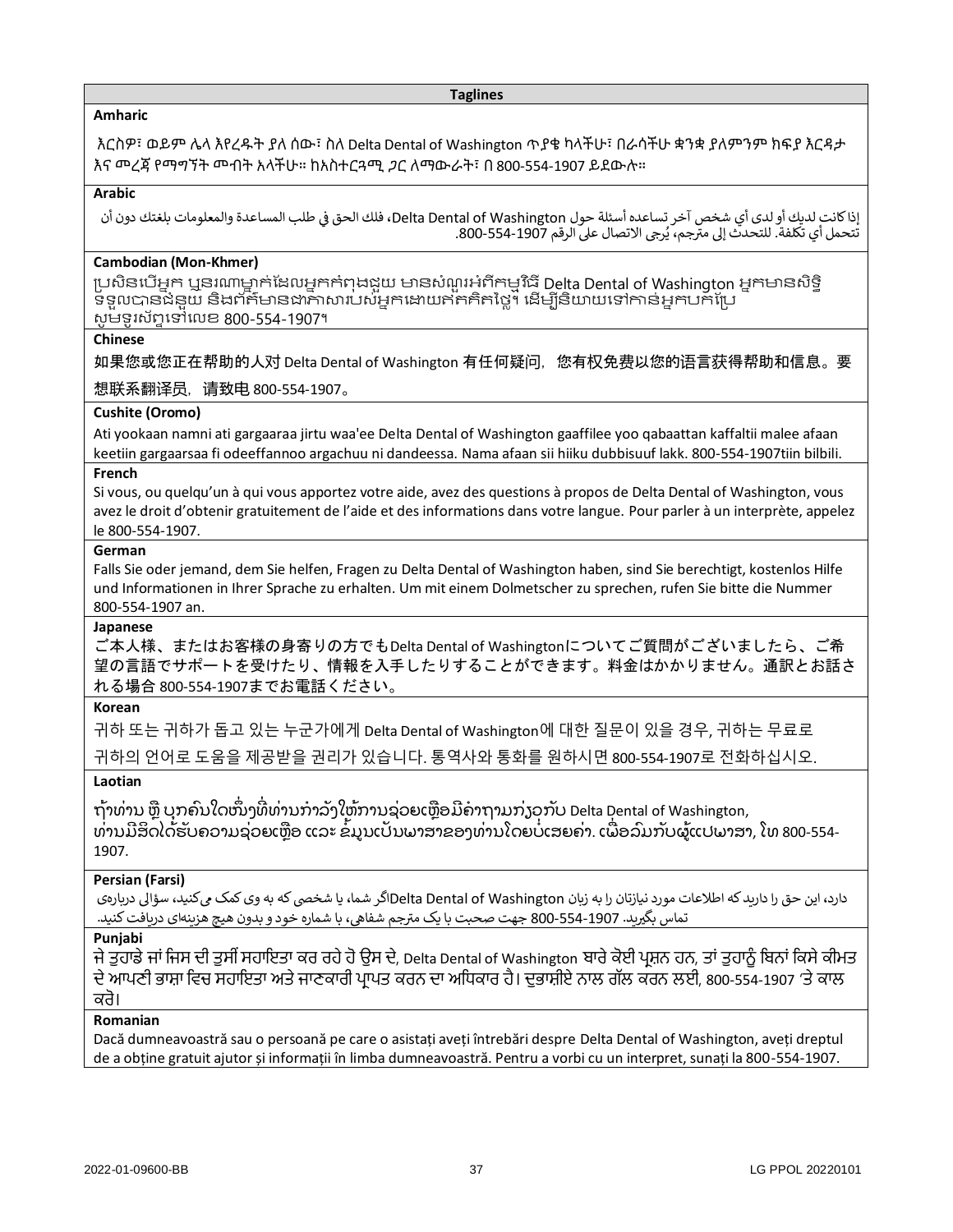#### **Taglines**

#### **Russian**

Если у Вас или у лица, которому Вы помогаете, имеются вопросы относительно Delta Dental of Washington, то Вы имеете право на получение бесплатной помощи и информации на Вашем языке. Чтобы поговорить с переводчиком, позвоните по номеру 800-554-1907.

#### **Serbo-Croatian**

Ako vi, ili osoba kojoj pomažete, imate pitanja o kompaniji Delta Dental of Washington, imate pravo da potražite besplatnu pomoć i informacije na svom jeziku. Pozovite 800-554-1907 da razgovarate s prevodiocem.

## **Spanish**

Si usted, o alguien a quien usted está ayudando, tiene preguntas acerca de Delta Dental of Washington, tiene derecho a obtener ayuda e información en su idioma sin costo alguno. Para hablar con un intérprete, llame al 800-554-1907.

#### **Sudan (Fulfulde)**

To onon, mala mo je on mballata, don mari emmmolji do Delta Dental of Washington, on mari jarfuye keɓɓugo wallende be matinolji be wolde moɗon mere. Ngam wolwugo be lornowo, ewne 800-554-1907.

#### **Tagalog**

Kung ikaw, o isang taong tinutulungan mo, ay may mga katanungan tungkol sa Delta Dental of Washington, mayroon kang karapatan humingi ng tulong at impormasyon sa iyong wika nang walang bayad. Upang makipag-usap sa isang tagasalin-wika, tumawag sa 800-554-1907.

#### **Ukrainian**

Якщо у Вас або у когось, кому Ви допомагаєте, є запитання щодо Delta Dental of Washington, Ви маєте право безкоштовно отримати допомогу та інформацію Вашою мовою. Щоб поговорити з перекладачем, телефонуйте за номером 800-554-1907.

#### **Vietnamese**

Nếu quý vị, hoặc ai đó mà quý vị đang giúp đỡ, có thắc mắc về Delta Dental of Washington, quý vị có quyền được nhận trợ giúp và thông tin bằng ngôn ngữ của mình miễn phí. Để nói chuyện với thông dịch viên, hãy gọi 800-554-1907.